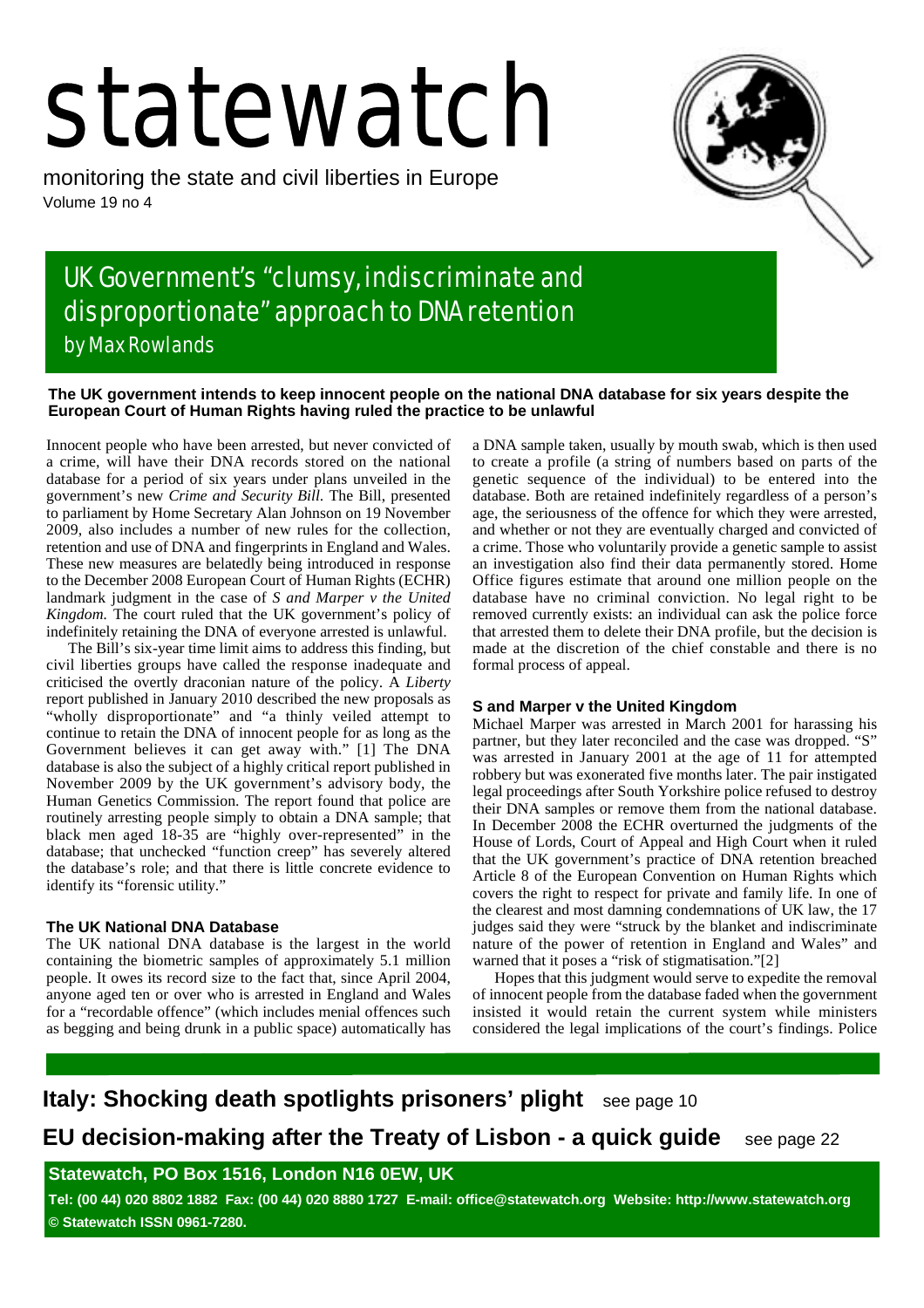forces have been encouraged to adopt a wait-and-see approach until new legislation is passed. The Association of Chief Police Officers (ACPO) sent a letter to chief constables telling them that "until this time, the current retention policy on fingerprints and DNA remains unchanged" and that "it is therefore vitally important that any applications for removals of records should be considered against current legislation."[3] As a result, only 377 people were removed from the database in 2009.[4] By contrast, in the same time period the biometric profiles of roughly 487,000 people were added. Furthermore, in December 2009 freedom of information requests made by the shadow immigration spokesman, Damian Green, illustrated that anyone who attempts to have their record removed from the database faces a "postcode lottery" with huge variations in police policy. For example, South Yorkshire police granted 83% of the requests it received in 2008-09, but other forces such as Cambridgeshire and Nottingham refused to remove anyone from the database.[5]

#### **Crime and Security Bill 2009**

The UK government responded to the ECHR judgment by adding clauses to the 2009 Policing and Crime Bill. In May 2009 it was announced that police would be allowed to keep individuals who have no criminal record on the database for a period of between six and 12 years, depending on the seriousness of the crime for which they were arrested. The move was met with widespread opposition from civil liberty campaigners who argued that reducing the length of time people spent on the database did not address the court's concerns that the policy was indiscriminate and stigmatising in nature. In parliament there was extensive cross-party opposition to the fact that the government was using secondary legislation to address such an important issue. Only 90 minutes was allocated for parliament to debate the proposals, the absolute minimum required. In October 2009 the government eventually backed down and announced that the clauses relating to DNA retention would be removed from the Bill and reconsidered.

In November 2009, many of the proposals were reintroduced in clauses 2-20 of the *Crime and Security Bill*. [6] These clauses will amend the *Police and Criminal Evidence Act 1984* and alter the way in which DNA samples and fingerprints are collected and retained.

Clauses 2 to 13 relate to new powers afforded to the police to collect DNA and fingerprints. The two most significant provisions are that:

- Police will have the power to take the DNA and fingerprints of a person who has been arrested but is no longer in police custody. In theory this could mean that police will be able to take samples outside police stations, even on public streets.

- Police will have the power to take the DNA and fingerprints of UK nationals and residents who have been convicted of a serious criminal offence outside England, Wales or Northern Ireland. A list of "qualifying offences" is given in clause 7; most are crimes of a sexual or violent nature.

Clauses 14 to 20 address the ECHR judgment and relate to the way in which DNA and fingerprints are retained. Clause 14 has fifteen provisions, the most significant being:

- Individuals over 18 years of age who are arrested for a recordable offence but not convicted will have their DNA profiles held on the UK national database for six years.

- Under-18s who are arrested for a recordable offence but not convicted will remain on the database for three years, unless their offence is sexual or violent in nature and they are 16 or 17 years old in which case their profiles will also be retained for six years.

- Individuals over 18 years of age who have received a conviction, caution, or have been given a final warning or reprimand for any recordable offence will have their profile held on the database indefinitely.

- Under-18s convicted of a serious offence will also have

their records retained indefinitely. If they have committed a minor offence they will have their record deleted after five years. However, if they commit a second minor offence their records will be held indefinitely.

- Individuals subject to a control order will have their DNA profile and fingerprints retained for 2 years after the control order ceases to have effect.

- Biometric samples must be destroyed as soon as they have been used to create a DNA profile and uploaded to the national database, or within six months at the latest.

- The samples and profiles of people who have volunteered their biometric data to aid an investigation must be destroyed as soon as they have fulfilled their purpose.

- The chief officer of each police force can, at any time, decide to retain an individual's DNA or fingerprint profiles "for reasons of national security" for a period of two years.

Under clause 19, these new rules will be applied to the estimated one million innocent people currently on the national DNA database: anyone without a criminal conviction over the age of 18 who has had their profile held for over six years should automatically be removed. The clause requires the Secretary of State to make a statutory instrument (secondary legislation used to exercise a power granted by primary legislation) that will prescribe the manner in which DNA samples and profiles will be destroyed. However, no timeframe is given for this process, and the explanatory notes accompanying the Bill admit that "this exercise may take some time to complete." [7]

#### **Incompatibility with ECHR judgment**

In January 2010, Liberty published a *Second Reading Briefing on the DNA provisions in the Crime and Security Bill in the House of Commons* to highlight fundamental flaws in the new legislation. The report argues that the government's proposal to hold the DNA of arrested but unconvicted adults for six years:

*fails to acknowledge the presumption of innocence; takes no account of the stigmatisation of inclusion on the NDNAD [National DNA Database]; is based on dubious statistics with little reference to principle; will do little to address the discriminatory nature of the database; fails to properly address the issue of blanket retention of innocent's DNA; and is likely to fall foul once again of the Government's obligations under human rights law. In sum, the proposal continues the Government's clumsy, indiscriminate and disproportionate approach to DNA retention.[8]*

The Liberty report argues that the UK government has demonstrated a persistent "unwillingness to engage fully with the particular issue of retaining the DNA of innocents'."[9] As a result, the new Bill does not sufficiently comply with the ECHR's judgment. The report highlights the findings of the Committee of Ministers of the Council of Europe which met in September 2009 and determined that:

#### *the proposed measures and in particular the proposal to retain profiles for 6 years following arrest for non-serious offences do not conform to the requirement of proportionality.[10]*

Further, nothing has been done to address the ECHR's concern that innocent people are being stigmatised because the database is associated with criminality. This is particularly damning for children, a disproportionate number of whom come into contact with police. Stigmatising individuals who have never been convicted of a crime at an early age is incredibly damaging, and Liberty argues that they should be removed from the database at soon as possible except in the most exceptional of circumstances. If the Bill is introduced as it currently stands, Liberty believes legal challenges regarding its compatibility with Article 8 of the Human Rights Act are inevitable.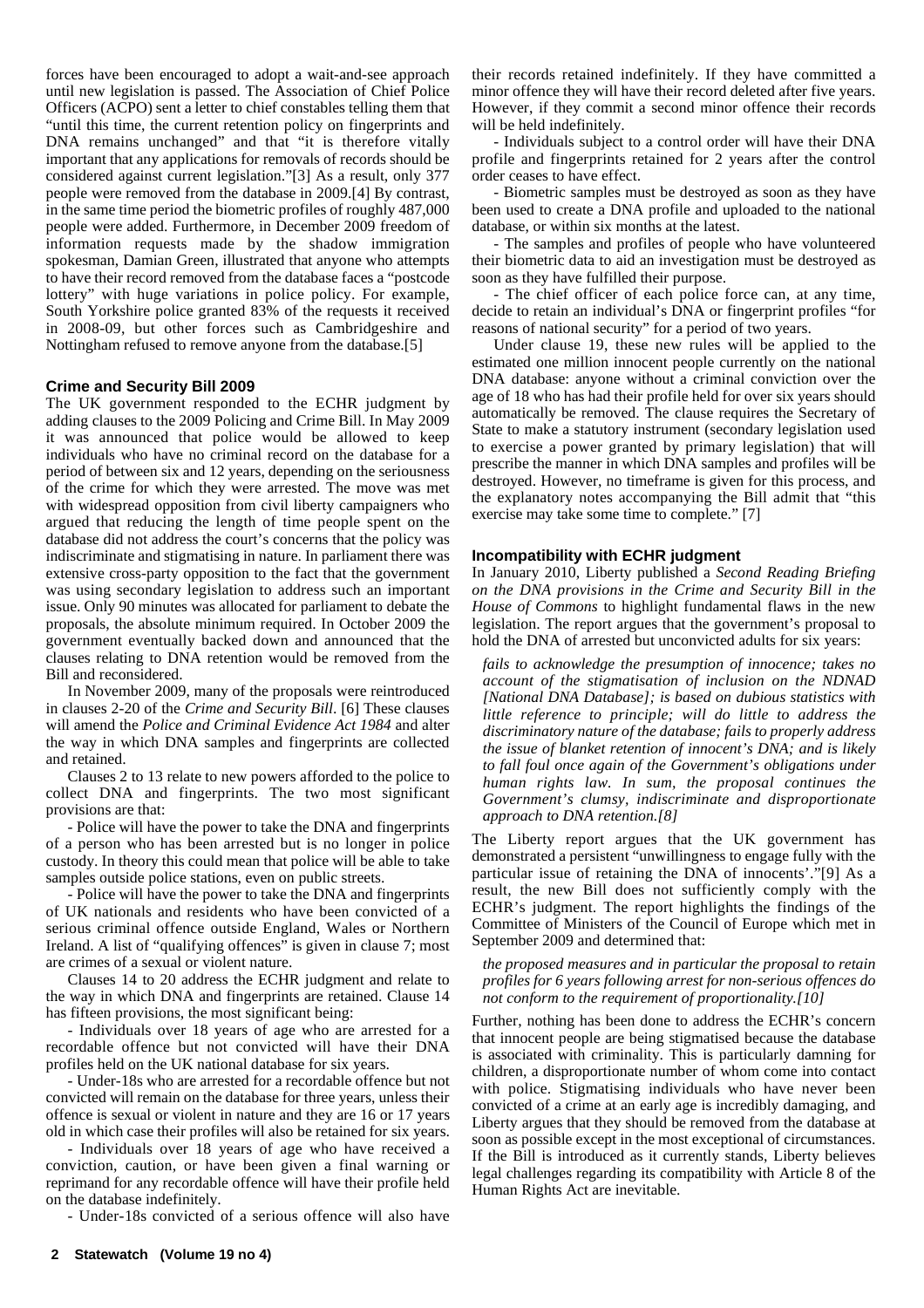#### **No appeals process**

Liberty considers the permanent retention of DNA profiles of children and adults who have been convicted of minor offences to be disproportionate. Permanent retention is particularly worrying because the Bill fails to establish an appeals process for individuals who believe their biometric data is being held erroneously. The ECHR states in its judgment that the minimal possibilities a person currently has of being removed from the list and the lack of an independent system of review contributed significantly to their finding that the UK's system of DNA retention was unlawful.

#### **National security clause**

In addition, the discretionary power given to chief police officers allowing them to retain an individual's DNA profile for two years on the basis of national security will effectively give police the ability to bypass the new system. The primary concern here is that no guidance or framework for the application of the new power is included in the Bill, and this could lead to it being used arbitrarily. Liberty's report emphasises that "a general catch-all provision that applies to retain the DNA of anyone arrested of any offence is not a proportionate response and does not stand up to scrutiny." [11]

#### **Police National Computer**

Alarmingly, the policy research and public interest group Genewatch argues that the Bill's provisions are actually worse than the existing mechanisms for removal because records of arrests will now be held indefinitely on the Police National Computer (PNC). Created in 1974, this computer system is accessible 24 hours a day and is extensively used by UK law enforcement agencies. *The Observer* reports that records of arrest used to be deleted if charges were dropped or an individual was acquitted, but since 2005 they have been permanently retained to help police locate an individual following a successful DNA match. [12] The office of the information commissioner emphasised that use of the PNC is widespread and frequent:

*Given this level of access, the commissioner is concerned that the very existence of a police identity record created as a result of a DNA sample being taken on arrest could prejudice the interests of the individual to whom it relates by creating inaccurate assumptions about his or her criminal past.[13]*

These people could be unfairly stigmatised when applying for jobs if their potential employer conducts an enhanced criminal records check.

#### **"Evidence based" approach**

Liberty is highly critical of the "evidence-based" approach adopted by the UK government to formulate and justify the new proposals. The Bill's Explanatory Notes acknowledge that uniformly retaining the DNA profile of every adult arrested but not convicted for a period of six years "runs counter to the steer in Marper" but argued that "this approach is supported by the best available evidence." [14] Liberty disputes this claim, arguing that the new proposals are in fact based on "not much evidence at all". [15] The government originally cited research conducted by the Jill Dando Institute for Crime Science, but it was widely contested by the scientific community and the institute's director later admitted that the work was unfinished and should not have been used. The Home Office subsequently published an authorless internal report to substantiate the need for a six year retention period. However, the report uses data from the PNC that only dates back three years to April 2006 and admits that statistical analysis in this field is limited. Liberty argues that "the statistical data is therefore so incomplete and

misguided as to amount to guesswork and conjecture" and that the government is currently in no position to pursue an "evidence-based" approach. Further, the report warns that "overreliance on statistics with little or no role for principle or ethic can lead to dangerously discriminatory outcomes." [16]

#### **Over-representation of ethnic minorities**

This is evident in the significant over-representation of ethnic minorities on the database. Over 30% of the UK's black population over the age of 10 have their records held, in large part because black people are four times more likely to be arrested than white people. The fact that arrest alone, and not conviction, is reason enough to collect and retain a DNA sample highlights the discriminatory effect of the system. Liberty says that a race impact assessment should have been carried out before legislation was drafted and has asked the government to account for its failure to do so.

*The Home Office is required by law to have due regard to the need to eliminate race discrimination and the fact that the Government has completely ignored this issue gives rise to an argument that it may be in breach of its duties.[17]*

The Human Genetics Commission (HGC) voiced similar concerns in a November 2009 report, *Nothing to hide, nothing to fear?,* in which it claimed that the DNA profiles of over threequarters of black men aged 18 to 35 have been collected and retained on the national database. The report warns of the disproportionate inclusion of ethnic minorities and people from vulnerable groups, such as individuals with mental health conditions and children, because they are more likely to come into contact with a police force increasingly eager to make arrests. The report cites evidence from a retired senior police officer who details the police's changing approach to arrest making. While in the past officers were encouraged to arrest individuals only as a last resort:

*It is now the norm to arrest offenders for everything if there is a power to do so - It is apparently understood by serving police officers that one of the reasons, if not the reason, for the change in practice is so that the DNA of the offender can be obtained.[18]*

#### **Function Creep**

The database's role has drifted from that of confirming suspicions to identifying suspects. The HGC report argues that "function creep" (the expansion of the way in which information is collected and used for purposes that were not originally intended) has occurred unchecked because the role of the database has never been adequately debated in parliament or given a formal legal footing. It has developed piecemeal with no safeguards in place to limit who can be added and for how long. Submitting evidence to the HGC, Dr Ruth McNally, of the Economic and Social Research Council, argued that the database has now created a category of "pre-suspects":

*People whose profiles are on the database are the 'presuspects' ... the first to be suspected (and eliminated) whenever a new crime scene profile is entered onto the database. In this respect they occupy a different space within the criminal justice system from the rest of the population; they are under greater surveillance and, with the advent of familial searching, this differential status can be extended to their relatives too.[19]*

#### **The Prüm Treaty**

This is particularly worrying because under the Prüm Treaty, signed in May 2005 and subsequently incorporated into EU law by the German EU presidency in June 2007, member states share reciprocal automated access to each other's national databases of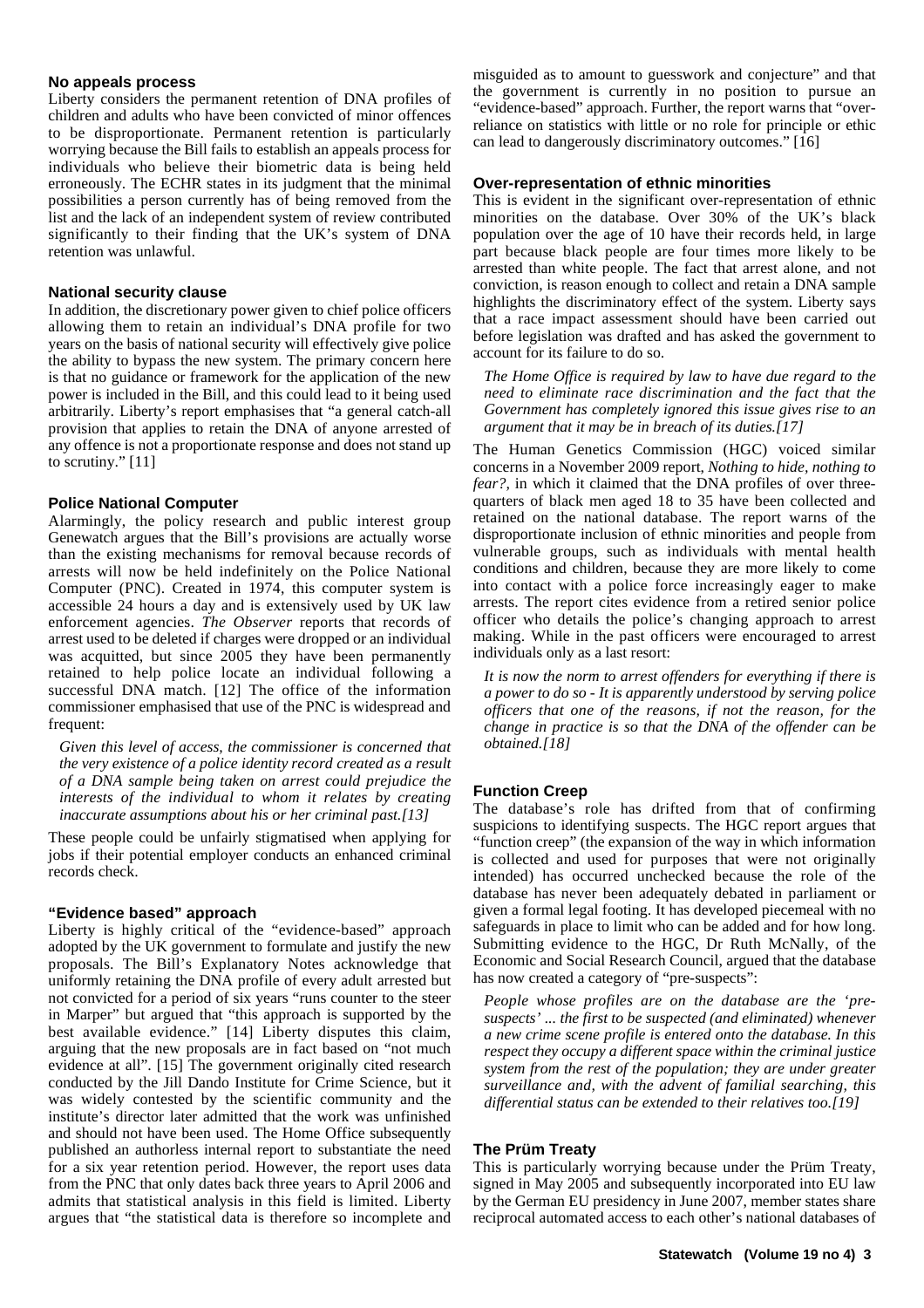DNA profiles, fingerprints and vehicle registrations. The UK thus shares the largest DNA database in the world with countries that only retain profiles of serious offenders and inevitably associate everyone on the UK database with criminality. Further, there is evidence that police forces are conducting "fishing expeditions" by making repeated automated searches of other country's fingerprint databases. Alarmingly, in October 2008 the European Council was forced to publish good practice guidelines because:

*The varying scale of national databases, partly linked to population size, has led experts to doubt whether the databases of the less-populated States are able to deal with other States' searches. At times there are even concerns that databases may be damaged by overwhelming search volumes.[20]*

#### **Forensic utility**

For the Human Genetics Commission, the database's shortcomings are compounded by an absence of evidence demonstrating its "forensic utility." The organisation's chair, Professor Jonathan Montgomery, said that "it is not clear how far holding DNA profiles on a central database improves police investigations." [21] Genewatch goes further, arguing that "expanding the number of individuals whose records are retained has increased the expected number of false matches, but has not increased the chances of detecting a crime using DNA." [22] Similarly, the campaigning organisation NO2ID has criticised the government's marketing of the database by incessantly drawing attention to a small number of high profile cases, while in reality the fact "that DNA is involved in the detection of less than 0.5% of all recorded crime suggests that it is far from costeffective." [23]

In October 2009 the National Policing Improvement Agency published an annual report covering 2007-09 which showed that while roughly 1.2 million records had been added to the DNA database in this period, the total number of crime scene matches fell from 41,148 to 31,915. Further, the cost of maintaining the database doubled from £2.1 million in 2007-08 to £4.2 million in 2008-09. [24] In January 2010, Chief Constable Chris Sims, an ACPO spokesman, told the House of Commons home affairs select committee that DNA matches contributed to solving only 33,000 of 2009's 4.9 million recorded crimes. [25]

The UK DNA database of *offenders* has evolved unchecked into one of *suspects*. Its size and role have been greatly extended, without significant parliamentary debate, and this has disproportionately affected individuals belonging to social groups that are statistically more likely to be arrested, such as ethnic minorities and children. The government's new proposals are based on flawed statistics and fail to strike a reasonable balance between the need to conduct criminal investigations, and the need to protect an innocent person's right to privacy.

#### **Footnotes**

*[1] Liberty's Second Reading Briefing on the DNA provisions in the Crime and Security Bill in the House of Commons, January 2010, pp. 11-12: http://www.liberty-human-rights.org.uk/pdfs/policy10/liberty-s-2ndreading-briefing-on-crime-and-security-bill-dna.pdf*

*[2] Case of S. and Marper v. The United Kingdom, European Court of Human Rights Grand Chamber Judgment, 4.12.08, p.21: http://www.statewatch.org/news/2008/dec/echr-marper-judgment.pdf*

*[3] Guardian, 7.8.09: http://www.guardian.co.uk/politics/2009/aug/07/dnadatabase-police-advice*

*[4] As revealed by Home Office minister Alan Campbell in January 2010; http://www.telegraph.co.uk/news/newstopics/politics/lawandorder/6990617 /Just-one-innocent-DNA-profile-removed-by-police-from-nationaldatabase-every-day.html (Telegraph, 14.1.10).*

*[5] http://www.guardian.co.uk/politics/2009/dec/31/dna-records-police-*

*deletion-tories: The Guardian, 31.12.09.*

*[6] Crime and Security Bill 2009-10:*

*http://services.parliament.uk/bills/2009-10/crimeandsecurity.html*

*[7] Crime and Security Bill Explanatory Notes, #62: http://www.publications.parliament.uk/pa/cm200910/cmbills/003/en/10003 x-a.htm*

*[8] Liberty's Second Reading Briefing on the DNA provisions in the Crime and Security Bill in the House of Commons, January 2010, p. 11 [9] ibid, p. 17*

*[10] http://www.coe.int/t/DGHL/MONITORING/EXECUTION/Reports/ Current/United\_Kingdom\_en.pdf*

*[11] Liberty's Second Reading Briefing on the DNA provisions in the Crime and Security Bill in the House of Commons, January 2010, p. 24*

*[12] The Observer, 20.12.09: http://www.guardian.co.uk/politics/2009/dec/20/dna-police-database-rights [13] The Information Commissioner's response to the Home Office*

*consultation paper on the retention, use and destruction of DNA data and fingerprints, p.10:*

*http://www.ico.gov.uk/upload/documents/library/data\_protection/notices/re sponse\_to\_ho\_consultation\_may09.pdf*

*[14] Crime and Security Bill Explanatory Notes, #236: http://www.publications.parliament.uk/pa/cm200910/cmbills/003/en/10003 x-c.htm*

*[15] Liberty's Second Reading Briefing on the DNA provisions in the Crime and Security Bill in the House of Commons, January 2010, p. 13*

*[16] ibid, p.15*

*[17] ibid, p. 17*

*[18] Human Genetics Commission report, Nothing to Hide, Nothing to Fear? November 2009, p. 22:*

*http://www.hgc.gov.uk/UploadDocs/DocPub/Document/Nothing%20to%20 hide,%20nothing%20to%20fear%20-%20online%20version.pdf [19] ibid, p.48*

*[20] See: http://www.statewatch.org/news/2009/aug/eu-prum-databases.pdf*

*[21] Human Genetics Commission website, 24.11.09: http://www.hgc.gov.uk/Client/news\_item.asp?Newsid=134*

*[22] GeneWatch UK response to the HGC consultation: The forensic use of DNA and the National DNA database, November 2008: http://www.genewatch.org/uploads/f03c6d66a9b354535738483c1c3d49e4/ HGC\_DNAconsul08\_GW.doc*

*[23] Human Genetics Commission report, Nothing to Hide, Nothing to Fear? November 2009, p. 67*

*[24] National DNA Database Annual Report 2007-09, p.35: http://www.npia.police.uk/en/docs/NDNAD07-09-LR.pdf*

*[25] The Guardian 5.1.10:*

*http://www.guardian.co.uk/politics/2010/jan/05/dna-database-crimepolice-vaz*

## **For all EU JHA proposals see:**

## **Statewatch European Monitoring and Documentation Centre (SEMDOC):**

*http://www.statewatch.org/semdoc*

**Over 25,000 items gathered since 1991**

## **Statewatch database**

*http://database.statewatch.org/search.asp*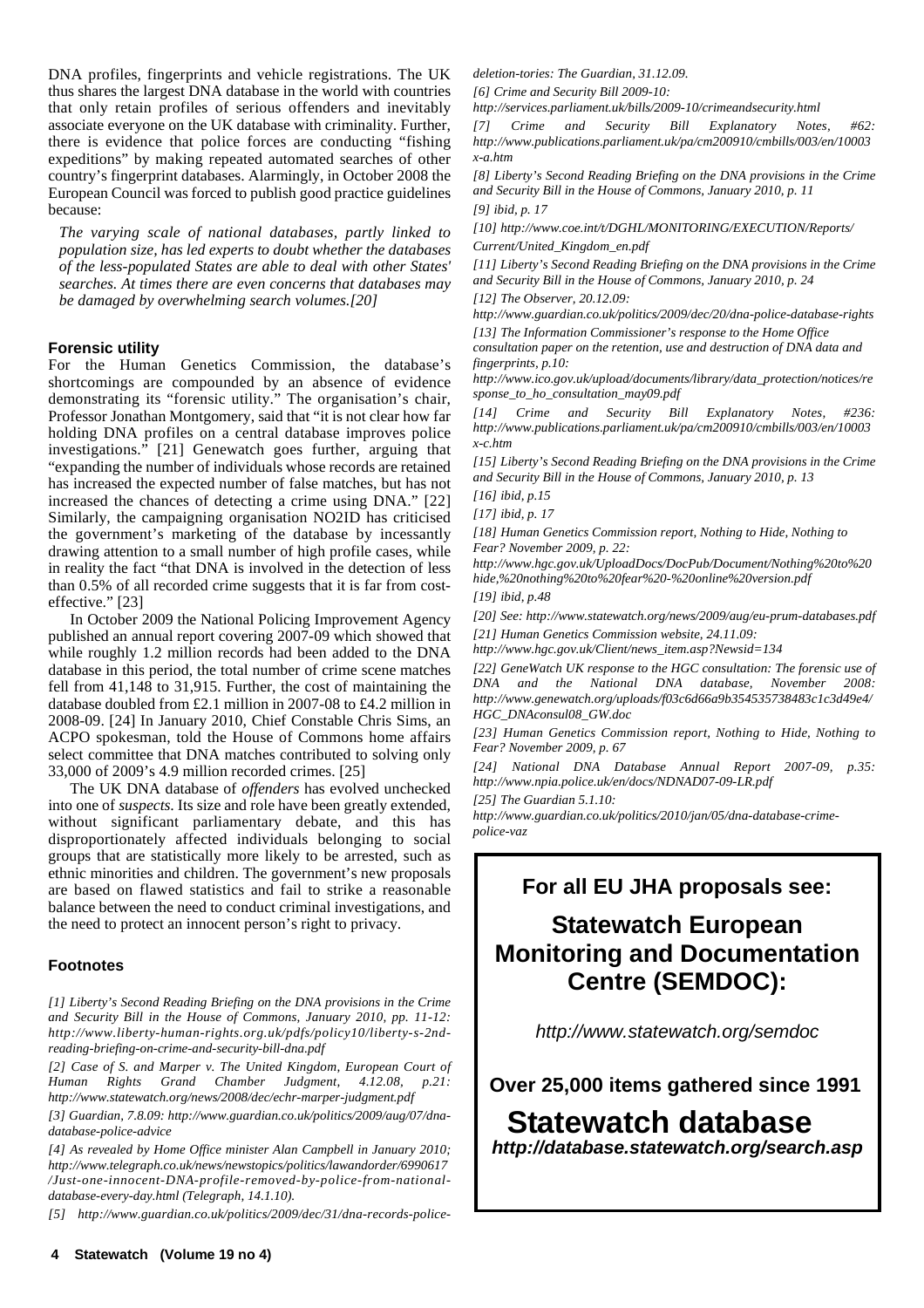# Germany: The Federal Republic's security services from the Cold War to the "new security architecture"

## by Norbet Pütter

#### **With the end of the Cold War, the (West) German security services lost their central surveillance target and thereby their legitimacy. The crisis was brief and new roles were swiftly found. More so than ever before, the intelligence agencies became interlinked with other security authorities.**

Every step on the route to sovereignty taken by the West German constituent state, the Federal Republic of Germany (FRG), after the fall of the Third Reich was also a step towards the creation and extension of the security services. In 1949 the Allied Forces set up "an authority to collect and disseminate intelligence regarding subversive [...] activities" (i.e. an internal intelligence service that was to become the Office for the Protection of the Constitution, *Verfassungsschutz*).

In preparation for "rearmament", a military intelligence service was developed from 1951, which became the Military Defence Service (*Militärischer Abschirmdienst*, MAD) followed by the creation of the German Armed Forces in 1956. That same year the German government, equipped with renewed sovereign powers laid down in the Germany Treaty, gained control over "Organisation Gehlen" from the Allies. It has acted as the foreign intelligence service (*Bundesnachrichtendienst*, BND) ever since. In 1968, the intelligence services gained more powers through emergency decrees permitting the intercept of telecommunications with the aim of increasing the German authorities' autonomy. After 1990, the re-united Germany made efforts to shake off the last remnants of the war and become a "normal" state, whose intelligence potential would not lag behind that of other western states.

However, the West German starting position was far from normal and the Gestapo had clearly shown what the security services were capable of. But, the Allies - as well as German politicians - were convinced that the emerging democratic state had to be protected from its enemies. The contemporary Weimar doctrine (which maintained that the Republic had failed not because of a lack of democracy and political-economic problems but because of a lack of state instruments), articulated the concept of "defensive" democracy which became the ideological foundation of the security services [1].

The "separation of powers", which Allied military governors laid down as a precondition for authorising the constitution, was intended to mitigate the political danger of a German intelligence service. The creation of a central authority to collect intelligence was granted to the federal government on condition that it would not gain police powers. Article 3 of the Internal Secret Service Act (1950) transposed this provision to the German federal law by laying down that the Office for the Protection of the Constitution (*Bundesamt für Verfassungsschutz*, BfV), had no "police or control powers" and could not be integrated into existing police authorities [2]. The separation was also enshrined in the naming of the German services. It is commonly accepted that Germany has "secret intelligence services" rather than "secret services", as the latter could imply police powers or covert actions beyond merely gathering intelligence [3]. That the German services are engaged solely in collecting and processing information is a long-standing myth that legitimises their existence.

#### **Three services – one enemy**

While the first generation of the internal security service was concerned with the role of Nazis in the young Federal Republic, the intensification of the Cold War resulted in a new enemy: politically left-wing and located east of the River Elbe. Directly after the end of the war, Reinhard Gehlen, chief of the Wehrmacht department *Fremde Heere Ost* (Foreign Armies East, a military intelligence agency focusing on the Soviet Union and eastern Europe during the Nazi era), successfully offered his services to the Americans. With his knowledge of, and informant network in Eastern Europe, Gehlen's organisation was an important asset for the USA. The organisation was financed by the US army, or rather the CIA, until 1955. The fact that it was awash with Nazis was not seen as a hindrance because anti-Communism formed the ideological basis for cooperation [4].

Internally, the regional *Verfassungsschutz* offices were in charge. The 1950 Federal Law instructed the federal states (*Länder*) to set up intelligence authorities targeting those who were suspected of forming Moscow's "fifth column". They included the early peace movement, campaigns against rearmament, the Communist party (KPD) and, after it was banned in 1956, all those suspected of continuing links to the party. [5] The belief that the "enemy resides on the left" determined the viewpoint of the German security services until the end of the Federal Republic in 1989. When federal state ministers introduced a standard request for information from the federal and regional intelligence services on all public service applicants, this was also directed at the Left with the intention of stopping their declared "march through the institutions". Until the 1980s, the security services were spying on collectives, citizens' initiatives, the Green party and even parts of the Social Democratic Party [6]. Only the large-scale and violent rightwing extremism of the early 1990s forced the authorities to abandon their one-sided obsession with the Cold War, although without dropping their favourite surveillance targets. These continued to include diverse communist splinter parties but also the "new" social movements. The infiltration of the Berlin Social Forum by undercover security service officers or the year-long surveillance of civil rights activist, Rolf Gössner, are two examples of many [7]. Islamic terrorism became a third focal point after 1972 and the surveillance of extremist foreign groups has gained pace ever since.

Compared to the other two services, the military service (MAD) led a shadowy existence until recently [8]. Notwithstanding a few scandals, this special service, which falls within the remit of the Federal Ministry of Defence, has rarely been in the spotlight. As a secret army intelligence department it enjoys double secrecy, so to speak. Considering the political state of affairs in the old Federal Republic, it might be assumed that its main function was to protect the army from infiltration by the Left.

#### **Necessity and successes**

No doctrine has found more support in recent German securitypolitical discourse than that which stipulates that every state, including Germany, has to have intelligence services. This is a startling position when considering the 50-year history of "our" services, and one that is certainly not justified by their achievements. Even if the numerous scandals are ignored, their success rate remains low.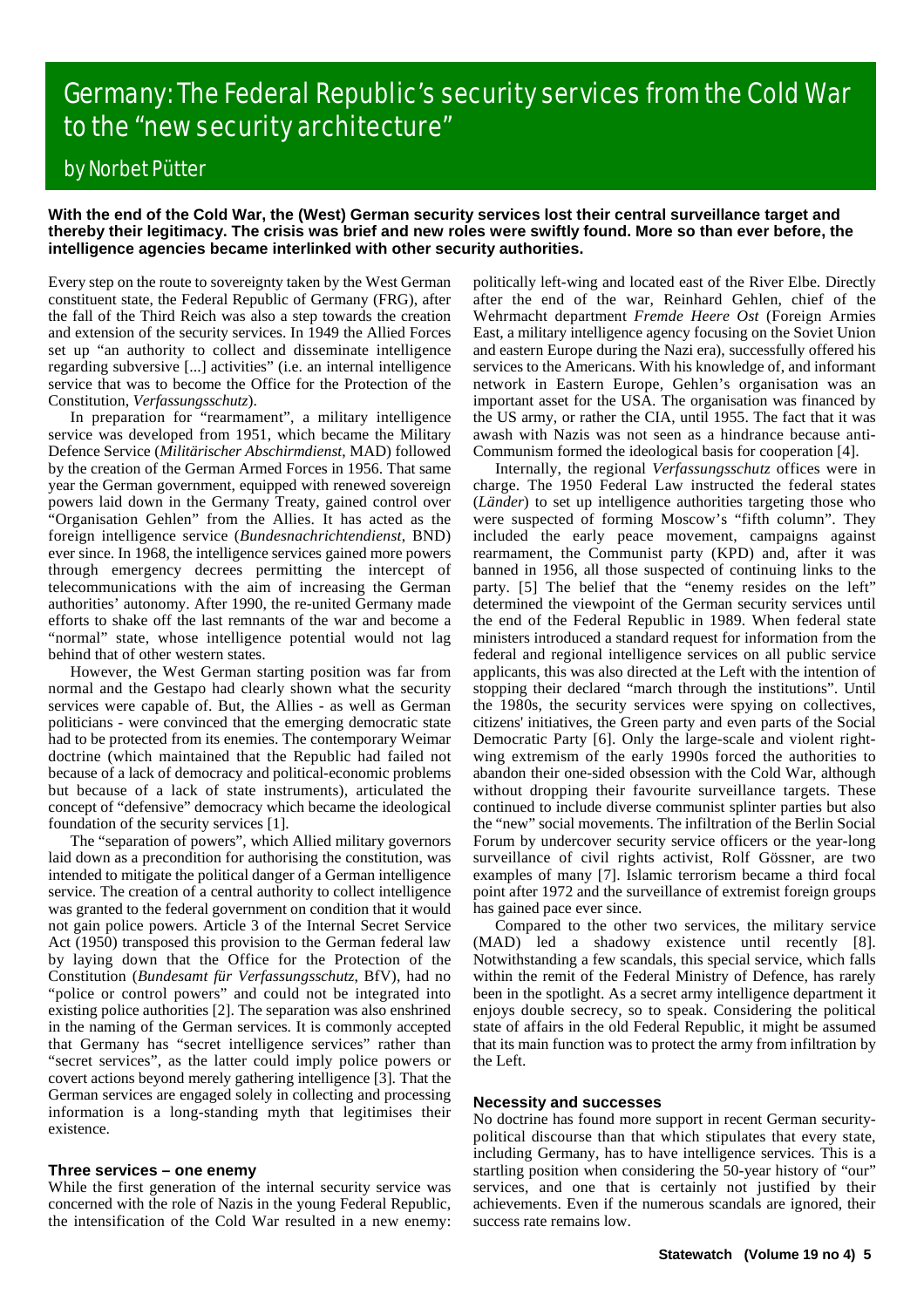Before the fall of the Berlin Wall, East Germany and Eastern Europe were at the centre of all surveillance operations by the foreign intelligence service (BND). Its aim was to inform the government, in a timely fashion, on developments in the east to enable it to act on an informed basis. The collapse of East Germany should have been a good moment to present the service's successes, but there is no evidence that the BND predicted the building of the Berlin Wall (1961) or its collapse (1989). The service was equally surprised by the Soviet invasion of Afghanistan (1979) as it was to hear of the imposition of Marshall law in Poland (1981) or the attempted coup against Mikhail Gorbachev (1991) [9]. They were even ignorant of the fact that several Red Army Faction members had gone into hiding in East Germany.

There may be examples from international secret service history that show how intelligence provided by secret agencies enables governments to take better decisions [10]. This evidence is lacking for the Federal Republic. It is therefore doubtful that Germany would have lost its sovereignty, or the ability to act in the international arena, if it had not had a foreign intelligence service.

The covert nature of the internal security service's actions means that there are no public successes. In applying the measure of "defensive" democracy, their successes fade with key decisions. The ban of the Communist Party of Germany (KPD) in 1956 was largely based on intelligence gathered by the internal services, but by then the party had become small and politically ineffectual (receiving 2.2 percent of the vote at the 1953 general election) posing no threat to the Federal Republic [11]. The ban led to increased foreign secret service surveillance and to the extension of police security powers and related criminal trials [12]. Twelve years later the German Communist Party was tolerated by the state to rid itself of the political problems created by the KPD-ban [13].

The right-wing National Democratic Party of Germany (NPD) was spared the fate of the KPD. The Federal Government's (Lower and Upper Houses of Parliament) motion to ban the party failed in 2003 after its interior ministers refused to disclose evidence on the extent of the party's infiltration by their internal security services to the Federal Constitutional court [14]. It perceived a threat to the service's ability to act, and its non-disclosure meant that the court could not establish whether evidence came from "authentic" NPD officers or from informants paid by the state. The instruments of "defensive" democracy left democracy defenceless. (From a democratic viewpoint, this is exacerbated by the fact that right-wing ideology, networks and activities would not have been contained by the ban, not to mention the social causes of right-wing extremism).

According to the official narrative, intelligence agencies represent an "early warning mechanism" to detect activities threatening the constitution. They should illuminate shady activities so that the instruments of a "defensive" democracy (party bans, withdrawing certain basic rights, etc.) can be applied and/or the relevant persons prosecuted. However, homeland security statistics (on acts that pose a threat to the democratic state, espionage and terrorist organisations) demonstrate that the intelligence services' role in initiating criminal procedures is insignificant. From 1974 to 1985, between 2.6 and 0.2 per cent of all German homeland security investigations were instigated on the basis of intelligence information [15].

#### **Mere "information gathering?"**

German intelligence agencies claim that they are not security services because they merely collect, analyse and disseminate information. This depiction is inaccurate for two reasons. Firstly, because – as the NPD infiltration case shows – their intelligence gathering methods do not only collect information (such as

intercepting a conversation) but also co-produce it. This is clear in the example of the *agent provocateur*, the agent who initiates actions at the order of - and whilst being paid by - the state. There are numerous examples of this practice from the internal security service alone, and they are only the few that have became public [16]. The services are not mere observers and by behaving as informants, spies and undercover agents they become actors. To an extent this is unknown to the public. Furthermore, passive surveillance is more than mere information gathering, because suspicious behaviour is often triggered by the suspicion of being watched.

Secondly, German services have always done more than trade information. For decades, the Berlin federal internal intelligence services (LfV) prevented access to a murder weapon by keeping it classified. A Lower Saxony LfV agent bombed a prison wall to create an escape route (an incident that became known as the Celle hole [17]). The foreign intelligence service attempted to export arms to Israel under the cover of agricultural products, facilitated arms exports to Africa, supported intelligence services from Syria to South Africa and helped with the CIA-supported coup against the Congolese prime minister, Patrice Lumumba (1961). The examples are extensive [18].

The activity profile of the services as a whole gives the impression that they are predominantly focused on problems that they have created. Field espionage is an opaque adventure playground in which operations and counter-operations, double agents and defectors, informants and disinformation sometimes have deadly consequences for the participants. In interactions between states, the services are instruments of an undercover foreign policy in the grey zone between authorised and independent action. Resources are largely spent on countering or infiltrating foreign services, which worsens relations between states instead of improving them. The legitimacy of "internal" surveillance is built on the concept of the "enemy of the state" and it is no surprise, therefore, to find that this enemy is sought in all areas of life. In domestic politics, the services encourage the state-supported culture of suspicion, infiltration and misinformation that violates the basic principles of a liberal democracy.

#### **New remits**

The traditional task of the services is the protection of the state. The German version of this homeland security is the protection of the German constitution. By gathering and analysing information, the BND should "learn intelligence about foreign [states]" which "from a foreign and security policy perspective is of importance for the Federal German Republic" [19]. According to the original wording, the federal internal secret service (BfV) should collect intelligence on activities geared towards the "annihilation, change or disruption of the constitutional order [...] or an unlawful interference with the administration of members of constitutional institutions" [20]. These remits were extended in 1972 with a constitutional amendment (Article 73(10)) and parallel amendment to the law regulating the internal security services. The prime task of homeland security was extended to include the protection of the "free legal democratic order" and of "the existence or the security of the State or a federal state". The extensions merely legitimised existing practices: the BfV had always engaged in espionage and since the late 1960s had been monitoring the "activities of foreigners that threatened security".

Alongside these three primary tasks, the internal services were instructed to take part in security checks of persons who had access to sensitive data or those who worked in "institutions important for life and defence matters". The services were also charged with the technological protection of sensitive information.

Only with the anti-terror legislation introduced after 11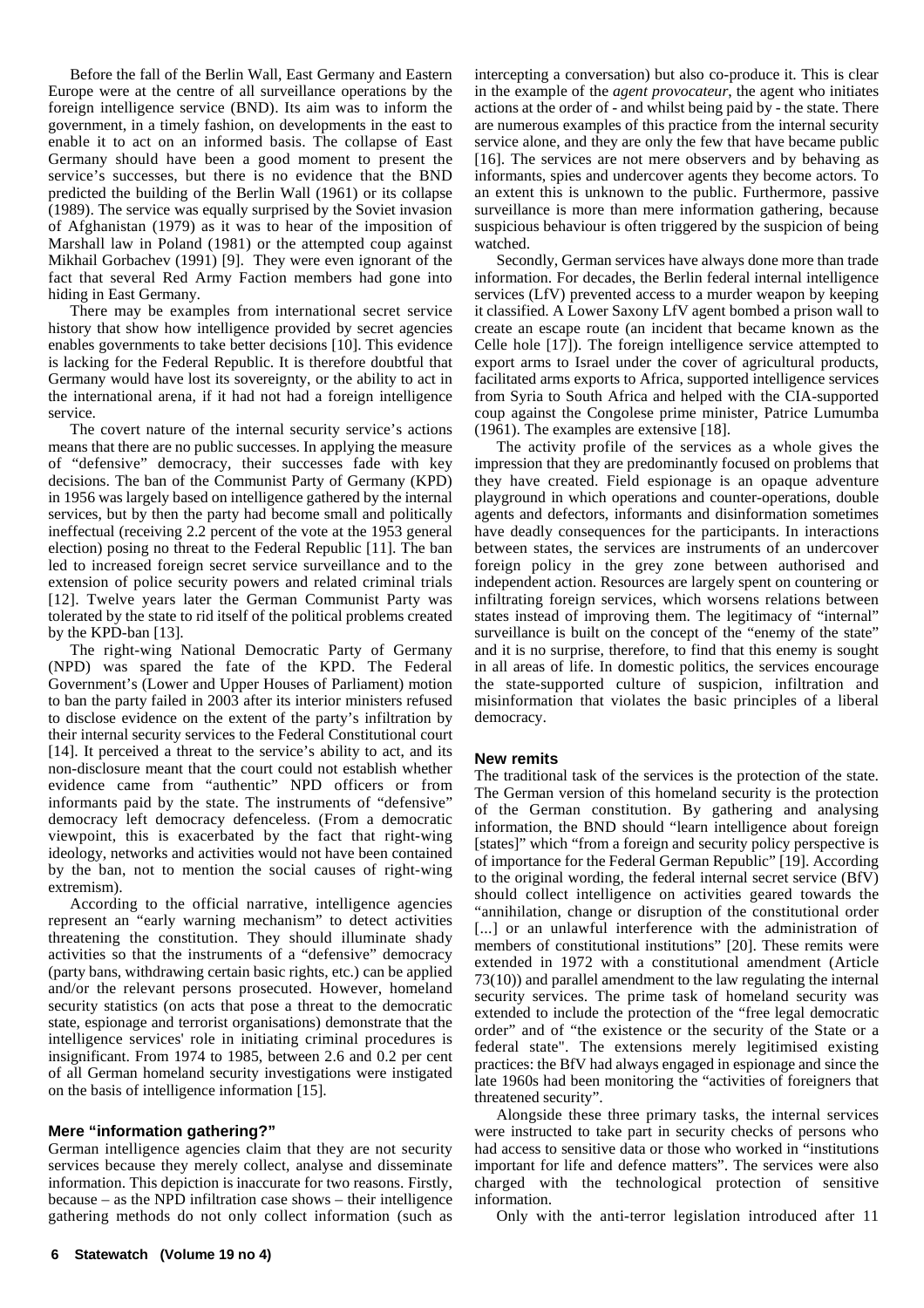September 2001, were the remits extended to include the observation of activities that violated "the spirit of international understanding [...] in particular against the peaceful co-existence of peoples". The services were now empowered to demand personal information from credit and financial institutions, postal and telecommunication providers as well as airline companies [21].

By the 1990s, an additional extension of remits had been announced for the regional internal security services (LfV). During that decade, the (presumed) threat of "organised crime" (OC) entered the public discourse. Because the services had lost their external (Eastern Block) and internal (left-wing extremism) functions, it became clear that they would be allocated the task of creating an early warning system for OC. Initially in Bavaria, and then in four more federal states governed by the Christian Conservative Party (CDU), the regional security services were allocated the task of monitoring OC. This was justified by the argument that it had always engaged in covert intelligence gathering and therefore had the relevant know-how to uncover clandestine organised crime structures. As far can be discerned from publicly available information, the work of the regional intelligence services has not contributed to exposing OC structures. Besides democratic concerns (see below), the broader remit of the Saxon LfV has led to a scandal that threw light on the working methods of the federal authority [22].

Whether the LfV's monitoring of OC had any criminal or police relevance remains unknown. In 2003 and 2004, the Thuringia secret service was working on 38 cases and in early 2005 the LfV was still working on 19 of them. The authority had passed five cases to the regional crime police authority and another five were, according to the LfV, not OC but "common" criminal cases. In nine cases preliminary procedures were dropped because of a lack of evidence proving criminal acts [23]. Considering that 17 of the 38 cases were drug-related, the figures lead to the conclusion that the Thuringian secret service "investigates" in the broad field of general crime and follows vague rather than hard leads in the process.

In 1994, the BND was also instructed to fight OC. It gained increased powers in the so-called "strategic surveillance of telecommunication" which the service had engaged in since 1968. This entails the surveillance of all international telecommunications to or through Germany. This total surveillance was justified by the alleged danger posed by the Cold War as it was supposed to uncover leads on a possible attack against Germany. It would have been logical to end this comprehensive surveillance when the threat of war ended. Instead, legislators extended surveillance areas to include illegal trade with arms and proliferation-relevant goods, the international drugs trade as well as counterfeit money and money laundering abroad. The goal of this extended remit was the same as that for the internal services: uncovering leads on covert OC structures so as to instigate preliminary or criminal police investigations. However, there is no evidence that the "intelligence" gained from strategic surveillance has led to positive results concerning Germany's safety. In 2007, 2,913,812 "communications" were registered in the BND's surveillance computers that "qualified" as relevant to "international terrorism", to use the wording of the report of the parliamentary secret service oversight committee (*Parlamentarisches Kontrollgremium für die Geheimdienste*). There were more that 2.3 million entries concerning proliferation. Even if we assume as the report does that 90 percent of these entries are Spam, there are more that half a million communications for the BND to follow up. Only four communications were thought to have "foreign intelligence relevance" in the area of terrorism, 370 were deemed relevant in the area of proliferation. Not one of them was forwarded to the law enforcement agencies [24]. It is unknown whether the intelligence gathered contained any leads on criminal activities,

whether it was relevant to the BND's situation reports or other BND activities or whether it was passed on to the police in the framework of preventive crime fighting.

#### **Law of separation or cooperation?**

Separating the secret intelligence agencies from the police force was a means by which the Allies prevented the creation of another German "secret state police". Every single regional and national law on the secret services passed since 1950 includes the stipulation that the relevant service cannot be affiliated to a police authority. None of these laws grants the services police enforcement powers. Despite this, the development of the security services has reversed the spirit of the law of separation. Precisely because the services and police are separate authorities, goes the argument, they have to cooperate more closely [25].

In the old FRG, the law of separation was not interpreted as a ban on cooperation. Mutual assistance and exchange between police and intelligence services in homeland security issues have existed since the 1950s. For instance, police and intelligence officers worked together in the Klaus Traube [26] interception case and the Celle prison bombing (see above); the MAD helped police in the search for the kidnappers of industrialist, Hanns-Martin Schleyer, and the BND granted technical assistance for a large-scale surveillance operation in Baden [27]. Besides caserelated mutual assistance, the different authorities cooperated from an early date. Since 1952, the Federal Border Guards (BGS) – the current Federal Police Force – supported the Federal Intelligence Service (BfV) in "radio technology". This not only entails the surveillance and analysis of internal telephone and radio communications (which is protected by the privacy Article 10 of the German constitution) but also the surveillance of international telecommunication traffic involving foreign security services or other BfV "targets". The fact that this task is carried out by a police unit is justified by the German government with practical arguments: because the Border Guards provide the same service for the customs office and the Federal Crime Police Authority, the allocation of the surveillance task amongst separate authorities would not allow for the "flexible, needs-based and effective deployment of personnel and equipment" [28].

In 1976, the "Special decree on the collection of specific intelligence during border controls" instructed the BGS to pass information on travellers to the BfV (internal) and the BND (external). The police officers could refer to a list of 239 organisations and 287 printed materials that were classified as "left-wing extremist of influence". When the decree became public it was suspended and from 1981 onwards substituted by relevant departmental instructions [29]. All three services are able to make a "request for mutual assistance in border matters" to the BGS. The data gathered ranges from personal details and traveller's destination to comments and details on co-travellers [30].

The sharing of secret service intelligence with the police was further standardised in the 1954 *Unkelner guidelines*, the *Cooperation Guidelines* (1970) and the secret service laws from 1990 onwards (Article 19(1) VfS-G, and 9(1) BND-G). This information sharing was initially conceived for concrete cases and in the discretionary powers of the services (which "could" pass on information).

With the Common Database Act (2006) a permanent information alliance between the police and secret service was created in the area of terrorism. The Act created the basis for the Anti-Terror Database to which police, secret services and customs all have access as well as for so-called common project databases, which combines the intelligence of all authorities on a project (that is issue-, person- or object-related) basis [31]. Indirectly, the Act belatedly made legal the Common Anti-Terrorism Centre, created in 2004. This is the most recent step in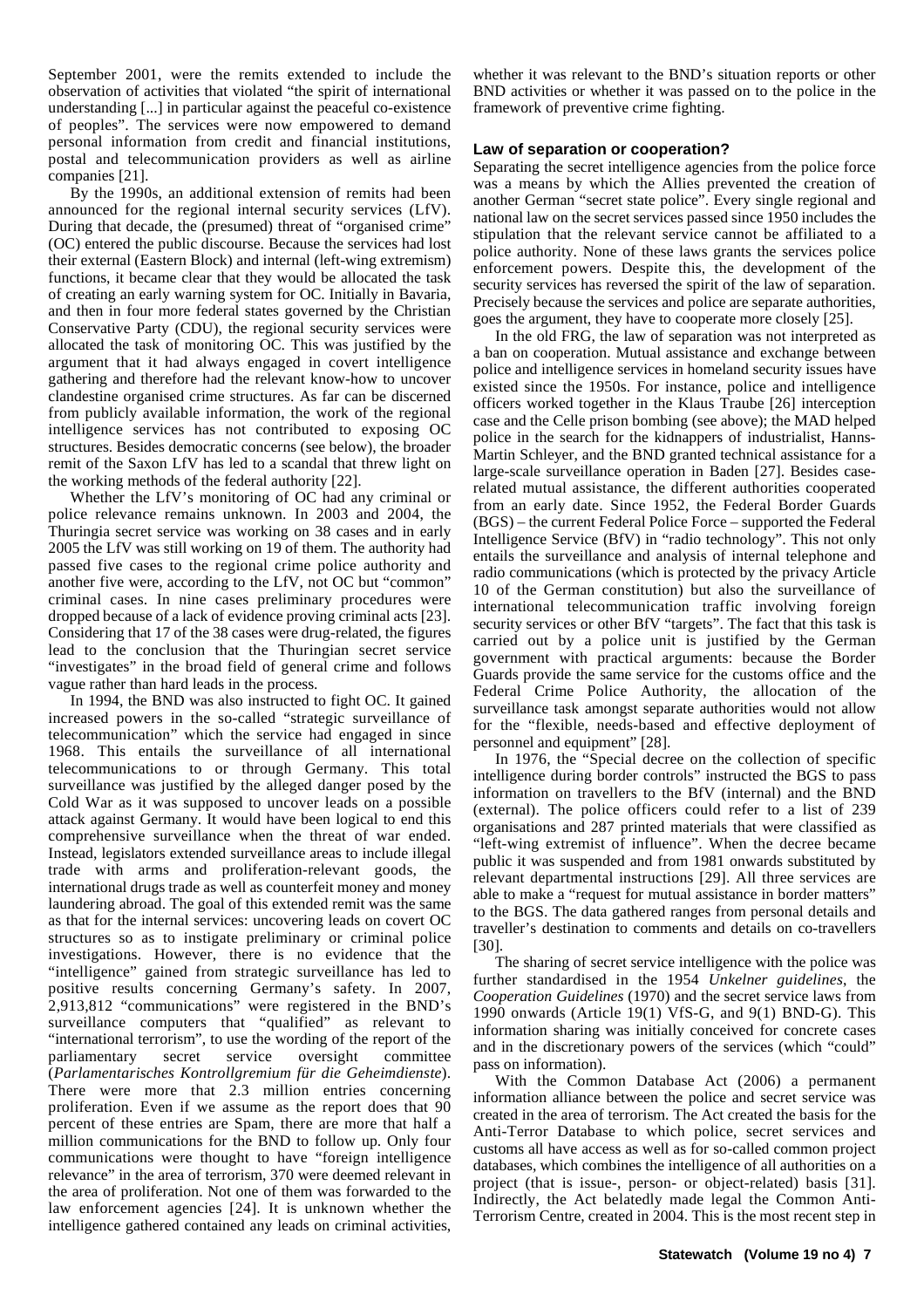the "networking" of security and police agencies, thereby weaving the strategy and practice of "preliminary investigation" into an opaque and uncontrollable network [32].

While security services increasingly focused on surveillance and the detection of regular crime from the 1970s onwards, police working methods came to resemble those of secret services: the unrelenting increase in telecommunications surveillance, the systematic deployment of covert investigators and informants, and better technical standards of covert surveillance have equipped police forces with a considerable repertoire of secret service instruments. The fact that the intelligence services and police forces systematically cooperate is therefore an almost inevitable result of prior developments, namely, the steady approximation of "targets" (crime), strategic approach (investigations before a crime has been committed) and instruments (covert methods).

#### **The fiction of the rule of law**

The German secret services have been integrated into the legal democratic order of the Federal Republic. Officially, this is to guarantee their democratic and constitutional standards. However, the legal basis for the three services remains weak. Whilst the internal security service is mentioned in Article 73(10) and Article 87(1) of the constitution (*Grundgesetz*, GG), the remits of the BND and MAD derive from the federal state in the areas of foreign and defence policy (Article 73(1) GG) and until 1990 both services worked without a clear legal basis [33]. They were initially set up by a secret Federal Cabinet decree (BND) and a ministry of defence organisational decree (MAD). In 1990, seven years after the Population Census Judgement (*Volkszählungsurteil,* [34]) and 35 years after their foundation, both services were finally subjected to legal control.

Since 1950, the legal basis for the BfV has consisted of six Articles. These concerned the delineation of remits and repeated the principles laid down in the Allied police letter [35]. The law was a carte blanche for executive action rather than its limitation. This became apparent in the services' handling of privacy in telecommunications. Despite the fact that Article 10 of the constitution had declared in no uncertain terms (until 1968) that privacy in postal and telecommunication was "inviolable", whilst no law existed that would qualify this right, the internal secret service used a provision in a treaty between the Federal Republic and western Allies on mutual assistance from 1955 to intercept communication domestically. A report initiated by the Federal Interior Ministry investigated at least 82 bugging cases that took place between 1955 and 1963 [36].

In 1972, the Federal Law on Security Services was amended. For the first time, the service was given the power to apply "intelligence methods" to carry out its tasks (Article 3(3) in version 1972 of the law). However, legislators failed to define more precisely what those measures entailed. This ambiguity was deliberate, to ensure flexibility in the services' operations. It allowed for the interior minister of Saxony to justify the Celle prison bomb attack as an "intelligence method" with the court's acceptance [37]. The far-reaching 1990 legal overhaul left this ambiguity intact; the expression "intelligence methods" was replaced by "methods...of covert intelligence gathering", which were described by example but not comprehensively defined (Article 8(2) BVerfschG [38]. In guidelines, however, one can detect a significant difference to police law - secret service law demonstrates a higher degree of legal ambiguity, creating space to manoeuvre with regard to surveillance, infiltration and operational powers.

Some regional governments held the principle of legal clarity more seriously and provided additional guidelines on what their regional services should understand as an "intelligence method". This explains the legal challenge against online raids that were introduced in North-Rhine Westphalia's secret service law. The

court ruled [39] that all other regional secret services had to end this form of surveillance until their respective laws had been amended.

The biggest democratic achievements in relation to secret service laws, can be attributed to the constitutional courts, (and this not only due to the court's decision on online raids). With the Population Census Judgement of 1983 (see footnote 34), the same court ensured that the BND and MAD would be legally regulated in the first place. In 1998, the Court restricted the BND's "strategic interception of telecommunications". In 2005, the Lower Saxony regional constitutional court limited the regional services' OC surveillance to cases that represented a threat to the constitution [40]. Of course, none of these judgements led to the halting of a service, method, or strategy. Moreover, legislators always used the courts' opinions as a basis for the next legal reform – forever anxious to test the limits of the constitution.

Alongside fading constitutional standards, the services' operations are characterised by the fact that, contrary to police forces, they are not obliged to act on knowledge of a criminal offence (*Legalitätsprinzip*, the principle of mandatory prosecution for an offence). Although the police service can suspend mandatory prosecution in certain areas of policing, the security services are generally free to decide on when, and in what form, they pass on information that they have gathered about criminal acts to the police. Because they are concerned with gaining and maintaining access to target groups (and in particular not losing informants), the relaying of intelligence is shaped by their interests – it either does not occur or is filtered. The fact that the police end up investigating the criminal behaviour of security service informants [41] is a consequence of this one-sided intelligence policy. At the same time, if filtered intelligence shared with the police leads to a prosecution, the defence is weakened by the opacity of the secret service's source of information [42].

#### **The illusion of control**

The constitutional legitimacy of the German security services emphasises the claim that they are subjected to exemplary control. The services portray themselves as a tight-knit control mechanism that functions at various levels: from parliament, data protection officers and courts to the media and public eye [43].

A special emphasis is placed on the parliamentary control that exists at federal level for all three services (internal, external and military) and at the regional level for the regional internal security services. Parliamentary control should compensate for the fact that due to the clandestine nature of the services, their actions are difficult to monitor by the courts and the general public. The system of parliamentary control has been implemented in various stages at the federal level. In 1956, the Parliamentary Committee of Ombudsmen was set up but it lacked a legal basis. It was succeeded by the Parliamentary Control Commission in 1979, which in turn became the Parliamentary Control Committee in 1999. In the most recent legislative period, the committee was not only enshrined in the constitution (Article 45d) but also given new powers. It can demand the disclosure of original files; its members can be supported in their work by parliamentary assistants and with a two-thirds majority it can decide that expert contributions sought by the Committee be presented to parliament. If the Committee decides – also with a two-thirds majority – to evaluate a procedure in public, any committee member can issue a dissenting opinion [44]. However, strict confidentiality requirements remain, which, together with the two-thirds majority clause, ensures that events detrimental to state and government are not disclosed to the public through this procedure.

The toughest measure the Committee can apply is the power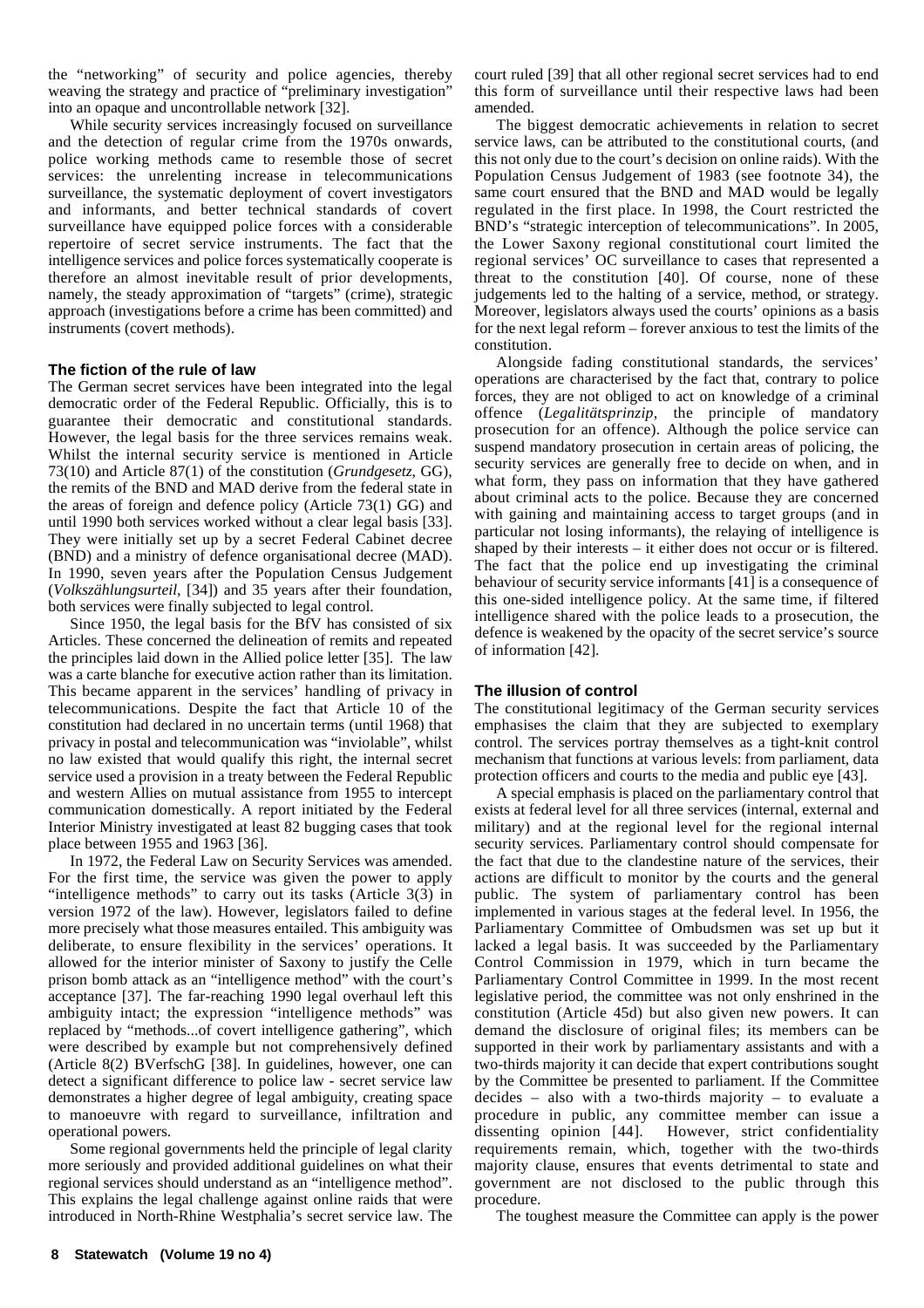to institute parliamentary investigation committees. This power has been frequently used in Germany's history [45]. The BND Investigation Committee (BND-*Untersuchungsausschuss*) is an example from the last legislative period. It was instituted to investigate the BND's surveillance of journalists and its involvement in the Iraq war. Beyond the (limited) evidence gathering in the various areas under investigation [46], the committee has had two significant results. Firstly, BND actions led to the above-mentioned reforms of the Parliamentary Control Committee. The investigation committee was only instituted because the government's information policy towards the Committee was deemed inadequate even by parliamentarians who were loyal to the government. However, the extension of Control Committee powers was also because the Committee wanted to avoid public and uncomfortable investigation committees.

Secondly, the government's restrictive information policy led to a minority within the Committee lodging a complaint with the Federal Constitutional Court. The Court ruled that government had significantly exceeded its right to refuse to give evidence and to the non-disclosure of files. The government's arguments concerning the "core of executive responsibility", the interests of other states or "public weal" were too "sweeping", not "substantiated" or not sufficiently "specific", according to the court [47]. The fact that on the 60th anniversary of the German constitution, the Court had to remind the government that it, but also parliament, was indebted to "public weal" reveals the democratic self-image of the rulers. Although the Judgement strengthened parliament's control powers, the fact that the President of Germany (*Bundespräsident*) refused to grant a special hearing of the investigation committee and that a new committee was not instituted, show the limited practical relevance of these increased powers [48]. On the other hand, it does mean that future government refusals to provide evidence will necessitate more verbal efforts on their part.

#### **Power with potential**

On reviewing the history of the secret services one could conclude that they have become autonomous. They redefine their political instructions in a bureaucratic and covert manner, act independently, exaggerate threats and enemies, etc. But this is only one side of the coin. The services are also assigned a very generous constitutional leeway. Despite the fact that they are normally aimed at protecting the constitution or serving the interests of the state, in practice they are instruments of the relevant government. In a mix of the current government's orders and their own self-serving interests, they conduct a parallel foreign policy based on reciprocity – with the methods of covert intelligence work and illegal methods. Domestically, they annul protection from arbitrary surveillance and interception, devalue regulations that should protect citizens from state intervention and surveillance and create a climate of intimidation.

The only comprehensive solution to the secret services' congenital defects is not improved control but their abolition. A first step in this direction would be to uncover their history  $$ from before 1989 onwards – and disclose the surveillance files and data to those affected and to researchers and the media. Then the country would have a chance not only to learn to deal with the legacy of East German secret service history, but also that of the three West German secret services.

*(*from *Bürgerrechte & Polizei/CILIP* 93, 2/2009)

#### Footnotes

*[1] Buschfort, W.: Geheime Hüter der Verfassung. Von der Düsseldorfer Informationsstelle zum Ersten Verfassungsschutz der Bundesrepublik (1947-1961), Paderborn 2004, pp 38 ff.*

*[2] See Roewer, H.: Nachrichtendienstrecht der Bundesrepublik Deutschland, Köln 1987, p 135 (Police letter) and p 7 (Law from 1950). [3] Ritter, F.: Die geheimen Nachrichtendienste, Heidelberg 1989, p 14.*

*[4] See Reese, M.E.: Organisation Gehlen, Berlin 1992.* 

*[5] Brüneck, A.v.: Politische Justiz gegen Kommunisten in der Bundesrepublik Deutschland 1945-1968, Frankfurt/M. 1978, pp 217-221.*

*[6] See Beobachtungsobjekt Verfassungsfeind, in: Bürgerrechte & Polizei/CILIP 28 (3/1987), pp 97-104.*

*[7] Socialforum berlin: Dokumentation der Überwachung des Berliner Sozialforums durch den Verfassungsschutz, Berlin 2007; Frankfurter Rundschau, 19.11.08.*

*[8] See Ritter ibid. (Fn. 3); pp 100-103; Gusy, Chr.: Der Militärische Abschirmdienst, in: Die Öffentliche Verwaltung 1983, issue 2, pp 60-66. For recent development see Gose, S.: MAD: uniformierte Schnüffler ziehen ins Ausland, in: antimilitarismus-information 2002, pp 5-11*

*[9] Schmidt-Eenboom, E.: Der BND. Schnüffler ohne Nase, Düsseldorf u.a. 1993, insbes. pp 74 ff and pp 290 ff.*

*[10] Krieger, W.; Weber. J.: Nutzen und Probleme der zeitgeschichtlichen Forschung über Nachrichtendienste, in: Dies. (ed.): Spionage für den Frieden, München, Landesberg am Lech 1997, pp 9-22 (p 17 ff).*

*[11] Bundesverfassungsgericht: KPD-Verbot. Judgement from 17.8.1956, Entscheidungen des Bundesverfassungsgerichts Vol. 5, pp 89 ff.*

*[12] See Wagner, P.: Ehemalige SS-Männer am "Schilderhäuschen der Demokratie"? Die Affäre um das Bundesamt für Verfassungsschutz 1963/64, in: Fürmetz, G.; Reinke, H.; Weinhauer, K. (eds.): Nachkriegspolizei: Sicherheit und Ordnung in Ost- und Westdeutschland 1945-1969, Hamburg 2001, pp 169-198 (p170 f).*

*[13] Mensing, W.: Wie wollen unsere Kommunisten wiederhaben ...: demokratische Starthilfen für die Gründung der DKP, Zürich, Osnabrück 1989*

*[14] Bundesverfassungsgericht: Judgement from 18.3.03 (www.bverg.de/entscheidungen/bs20 03318\_2bvb000101.html). The interior ministers merely informed the court that on three key dates between April 1997 and April 2002, the representation of informants in leading NPD positions was less than 15%. Because of fluctuations in personnel, at this time around 500 NPD functionaries were active in the party's management board, that implies more than 75 informants were active in the board as well (ibid., note 32).*

*[15] Werkentin, F.: Staatsschutz' statistisch gesehen, in: Bürgerrechte & Polizei/CILIP 42 (2/1992), pp 47-51 (51).*

*[16] For examples in the area of right-wing extremism, see cases described in Gössner, R.: Geheime Informanten. V-Leute des Verfassungsschutzes: Kriminelle im Dienst des Staates, München 2003*

*[17] The Celle Hole was an attempt by the regional secret service (LfV) to infiltrate the Red Army Faction. An informant claimed responsibility for the staged and unsuccessful breakout attempt to gain the trust of the group. The incident was revealed in 1986 to be a plot by the government.*

*[18] See the contribution by O. Diederichs in Bürgerrechte & Polizei/CILIP 93 (2/2009); on the BND see Schmidt-Eenboom ibid. (Fn 9), pp 179-203 and Schmidt-Eenboom: Der Bundesnachrichtendienst. Stichworte zur geheimen Außenpolitik der Bundesrepublik Deutschland, in: Archiv für Sicherheitsund Entwicklungspolitik 1994, August, pp 7-18.*

*[19] This is the wording in the BND Law (Article 1(2)), since 1990, BGBl. I, p 2979*

*[20] Article 3(1) of the Internal Security Service Law from 1950, see Roewer ibid. (Fn. 2), p 7.*

*[21] Anti-Terror Law (Terrorismusbekämpfungsgesetz) from 9.1.02, BGBl. I, p 361 ff. These powers, however, have not been applied often: in six years, only 56 information requests have been made by the federal services to banks and 137 to telecommunications providers, two were made to airline companies and none to the postal services, see Lower House publications BT-Drs. 16/2550 (7.9.2006), 16/5982 (5.7.2007) and 11560 (5.1.09).*

*[22] Regional Lower House Sachsen publication 4/15777 (19.6.09). The events could not be clarified due to the government's refusal to provide information. The service's activities, however, were deemed by the majority of the committee to be based on rumours and vague leads, ibid. p 46.*

*[23] See L.: Der Verfassungsschutz als neues Instrument im Kampf gegen die Organisierte Kriminalität, in: der kriminalist 2005, issue 4, pp 172-174 (173)*

*[24] BT-Drs. 16/11559 (5.1.09); between 1998-2007 law enforcement authorities received 71 leads from the BND, of which only one led to the*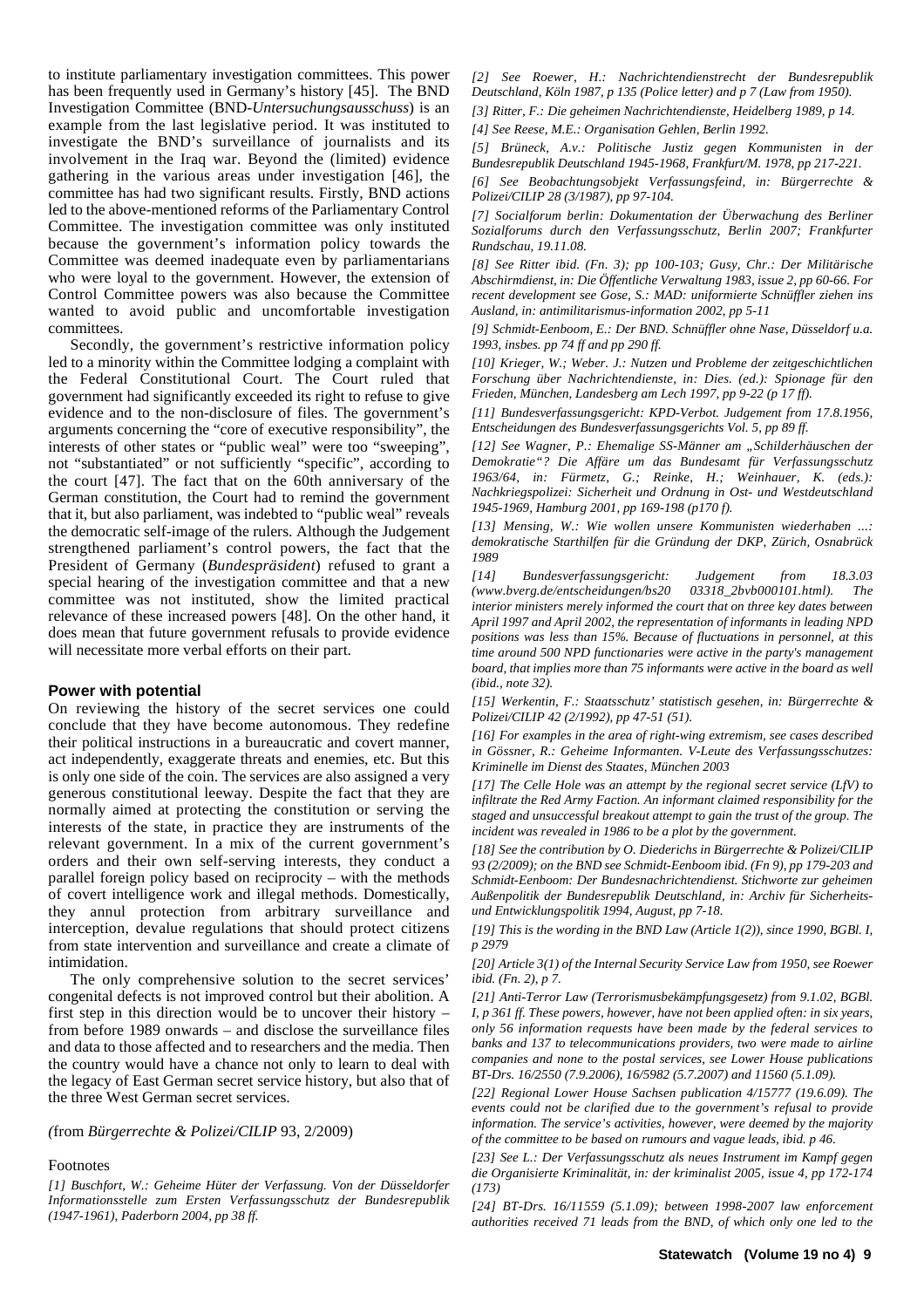#### *initiation of a criminal procedure.*

*[25] E.g. Werthebach, E.: Die Zusammenarbeit von Polizei und Nachrichtendiensten bei der Terrorismusbekämpfung, in: der kriminalist 2003, Issue 9, pp 326-329; Rupprecht, R.: Die Kunst, Aufgaben sinnvoll zu teilen. Zur Aufklärung von Strukturen Organisierter Kriminalität durch Nachrichtendienste, in: Kriminalistik 1993, Issue 2, pp 131-136.*

*[26] Klaus Traube, a German engineer and former manager in the German nuclear power industry, was the victim of an illegal eavesdropping operation by the Federal Office for the Protection of the Constitution (Bundesamt für Verfassungsschutz, BfV) because he was falsely suspected of passing on secret information to the Red Army Faction. The BfV planted a number of wiretaps in Traube's apartment and informed his employer who, as a result, fired him. This illegal operation was uncovered in 1977 by the newspaper Der Spiegel and led to the dismissal of the then minister of the interior Werner Maihofer one year later. Traube was cleared of all charges.*

*[27] See Gössner, R.: Polizei und Geheimdienste: Sicherheitspolitische "Wiedervereinigung"?, in: Bürgerrechte & Polizei/CILIP 27 (2/1987), pp 38-62 (p 44 f).*

*[28] Busch, H.: Horchposten Bundesgrenzschutz, in: Bürgerrechte & Polizei/CILP 47 (1/1994), pp 25-27; on the legal justification, see Droste, B.: Handbuch des Verfassungsschutzrechts, Stuttgart et al. 2007, pp 572-575.*

*[29] Gössner ibid. (Fn 27), p 50 f.; Droste ibid. (Fn 28), p 480.*

*[30] ibid., p 482*

*[31] See Busch, H.: Es wächst zusammen ... Zum Gemeinsame-Dateien-Gesetz, in: Bürgerrechte & Polizei/CILIP 85 (3/2006), pp 52-59.*

*[32] See Wörlein, J.: Unkontrollierbare Anziehungskraft, in: Bürgerrechte & Polizei/CILIP 90 (2/2008), pp 50-61 (55-58).*

*[33] Not taking into account the powers also created for the BND and MAD by the G10 Law from 1968.*

*[34] In December 1983, the German Federal Constitutional Court declared unconstitutional (as an infringement of the Basic Law) some provisions of the act concerning the census adopted the same year, and with this decision produced a global effect on data protection policy and law. The court ruled that the "basic right warrants [...] the capacity of the individual to determine in principle the disclosure and use of his/her personal data". (The so-called right to informational self-determination, or privacy). The fact that the judgement also laid down that an infringement of the right to privacy by the*

*state would have to be justified by corresponding legal acts explains the passing of series of laws in following years to enable such infringements.*

*[35] The Allied military governors laid down principles for police and secret service activities of the federal government, which became constitutional.*

*[36] Wagner ibid. (Fn 12), pp 174 f. The police also practiced this unconstitutional method, see Foschepoth, J.: Postzensur und Telefonüberwachung in der Bundesrepublik Deutschland (1949-1968), in: Zeitschrift für Geschichtswissenschaft 2009, Issue 5, pp 413-426.*

*[37] According to conservative (CDU) interior minister Wilfried Hasselmann, after the scandal became public in 1986, see Frankfurter Rundschau, 6.9.86.*

*[38] Droste ibid. (Fn 28), pp 264 f.*

*[39] Federal Constitutional court Judgement from 27.2.08, www.bundesverfassungsgericht.de/ entscheidungen/rs20080227\_1bvr037007.html*

*[40] Regional Constitutional Court of Sachsen: Judgement from 21.7.05, www.justiz.sach sen.de/esaver/internet/2004\_067\_II/2004\_067\_II.pdf*

*[41] Ranging from the Celle Hole, (because the Lower Saxony police had also not been informed of the staged breakout attempt) to the case involving a neo-Nazi from Brandenburg, see Pütter, N.: Strafvereitelung im Amt, in: Müller-Heidelberg, Till et al. (ed.): Grundrechte-Report 2006, Frankfurt am Main 2006, pp 158-162.*

*[42] See the interview with lawyers Elfferding and Weyers in Bürgerrechte & Polizei/CILIP 93 (2/2009); also exemplary: Beck, M.: Das Dickicht der Dienste. Der Einfluss des Verfassungsschutzes in § 129a-Verfahren, in: Bürgerrechte & Polizei/CILIP 2008, Issue 1 (89), pp 58-63.*

*[43] E.g. Bundesminister des Innern: Bundesamt für Verfassungsschutz. Aufgaben. Befugnisse. Grenzen, Bonn 1990, pp 83 ff.*

*[44] Law from 29.7.09, BGBl. I, p 2346.*

*[45] See Diederichs. O.: Die 'Parlamentarischen*

*Untersuchungsausschüsse' zu Polizei und Geheimdiensten in der*

*Bundesrepublik Deutschland, in: Bürgerrechte & Polizei/CILIP 1995, Issue 3 (52), pp 48-58.*

*[46] Parliamentary publication BT-Drs. 16/13400 (18.6.09).*

*[47] Federal Constitutional Court Judgement from 17.6.09 (www.bverfg.de) [48] Berliner Zeitung, 30.7.09; Frankfurter Rundschau, 21.8.09*

# Italy: Shocking death spotlights prisoners' plight by Yasha Maccanico

#### **The case of Stefano Cucchi, who died in hospital after being beaten in police custody, highlights the routine abuses that occur in Italian prisons and police stations and the lack of accountability of those responsible.**

Since information surfaced about the death in custody of Stefano Lorenzo Cucchi in Rome (see *Statewatch News Online*, November 2009) pointing to him receiving one or more beatings following his arrest on the night of 15 October 2009, a number of other cases have come under the spotlight. Some involved new revelations, such as an intercept from Teramo prison in which a commander and two officers discussed where prisoners could be beaten and where it should not occur. Other cases concerned past instances of suspicious deaths in custody in which judicial authorities had made little headway and the families of the deceased were unsatisfied. Meanwhile, prisoners who had seen or spoken with Cucchi confirmed that he was beaten, as did evidence from prison officers and medical staff given to the *Dipartimento dell'amministrazione penitenziaria*'s (DAP, prison administration department) administrative inquiry into the death. The new evidence shifted attention from his treatment in the court's security cell (originally identified as the place where he may have suffered injuries) to include the entire period spent in custody until he was taken to *Regina Coeli* prison. Nine people are under investigation - three prison officers and six medical staff - on suspicion of causing Cucchi's death and negligence.

In its annual report on conditions in prisons, *Associazione*

*Antigone*, which monitors the penal system in Italy, expressed concern at the record number of suicides in 2009 (71). It is also worried about overcrowding which has reached levels that it describes as "beyond what is tolerable". This refers to the twin concepts used for prison capacity, those of a "regulation capacity" (43,074) and a higher "tolerable capacity" (64,111) which has been reached by the prison population. Justice Minister Antonino Alfano has demanded that a "state of emergency" be called to enact a special plan involving construction work to ensure the availability of a further 20,000 places, a recruitment drive, and work on access to alternative sentencing. However, *Antigone* identifies the criminalisation of "irregular" migrants and the tougher treatment of drug offenders as important causes of the rising prison population that are not considered in the plan, alongside a decrease in access to alternatives to imprisonment. Critics of Alfano's approach have noted that at the rate at which the prison population is rising (1,000 per month), the plans to increase available places to 80,000 by 2012 is insufficient.

#### **The Cucchi case**

Stefano Cucchi was a 31-year-old who died on 22 October 2009 in the detention ward of *Sandro Pertini* hospital six days after his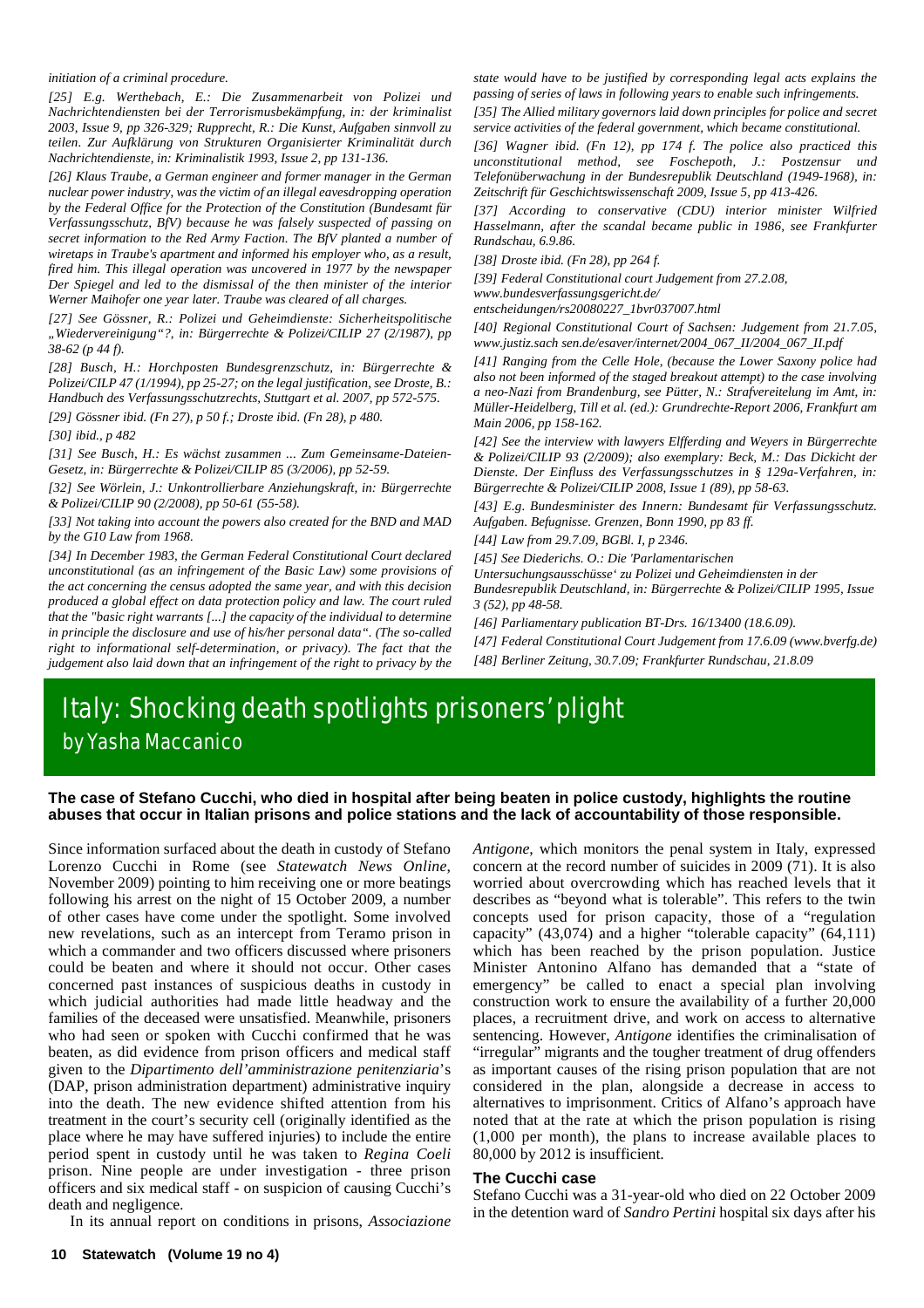arrest by *carabinieri* (police force with a military status) for drug possession and dealing (he had 20g of cannabis and 2g of cocaine on him). His home was searched after he was arrested, with his mother present, and Cucchi seemed to be "in good health". After a coroner reported his "natural death", Cucchi's family released photographs from his autopsy that showed a bruised and battered body, and complained about a series of irregularities, including the fact that following his admission to the hospital ward for prisoners, they were not allowed to see him.

The outcry over the case resulted in justice minister Alfano appearing in the Senate on 3 November 2009 to reconstruct the events leading to Cucchi's death, after defence minister Ignazio La Russa had pre-emptively acquitted the *carabinieri* of any wrongdoing:

*I don't have the elements to verify anything, but I am certain of one thing: the absolute correctness of the carabinieri's behaviour on this occasion.*

Alfano said that "Stefano Cucchi should not have died and his death should have been prevented", and that "the government is in the front line to ascertain the truth". Nonetheless, his repeated references to a fall that Cucchi suffered weeks before his arrest, to his physical frailty, drug addiction and the possibility of his being anorexic or an HIV-sufferer (which his family denied) did not bode well for those who expected transparency (see *Statewatch News Online*, November 2009).

Alfano repeatedly alluded to Cucchi's uncooperative attitude and refusal to accept food. Prison officers who had been in contact with Cucchi and a volunteer in *Sandro Pertini* hospital told the DAP inquiry that his refusal to eat was a protest at not being allowed to speak to his lawyer, members of a drug rehabilitation community (where he had undergone previous treatment) or his brother-in-law. He told two officers that: "Instead of guaranteeing the protection of citizens, the guardians of the state have done this to me", adding that "I want to speak to my lawyer to clear this up". Investigators are reportedly assessing whether his death was caused by physical injuries, dehydration and weakness resulting from his refusal to eat, or whether injuries sustained before his arrest may have played a part. The fact remains that he had been training in the gym on the afternoon before his arrest and appeared to be in reasonable condition apart from his slender build and drug addiction. He was six kilograms lighter and appeared to have been badly beaten by the end of his ordeal.

Arrested at 23.20, his home was searched and he was taken to Appia carabinieri station to be charged with the production and trafficking of illegal substances. He was subsequently placed in a security cell in Tor Sapienza carabinieri station at 03:55 and reportedly had no bruising or visible injuries. He called for assistance at around 05:00, recorded as being a result of epileptic fits, but then refused treatment and examination when medical staff arrived. During a later examination, he said he had not had an epileptic fit for months. The next morning, he was taken to court to have his arrest validated, and in a hearing at 12:30 the judge decreed that he be placed under arrest, after which he was placed in the custody of the prison police at 13:30. When the prison service assumed responsibility for Cucchi at 14.05, a medical examination noted several injuries including bruising under both eyes. In their evidence to the DAP, prison officers explained that a prisoner is not in their charge until they are formally handed over after the court hearing, if they are remanded in custody. Prior to this, prison officers are merely responsible for opening and closing cell doors, while "acting officers" are in charge of the detainee's care. Cucchi was examined by a doctor on entering *Regina Coeli* prison at 15:45, and the report noted that he had serious injuries to his face, suspected concussion, abdominal trauma and vertebral damage. The doctor had him sent "urgently" to *Fatebenefratelli* hospital.

#### **Witnesses**

Nine people are under investigation - three prison police officers (as it appeared that his condition had worsened in the court's custody) and six members of the *Sandro Pertini* hospital medical staff, for negligence. However, it has emerged that he may have been beaten both before and after his transfer to the courthouse. Moreover, until after the hearing, the *carabinieri* who were with him had a duty of care over the prisoner. On 21 November 2009, S.Y., an African man arrested for a drug offence who shared a cell in the courthouse with Cucchi, was heard as a witness by prosecutors:

*I was alone in my cell, I was there and heard noise. The youth was there and somebody was kicking, made noise with his feet, I heard the youth fall, he was crying. Then I looked through that window and saw them putting him in the cell, before they beat him I heard them talking, but I didn't understand, ...but I understood that the police were telling him to go inside and he didn't want to go inside.*

S.Y. notes that three police officers were involved (only one of whom he could identify) and that after the beating Cucchi was dragged into the cell. He had not seen Cucchi's face, but met him later when they were placed in the same cell after his court hearing. Cucchi told him the guard had beaten him up, "look at what the guard did to me", and showed S.Y. the lower part of his right leg, which was "red and a bit cut up". He has a limp and was unable to sit down, huddling up. He had trouble walking when they were taken to *Regina Coeli* prison, and one of his eyes was red. S.Y. last saw him when the doctor checked them on admission, and heard that he had died five days later.

On 20 December 2009, *il manifesto* newspaper reported that two Albanians who were arrested on the same evening as Cucchi shared a cell with him at the courthouse. They claimed that he had trouble standing. When they spoke to prosecutors, they said that he told them "the carabinieri beat me up, but not these ones", in reference to those escorting him. He added that he did not report them because he would have been framed and imprisoned for ten years.

#### **Cucchi's father**

Cucchi's father told the DAP that the hearing was the last time he saw his son. His face was swollen and he had "some rather clear black marks below his eyes" that had not been there when he left home the previous night. His son also told him that he had been framed.

He was unable to see his son in *Regina Coeli*, or leave clothes for him, because it was a weekend (Saturday). When he was informed that Stefano had been admitted to *Sandro Pertini* hospital on Sunday, he went there but, again, he was not allowed to see him: "This is a prison, you cannot see Stefano" he was told. He should return on Monday if he wanted news about his health. On Monday, the family was told that they needed permission from *Regina Coeli* to meet the doctors, and that this would arrive the next day. When they asked about Stefano's condition, they were told: "he is calm". After insisting, they were allowed to leave him some clothing (underwear and pyjamas) although when he died he was wearing the same clothes he had left home in. The next day, they requested to meet the doctors but were told this required authorisation from *Regina Coeli*. When they repeated what they had been told on the previous day, the answer was "what you were told yesterday does not count, I'm here today, and this is how it must be done". On Wednesday, they obtained permission from the court at 12.30, but it needed to be validated in *Regina Coeli*, where the office for these procedures closes at 12.45.

While Cucchi's father was heading to the prison to have the authorisation validated on Thursday, his wife called to tell him that Stefano was dead. She found out through a notification from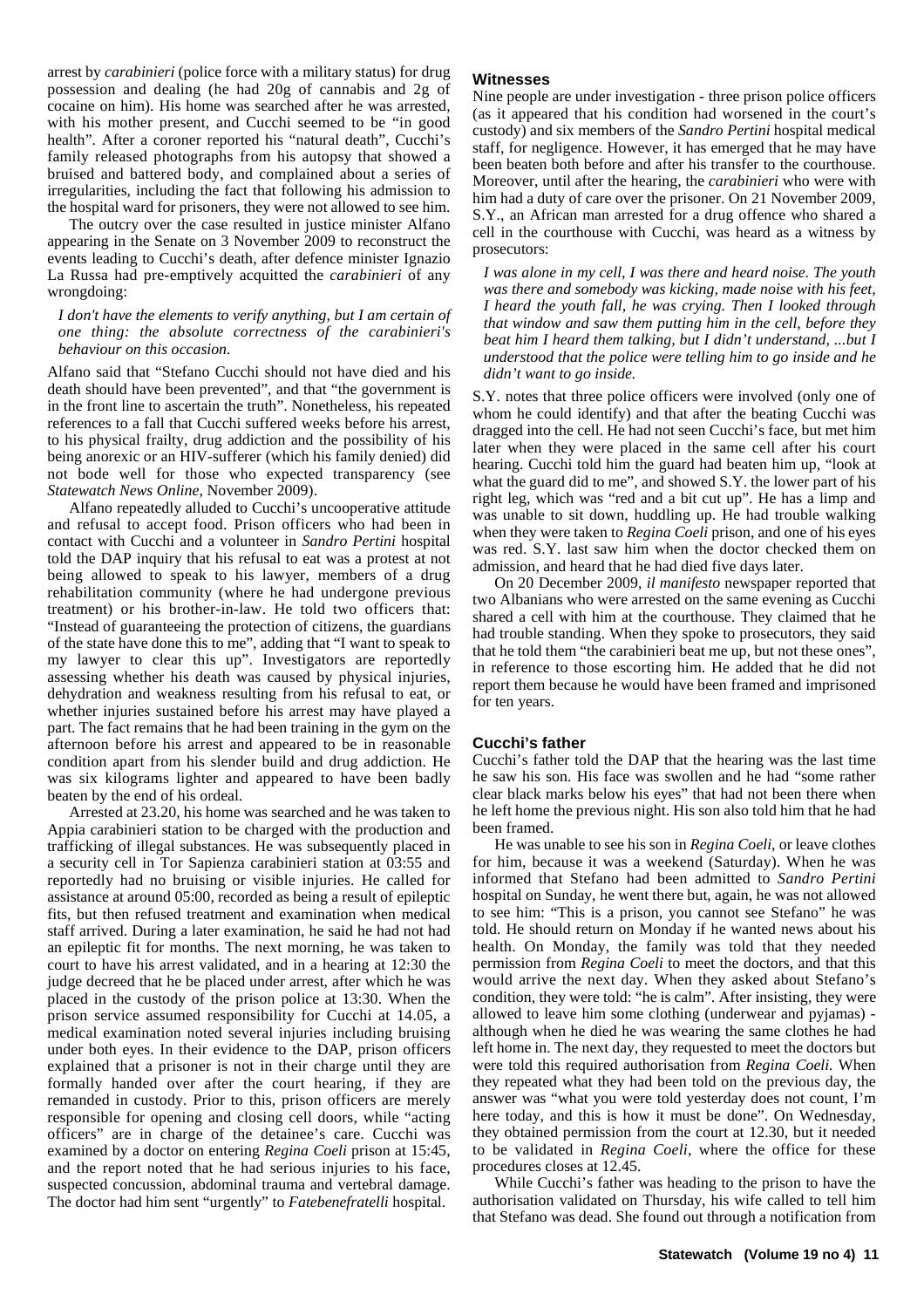the *carabinieri* that a coroner had been appointed, without any direct communication to inform the family of the death. When they asked what had happened, an officer said that "he switched off"; when they asked about his condition during his stay, the reply was that "he had a sheet over his face and did not eat"; when Stefano's mother wanted to know why they were not informed about his worsening condition, the duty doctor asked them why they had not spoken to his doctors, drawing an angry response. Even when they went to the morgue, a police officer told them that they could not see the body. However, their insistence resulted in the coroner speaking to the prosecuting magistrate and they were finally allowed in. "I found my son in a frightful condition...beyond what the photographs taken during the autopsy showed", although he was more than a metre away and his body was covered, "his cheeks were black, especially the left one", his eyes were black, the left one had a ring of black around it and the eyeball seemed to have sunk into the socket. "He had a vertical groove along his left jaw, from below his eye to the chin...he also had a bump between his eyebrow and left eye".

#### **Evidence from officers and staff**

A.L.R., chief inspector of the prison police from the *Regina Coeli* transfers and monitoring unit, told investigators from the administrative inquiry:

*I remember that detainee because...I demanded a medical certificate because he was evidently bruised and also found it difficult to walk. In fact, he was bent towards one side when he walked and explained this difficulty to me, asking not to be handcuffed ... he had marks around his eyes and on the right side of his jaw.*

A.L.R. claims that when he asked Cucchi what had happened, he answered that he had fallen down the stairs running away from the *carabinieri*. Cucchi also asked if the prison had a gym to practice boxing. A.L.R. asked him what he needed it for considering his slim physique, Cucchi replied that he was an expert and had fought the previous night. Another prisoner who heard the exchange quipped: "Yes, and you were the punch bag".

A.L.R. and his colleagues said that they accepted Cucchi because they had his medical certificates. A number of officers and medical staff noted that his face was marked, with descriptions ranging from "redness" and "black circles", to "black eyes", an "inability to walk" or sit properly, and a "beaten face". Cucchi's explanations for his injuries varied depending on who asked him, and ranged from receiving a beating to falling down stairs.

B.M., who searched him on admission into *Regina Coeli* prison, saw his naked body and noted a number of injuries. He asked him: "Did you have a head-on crash with a train?" Cucchi's answer was that he was "badly beaten" during his arrest.

#### **The plot thickens**

Cucchi's sister Ilaria, who is campaigning vigorously, has highlighted a number of issues. There is a *carabinieri* arrest record that contains mistaken personal details, such as his being born in Albania, with a wrong date of birth and the acronym SFD, which means "without fixed residence" (*senza fissa dimora*, in Italian), whereas he lived at his parents' home. Not having a fixed residence is a criterion used by judges when deciding whether to imprison someone, and rules out alternatives such as house arrest. The time of the arrest (15:20) is inaccurate. The description of the arrest: "caught furtively selling cellophane wraps and receiving a banknote in exchange" has reportedly been contradicted by the man arrested with him. This man also heard the name of Cucchi's lawyer mentioned at least three

times, despite the arrest warrant stating that the defendant "did not want to appoint his lawyer". Moreover, this name mistakenly appears in the report as his appointed duty lawyer. In the event, Cucchi never saw him and died waiting to speak to him.

A letter written by Cucchi to a member of the drug rehabilitation community in which he had received treatment, disappeared. It was only later handed to his family. The letter showed that he had been seeking outside help in the period leading up to his death. The hospital authorities explained that Cucchi's parents were only allowed to see their son or his doctors with the permission of the prison authorities; Cucchi was also required to sign a form, something he refused to do. The family question the authenticity of a form that certifies this. Likewise, permission to see his lawyer depended on Cucchi filling in the relevant form and handing it to the acting officers, which, they explain, did not happen, despite him explicitly mentioning his wish to do so to a number of members of staff and a volunteer. Apart from those measures which were not implemented, including the failure to keep a detailed record of the entry of prisoners and the officers accompanying them in the courthouse security cells, the DAP investigation notes that the overall treatment of Cucchi and his family, "particularly in the setting of the protected section of Pertini hospital" was "reprehensible". It stresses that no steps were taken for "receiving and interpreting the discomfort of the detainee drug addict", especially the "re-establishing of personal ties that may have improved his psycho-physical situation".

*On the contrary, the administrative inquiry has uncovered aspects that objectively run contrary to the mentioned purposes: bureaucratic and substantially obstructive attitudes as regards requests for contact from his family, the issuing of mistaken and incomplete information when medical staff were asked for information, no activity to simplify or facilitate procedures to enable individual interviews, no activity to simplify the meeting with his lawyer of choice, which was the condition for him to resume eating.*

The DAP report prompted Ilaria Cucchi to write an open letter in which she criticised the "normality" with which injuries sustained by arrested people are treated, the "normality" of not dealing with these injuries unless it comes to affect someone personally (in terms of responsibilities), and asks for this "normality" to no longer be tolerated. In particular, she highlights that one prison police officer stated that "I limited myself to asking for information...because it is not easy to work with the other police forces", adding that "I did not seek to delve into the nature of the injuries that I observed as the detainee was under the direct responsibility of my colleagues", and that "I only assumed a different attitude when I felt that with the handing over of a detainee I had to protect myself from possible issues that may arise". When Cucchi told two officers that "the guardians of the state did this", one of them reacted in this way: "from that moment on, I no longer spoke to Cucchi, I kept a distance, thinking that everyone should stay in their place". Ilario Cucchi also expresses surprise at the fact that the name of the family lawyer was mistakenly recorded as being the duty lawyer because the authorities would not have known his name if her brother had not mentioned it.

A further development in the story was the discovery by Cucchi's family of large amounts of drugs (925g of hashish and 133g of cocaine) in a flat in Morena (outside of Rome) that he sometimes used when he did not sleep at his parents' home. They handed it over to investigating magistrates.

#### **The aftermath**

The clamour arising from the release of the autopsy photographs and the Cucchi family's complaints led to further disclosures concerning the abuse of prisoners in custody. A recording of a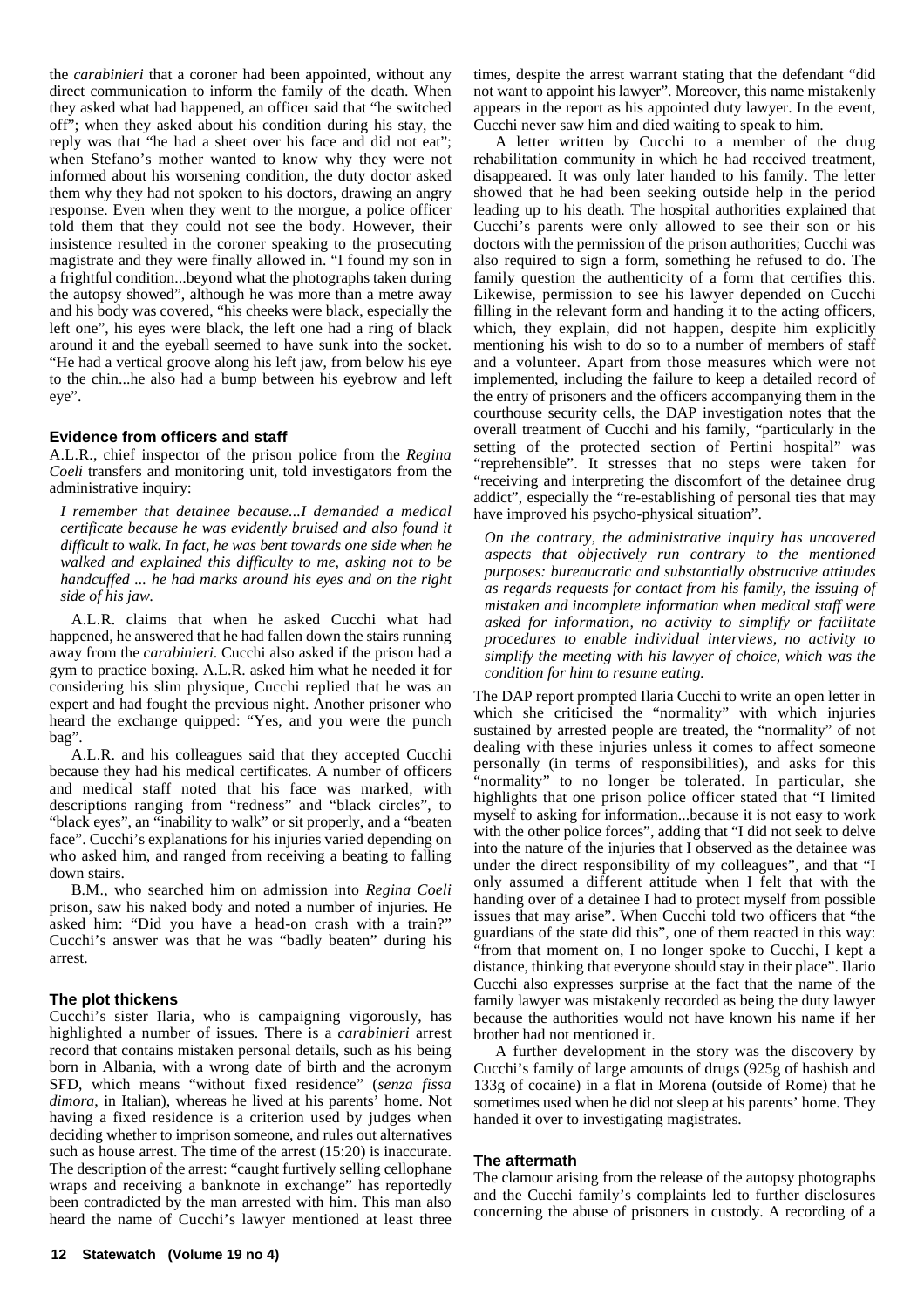conversation between a commander and two prison police officers from Teramo prison featured two of them reprimanding a third for "massacring" a detainee in "the section". The problem was that he was seen doing it, "the negro saw everything", because "we could have had a riot" and "you don't massacre a prisoner in the section, you go downstairs". This led to the commander being suspended and an investigation that will not hear from the mentioned witness. The man referred to as a "negro" in the conversation, 32-year-old Nigerian Uroma Emeka, died "of natural causes" (a brain tumour) in custody on 18 December 2009. Questions were raised by Radical party MP Rita Bernardini as to why he was still in that prison when he "had the great guilt of having eyes to see what he shouldn't have seen". Luigi Manconi, of the association *A buon diritto,* said that Emeka's death, and the five hours that elapsed between his first feeling ill and being taken to hospital, shows the therapeutic abandonment in which the entire prison system lies.

The Genoa-based *il Secolo XXI* blog wrote about a case in the city that had received little press coverage. It involved Farid Aoufi, an Algerian who had lived in Genoa for over 20 years and was a repeat offender. He died at 22:35 on 8 November 2008 after he was arrested in the afternoon for theft. He fell out of a window on the third floor of the *carabinieri* station in Piazza Fossatello. Aoufi's wife stated that:

*I think that he fell during a struggle,...I have paid for a legal report that certified that there was nothing in his blood [the newspapers had spoken of traces of cocaine]....I won't give up, I want to find out what happened, the carabinieri gave contradictory versions, once [they said] that he was on his own, another time that they tried to catch him...they really treated us badly, because on the following day they did not explain what had happened to him to his mother, who had come by taxi from Marseille...it is not possible for an arrest for theft to end up like this...it is difficult to find a lawyer to assist me, they are conscious that they going up against the state...since he died, nobody has shown up, I am alone, without any explanation, ...they have treated me very badly, without any respect.*

The judge is assessing whether there are any criminal responsibilities, but a year on from the death, the culprits have still to be identified.

#### **Other deaths in custody cases**

On 16 December 2009, the judge for preliminary inquiries' requested that the case against unknown people in relation to the death of Aldo Bianzino be shelved. His request that the cause of the death be treated as an aneurism was granted. The carpenter died in Perugia (Umbria) prison in October 2007, a few days after his arrest for growing marijuana plants at his home. Italo Di Sabato of the *Osservatorio sulla Repressione* (linked to *Rifondazione Comunista*), criticised the shelving of the case:

*Although injuries on his body were found including...signs of concussion, damage to his liver and two broken ribs after the death, that are clearly compatible with murder, and although the coroner excluded a death from a heart attack, Gip [giudice per le indagini preliminari] Ricciarelli's decision is astonishing and shows that by now, in Italy, there is absolute immunity for those who commit violent acts and unfortunately murders as well, in prisons and barracks.*

Another case that came under scrutiny was that of Marcello Lonzi, a 29-year-old who died in Sughere prison in Leghorn (Tuscany) on 11 July 2003. He was found dead by his cellmate with serious bruising, two dents in his head and broken ribs. His death was deemed to be "natural", caused by a cardio-circulatory arrest. His mother filed a lawsuit, alleging that he was beaten when he was arrested. His body was exhumed and the

prosecuting magistrate heard evidence from Lonzi's cellmate. "He was beaten, like Cucchi", his mother said, noting that his medical report, dated on the day of his arrest on 3 March 2003 for theft (for which he received a nine-month sentence), reported that on his arrival at the prison he said that "he was beaten" and "his lower lip was injured". Moreover, at the time of the medical examination he "reported blows, several grazes and bruising on his thighs and legs...pain in his mid-thorax requiring x-ray scans, he drags himself around on his right leg because he says his left one is injured".

#### **Suicides and an ECtHR ruling condemns Italy**

2009 ended with a record number of suicides in prison (71) and 175 deaths in custody (up from 42 and 121 respectively, in 2008). Overcrowding reaching a level that is 20,000 prisoners higher than regulation capacity and seven inmates had already committed suicide by 22 January 2010.

**Ivano Volpi** (29 years old) hanged himself four days after he was arrested for resisting a public officer and causing criminal damage on 16 January. He underwent a fast-track trial and was imprisoned in Spoleto (Umbria).

**Mohamed El Aboubj** was convicted and sentenced to serve six months' imprisonment in *San Vittore* prison (Milan) in a first instance ruling for participating in a revolt in Milan's *via Corelli* detention centre in July 2009. He was found dead in the toilet of his cell.

**Abellativ Sirage Eddine** (27) hanged himself using a sheet in the district penitentiary of Massa (Tuscany).

**Antonio Tammaro** (28) was detained in the "Workhouse" section of Sulmona prison (Abruzzo), not for a criminal offence, but because he was identified as a "socially dangerous" individual. He hanged himself from the window grating using a sheet on 7 January.

**Giacomo Attolini** (49) hanged himself from the cell toilet's window bars using a ripped T-shirt in Verona on the night of 7 January.

**Celeste Frau** (62) hanged himself in the cell toilet in *Buoncammino* prison in Cagliari (Sardinia) after he received a 12-year sentence for robbery. His lawyer protested his innocence: "After the publishing of his sentence, I would have fought in the [Court of] Cassation (Italy's highest appeal court) to have him acquitted".

**Pierpaolo Ciullo** (39) who was in prison convicted of drug offences, committed suicide using a gas stove in Altamura (Bari) prison on 2 January.

A European Court of Human Rights ruling on 16 July 2009 in the case of Sulejmanovic vs. Italy which was filed in 2003 found that the Bosnian's detention in conditions of overcrowding at Rome's *Rebibbia* prison contravened article 3 of the European Convention on Human Rights. The detention conditions amounted to "torture and inhumane treatment", and a payment of 1,000 Euros in damages was ordered. The grounds for the decision were the two and a half months (from mid-January to April 2003) in which the prisoner shared a 16.2 square metre cell with five other detainees. Each inmate had only 2.70 square metres at their disposal. Other complaints were rejected. It was noted that following the period in question Sulejmanovic's living space increased, first to 3.20m then to 4.05m and finally to 5.40m, all of which are well below the 7 square metres deemed "desirable" by the Committee for the Prevention of Torture (CPT), but above the 3-metre benchmark that has been used in the past by the court to denote a violation of article 3.

#### **Report highlights the growing prison population**

*Associazione Antigone* published its sixth report on prisons, entitled *Beyond what is Tolerable*, in reference to how the prison population has increased beyond the system's regulation capacity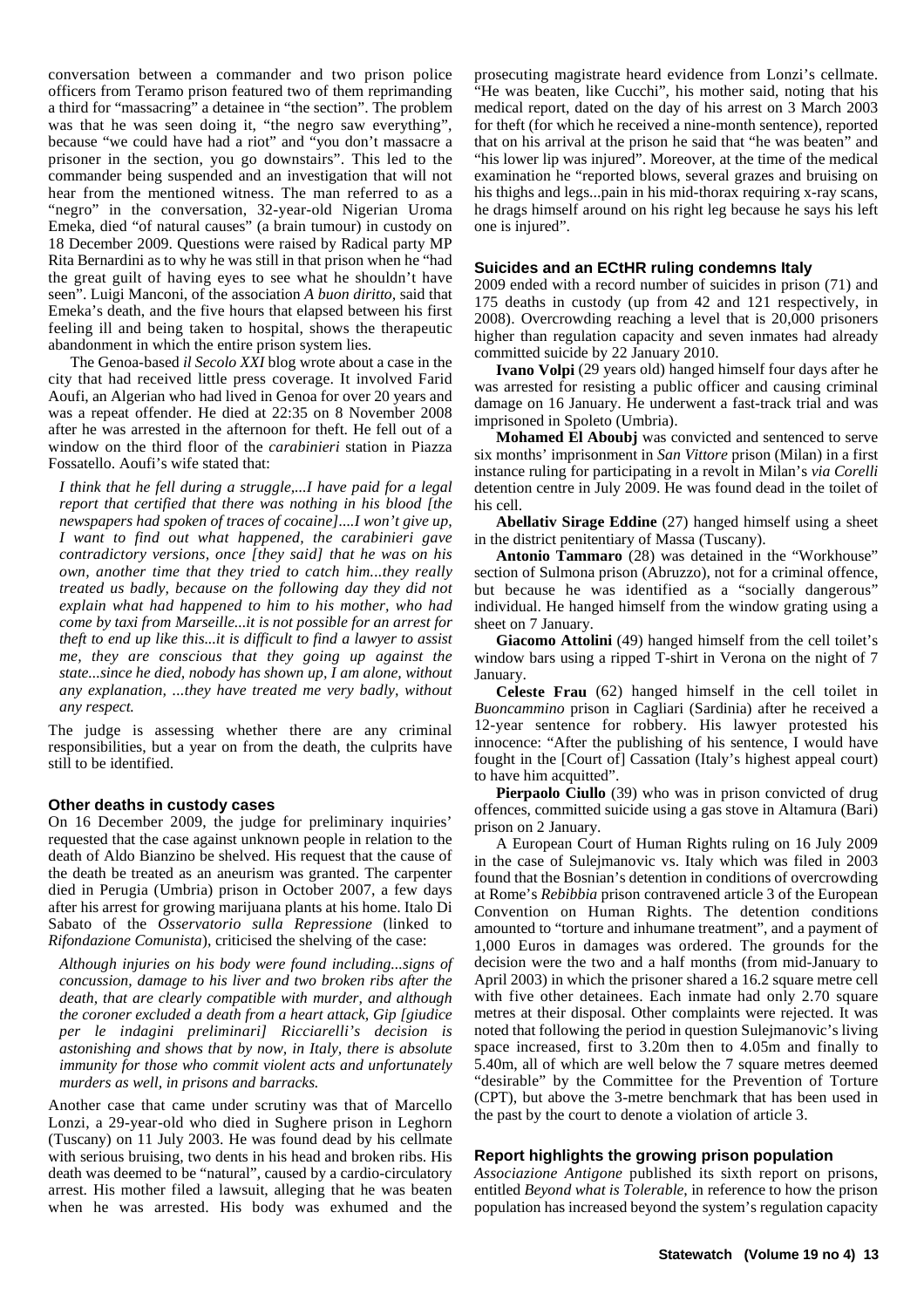and reached its "tolerable" capacity with 63,460 prisoners on 15 June 2009. It highlights three key human rights violations:

- the unconstitutionality of the lack of legal safeguards with regards to actions by members of the prison administration that undermine the rights of people who are denied freedom;

- the absence of a criminal offence of torture, as required by the UN Convention Against Torture;

- the non-implementation of the Optional Protocol to the aforementioned Convention which requires that an independent authority be established to monitor the conditions in places where people are being denied their freedom.

The report notes an increase in the prison population at a rate of almost 1,000 prisoners per month. It says that this is due to laws on the repression of drug use, dealing and trafficking, the criminalisation of *sans papiers* and punishment of those who do not comply with orders to leave Italian territory, and tougher sentencing for repeat offenders. Moreover, the report details a decrease in expenditure on medical care in prisons, amounting to 34m euros between 2000-2008, and a reduction in use of alternative sentencing (with 9,406 people falling within this regime). 52.2% of the prison population is in remand custody (the figure was 36.5% in 2005) and thus have not yet been convicted. This is due to an increase in foreigners, a growing number of people serving short sentences and a standstill in the system for granting alternative sentences. A considerable proportion of people in prison are close to completing their sentences (32.4% have less than a year left and 64.9% have less than three years left to serve). They would, in theory, be able to request alternative sentencing (applicable when they have under three years left to serve). In 2008, over 21,000 people were imprisoned as a result of drug offences, and arrests under Art. 73 of the law on drugs amounted to 38.2% of detainees and 49.5% of foreign detainees. The amendment of presidential decree no. 309/1990 by the so-called Fini-Giovanardi law (no. 49/2006) did not explicitly criminalise drug use, but punishes the import, export, purchase, receipt and possession of proscribed substances, "conducts that may be enacted by dealers and users alike", the report notes. It does not distinguish between "soft" and "hard" drugs, and leaves the judge to establish whether dealing is involved on the basis of quantity, packaging etc. Thus, mere drug use may lead to penal punishment, particularly when it is committed by people who do not have the economic means or relations to fully exercise their right to defence.

1,434 people (25 of them women) are serving life sentences, against which a campaign, *Mai dire mai* (Never say never), has been conducted involving hunger strikes and appeals filed before the European Court of Human Rights in November 2008. In June 2009 there were 23,530 foreign prisoners (4,714 Moroccans, 2,670 Romanians, 2,610 Albanians and 2,499 Tunisians are the largest groups among them). Over half (13,825) were on remand, which is used more often for foreigners due to difficulties in establishing their residence and placing them under house arrest, in receiving adequate legal counsel and as a judicial safeguard against them absconding. The large number of foreigners entering prison is not reflected in their impact in the prison population, presumably because many were arrested for short periods as a result of irregular documents. The report also documents a number of cases involving violence against prisoners that are under investigation, and examples of good and bad practices in prisons.

#### Sources

*Inchiesta amministrativa sul decesso di Cucchi Stefano, Dipartimento dell'amministrazione penitenziaria, Direzione Generale dei detenuti e del trattamento Roma, released on 22 December 2009, available at: http://www.radicali.it/carcere/InchiestaCucchi.pdf*

*Witness Samura Yaya's interrogation, Tribunale Ordinario di Roma, sez. 25° GUP, proc. 32562/09 R.G., Udienza 25.11.09.*

*Affaire Sulejmanovic c. Italie (22635/2003), European Court of Human Rights, second section, arrêt, Strasbourg, 16.7.09.*

*Associazione Antigone, "Oltre il tollerabile"; Summary of the sixth report on prisons and the first statement by the Antigone ombudsman, http://www.osservatorioantigone.it/upload/images/6914oltre%20il%20tolle rabile%20stampa.pdf*

*To obtain the report, contact segreteria@associazioneantigone.it*

*Statistiche presenze persone detenute e personale di polizia penitenziaria, 15.10.09, http://media.camerepenali.it/200910/4972.pdf?ver=1*

*Stefano Cucchi, Farid Aoufi e i secondini di Teramo, Il Secolo XXI, 2.11.10 http://ilsecoloxxi.wordpress.com/2009/11/02/stefano-cucchi-farid-aoufi-e-isecondini-di-teramo/*

*Recording from Teramo prison, Repubblica, 2.11.09,*

*http://tv.repubblica.it/copertina/il-detenuto-si-massacra-da-solo-nondavanti-a-tutti/38587?video*

*Verità per Aldo Bianzino campaign blog, http://veritaperaldo.noblogs.org Ongoing coverage on this issue:*

*Associazione Antigone: http://www.associazioneantigone.it/*

*Osservatorio sulla repressione: http://www.osservatoriorepressione.org Ristretti orizzonti: http://www.ristretti.it/*

*Osservatorio sulla repressione, 24.12.09; Il manifesto, 20.12, 22.12.09; L'Unità, 25.1.10; ADUC 4.12.09; La Stampa, 16.11.09.*

# Unisys Corp: A spider in the web of high-tech security by Eric Töpfer

#### **This article details the growth and operational practices of the Unisys Corporation, a key player in the global "Homeland Security" market**

Once the fourth largest Pentagon contractor, the Unisys Corporation has become a leading global supplier of "Homeland Security" technology. Its business operations and politics are a telling example of the power of the security-industrial complex.

The study of large European co-operative technical projects in the field of justice and home affairs can yield surprising results. Whether it is the programming of the Prüm-CODISinterface for the comparison of national DNA databases and their exchange across the Atlantic [1], the upgrade of the Schengen Information System to SIS II and its "synergy" with the Visa Information System [2], the development of the Europol Information System [3], the networking of national vehicle registers in the context of the EUCARIS initiative [4], the standardisation of data exchange between national criminal records [5] or a pre-study for the European Union's Critical Infrastructure Warning Network [6], one name is always popping up: Unisys says:

*Our products and services touch almost every defense and civilian agency....We manage data centers, modernize critical applications, and support the end users of some of the largest public and private entities on earth, while keeping everything*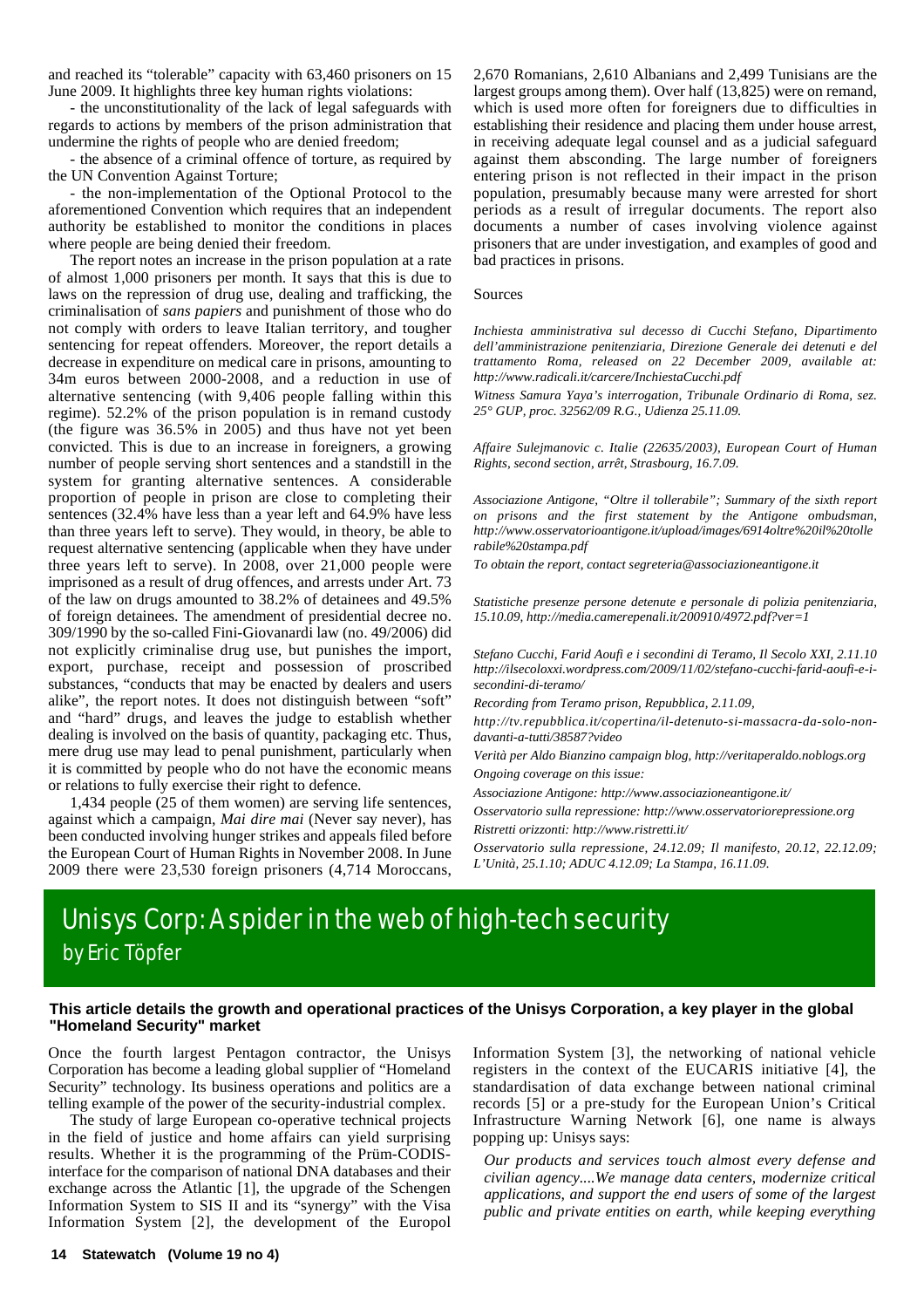#### *safe and secure*

 the company, based in Blue Bell, Pennsylvania, says on its website [7]. Indeed, worldwide more than 1,500 administrative bodies, including 22 of the 25 largest banks, eight of the 10 largest insurance companies and more than 200 airlines, are relying on Unisys' services and products [8]. With offices in 63 countries on all five continents and 26,000 employees who serve clients in more than 100 countries Unisys is a true multinational. With annual revenue of \$5.23 billion (2008) the corporation is not one of the top "global players", but Unisys is not selling cars or natural resources, rather it makes its profit through IT services and mainframe computers.

#### **From rifle manufacturer to global IT corporation**

The history of the company can be traced back to the firm E. Remington & Sons which has manufactured rifles since 1816 and later typewriters and other office equipment. As Remington Rand the company introduced the legendary mainframe computer UNIVAC. In 1955 Remington was swallowed-up by the arms company Sperry which grew through the production of navigation systems and semi-automated weapon systems for the US Navy and Air Force. The company was renamed Sperry Rand Corporation and rapidly developed into one of IBM's key competitors - in particular by purchasing mainframe computers for the US military, the National Security Agency (NSA), the Atomic Energy Commission, the U.S. Census Bureau, the Internal Revenue Service, large industrial employers and financial institutions and for the booking systems of international airlines. In 1978 Sperry's top management decided to concentrate on the computer business and in 1986 was taken over by the Burroughs Corporation, a competitor producing calculating machines and computers [9]. The result of this hostile takeover, which was arranged by Burroughs CEO W. Michael Blumenthal (a former US Treasury Secretary), was the creation of "United Information Systems", the Unisys Corporation which was, at that time, the world's second largest IT company (after IBM) and the fourth largest arms company in the United States.

Despite this promising start there was crisis four years later when Blumenthal quit and left the corporation. Suffering from the end of the Cold War and cuts in the Pentagon budget, as well as from the overlooked looming triumph of the personal computer, the company suffered losses totalling \$2.5 billion between 1989 and 1991 [10]. In addition, the company's image had been badly damaged by "Operation Ill Wind", when the FBI and Naval Investigative Service uncovered Unisys' involvement in the largest corruption scandal in the history of the Pentagon. In the "Iron Triangle", a network of Pentagon officials, security consultants and arms companies provided retired top military figures with jobs in consulting companies, ("rent-a-general" firms), and over-inflated contracts worth billions of US-Dollars were awarded. In September 1991 Unisys was found guilty of having bribed high-ranking Navy and Air Force officials for contracts for the development of the Aegis anti-missile-system and other projects. They were also found to have made illegal campaign contributions to members of the House Armed Services and Appropriation Committee. The company was forced to pay a record \$190 million fine [11]. This verdict sealed the sell-out of Unisys' arms branch which had started in the late 1980s.

Blumenthal's successor, James Unruh, ordered cuts in jobs and a strategic reorientation. By 1997 the number of employees had been reduced from 47,000 to 33,000, and the launch of an IT service unit indicated a new business direction. Facing economic crisis in the United States, Unisys aggressively expanded its overseas markets in Europe and Asia from the early 1990s onwards and marketed high-end servers to compensate for its failure in the booming PC business. The company was not simply selling hardware but aimed to "bring together" – in its own advertising words – "services and technologies into solutions" [12]. This means that Unisys develops, implements and manages IT-systems, data centres and administration and enterprise networks around the globe. It offers consulting services for the maintenance and security of IT and delivers hardware through the ClearPath and ES series servers and also develops software and middleware tailored for its clients. To summarise: Unisys offers all that you need for the operation and utilisation of large databases. Although its sales of hardware have reduced significantly – between the mid-1990s and 2009 its share in revenue decreased from 41 to 12 per cent – mainframe computers remain of strategic importance for the company. On the one hand net profit from hardware sales is up to 50 per cent, twice as much as the service segment. On the other, one third of Unisys' revenue comes from outsourcing services, which means that clients store and process their data "in the cloud" of Unisys data centres. In fact, Unisys "solutions" require problems which have to be processed at large scale.

#### **Broken dreams and fresh air on the morning of 9/11**

Despite the changes which Unisys' executives ordered during the 1990s, success did not materialise. Although Unisys' stock price rose to almost \$500 between 1995 and 1999, revenue stagnated and the balance for the decade was a loss of \$672 million. Therefore it had a bumpy landing when the "New Economy" bubble burst at the dawn of the new millennium. By late summer 2001 its stock price had crashed to \$80 per share, and its revenue sunk by \$900 million compared with 2000. After three successful years the company again ran into deficit [13].

After 11 September 2001 Unisys reacted promptly. In 2002 it added 300 "security experts" to its management team and launched a handful of "Security Centers of Excellence" around the globe [14]. In addition, a "Security Advisory Board" was installed in July 2003. Later it became the "Security Leadership Institute", "a forum of nationally recognized security experts from business and government that provide insights into emerging security issues and best practices to organizations worldwide". [15] Among its founding members were former leading figures from the NSA, FBI, US Air Force, Royal Canadian Mounted Police and Interpol [16].

Their efforts proved rewarding: Unisys Corporation became the third largest contractor of the [17] Department of Homeland Security. From 2003 until 2010 the company received \$2.41 billion from the DHS [1], among others, for major contracts to develop IT systems for the newly created Transportation Security Agency (TSA) and the DHS itself, for "Operation Safe Commerce" (container security at US seaports), the "United States Visitor and Immigrant Status Indicator Technology" (US-VISIT), the "Registered Travellers" programme, the "Free and Secure Trade" (FAST) project, the "Western Hemisphere Travel Initiative" and the "Automated Targeting System" [19]. In partnership with other high-tech giants such as IBM, Boeing, Cisco, SAIC, AT&T, these projects were not only about the installation of wide-area computer networks and massive databases but smart cards, biometrics and RFID technology for the identification, risk assessment and tracking of persons and goods.

Unisys seemed to be predestined for all of these tasks. Indeed, in the field of RFID the company has been the main partner of the US Army since 1994. Using this technology at 1,700 sites in 31 countries worldwide the army is operating one of the largest RFID-based logistics networks on earth [20]. Unisys was not only exploiting its long-standing role in arming and computerising the US military, it could also refer to many international deals in the area of internal security. In 1988 it sold computers worth US \$8.7 million for the operation of a "peoples' database" by Iraq's Home Ministry [21]. In the 1990s Unisys pioneered the introduction of biometric smart cards and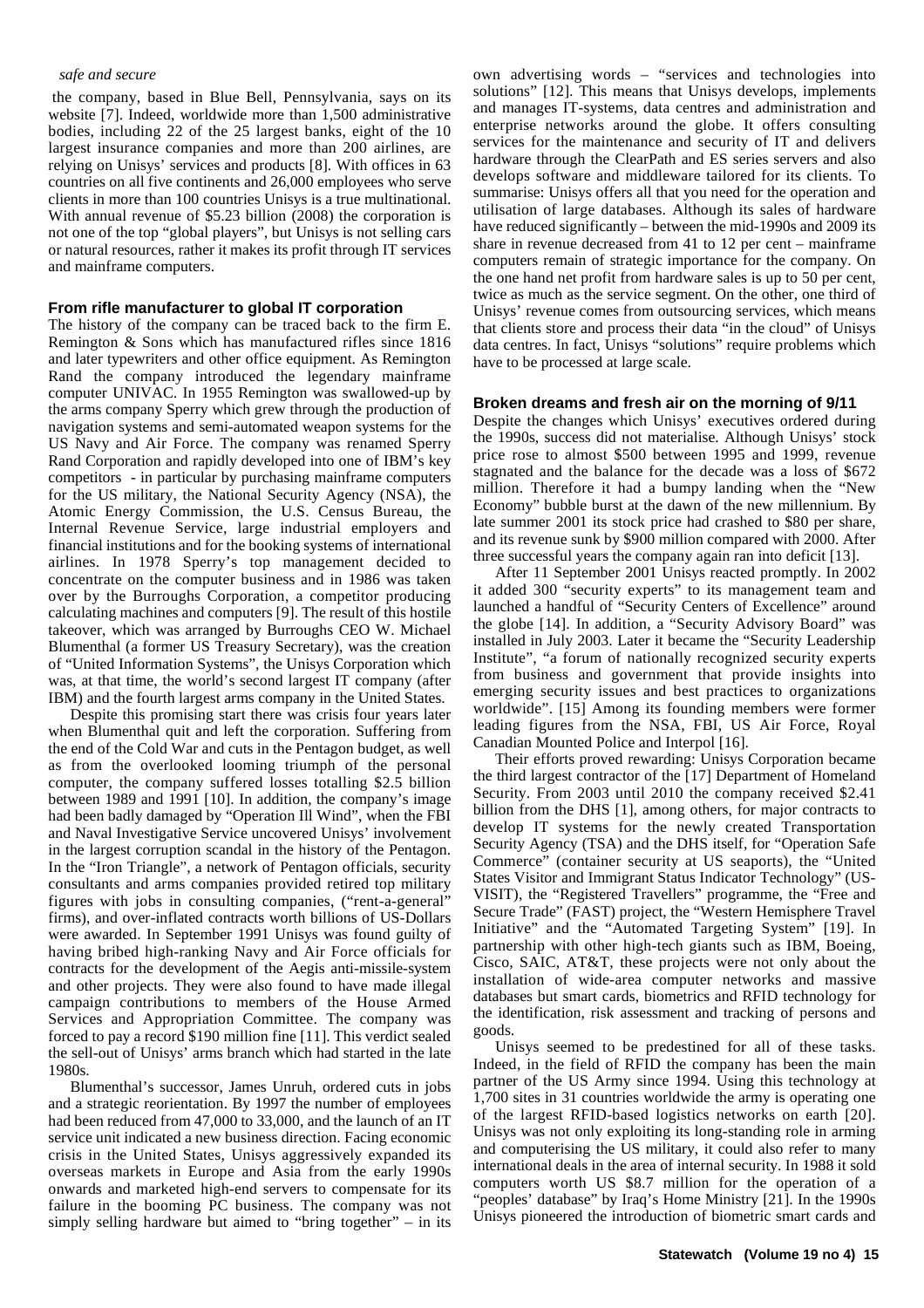modernised population registers in Costa Rica [22], Malaysia [23] and South Africa [24]. However, occasionally it seemed that, in the US Homeland Security business supply dictated demand. Three quarters of the overall volume of all DHS contracts were won by Unisys.

To create the right atmosphere for its "solutions" the company has been publishing its Unisys Security Index twice a year since 2006. The Index, allegedly based on the "robust" polling of 8,500 persons in nine countries, invariably reports an increase in the fear of identity theft or the rising acceptance of biometrics [25]. But seemingly more important for the company's marketing strategy are its personal networks. For instance, on its website the company is presenting Patricia Titus as its "thought leader" for security. Titus, a former Chief Information Security Officer at TSA, Unisys' largest client among the DHS authorities, is still active in several US government technical advisory boards and is currently in charge of information security at the corporation's "Federal Systems" unit. As such she is the contact point for the US administration, "capitalizing on her extensive operational and leadership experience"[26]. Another example is Terry Hartmann, who is responsible for Unisys' Homeland Security strategy, emphasising biometrics and identity management. Before joining Unisys he was an IT manager at the Australian Passport Office and is currently acting as an "expert" for the International Standards Organisation (ISO) and the International Civil Aviation Organisation (ICAO). He is therefore a key player in the global standardisation of biometric passport.[27]

#### **Brussels, biometrics and border control**

Sixteen per cent of Unisys' total revenue comes from contracts with the US federal government, making it the corporation's largest client [28]. However, since 2001 top management has been keen to expand its internal security business to other industrial nations. In times of economic crisis the public sector represents a solid market segment. In Australia Unisys was contracted in 2006 to work for the Department of Immigration and Citizenship's "Biometrics for Border Control Programme" [29]. In Canada the company secured contracts for the biometric identification systems of workers at airports and seaports [30].

In Europe Unisys is also promoting its "solutions". While national governments have protected their home-grown ITindustries [31], EU-bureaucracy is more open to Unisys' products. In the EU's voluntary lobby register the corporation uses the name American Electronics Association in Europe [32]. Its Belgian branch is well connected and is located only three minutes walking distance from the central mail centre for the European Commission's OIB procurement agency [33]. The Brussels office of Unisys has organised workshops on eprocurement, e-borders and e-passports for the Directorate General (DG) Enterprise and Industry [34]; it was invited by DG Justice, Freedom and Security to the first "EU Forum on the Prevention of Organised Crime" [35]; in cooperation with DG Internal Market it developed perspectives for strengthening the European arms industry [36]; and it is supporting all Commission services in developing, managing and maintaining their IT systems on behalf of DG Informatics [37].

Unisys' central contact person in Brussels is Director Patrice-Emmanuel Schmitz, a lawyer and IT architect who was in charge of the launch of the European Biometric Portal in 2005. On behalf of the European Commission, this website aimed – together with the Trend Report, also written by Schmitz – to serve the European biometric industry as a knowledge platform for the development of the market. Its strategic partner for the project was the European Biometric Forum, the European biometrics industry lobby, of which Unisys is one the 150 member organisations [38]. In April 2006, Unisys eventually inaugurated the "European Biometrics Centre of Excellence" in

Brussels, a technology showroom aiming to promote the benefits of "modern identity management solutions" to target groups from private business and public administration [39]. Schmitz is supported by Roberto Tavano, an Italian consultant, who is travelling around the world giving key note speeches at security congresses and trade fairs as Unisys' "Vice President European Security Programmes". "In this role", Tavano writes "I'm shaping the business concepts underpinning our go-to-market models in Border Control, Identity Management and Credentialing and Physical Security spaces. Innovative Registered Traveller scheme formats and Expedited Airline Passenger Clearance processes fall within the solutions portfolio that was developed for world-wide roll-out." [40]

It became clear that Unisys' objective was more than simply marketing technology and IT services when Tavano appealed for the outsourcing of collecting and storing biometric identifiers for large-scale systems such as the Visa Information System [41], and Schmitz and his team gave the European Commission a prompt on executive powers for border control teams [42]. Unisys, with its profit-oriented vision of security, aims to install new, semi-private regimes of border management and other forms of control far beyond democratic oversight.

#### Footnotes

- *1. EU Council of Ministers: Doc. 8505/09, 15.4.09*
- *2. European Commission: SEC (2005) 1493, 15.11.05*
- *3. EU Council of Ministers: Doc. 11220/97, 17.11.97*
- *4. http://www.unisys.be/eprise/main/admin/country/doc/nl/CS049\_07\_Eucaris.pdf*
- *5. EU Council of Ministers: Doc. 6598/06, 4.5.06*
- *6. EU Council of Ministers: Doc. 15041/08, 31.10.08*
- *7. http://www.unisys.com/unisys/about/companyprofile.jsp?id=201*

*8. Pasiuk, L. (ed.): Vault Guide to Top Tech Employers, New York 2005, pp. 231ff.*

*9. Cf. for the history of Unisys and its mainframe computers among others http://www.unisys.com/unisys/about/company/history.jsp?id=209&pid=201 ; https://wiki.cc.gatech.edu/folklore/index.php/Main\_Page*

*10. Time, 5.11.90; Time, 28.12.92*

*11 Time, 4.7.88; Salinger, L.M. (ed.): Encyclopedia of White-Collar & Corporate Crime (Vol. 2), Thousand Oaks 2005, pp. 832f.*

*12. http://www.unisys.com/unisys/about/ir/detail.jsp?id=10800002&pid=202 13*

*http://www.unisys.com/unisys/about/ir/detail.jsp?id=10800004&pid=202, and figures taken from Unisys' Annual Reports 1997 utill 2008: http://www.unisys.com/unisys/about/ir/detail.jsp?id=10016400002&p=108 00007*

*14. Unisys: Annual Report 2002, p. 2.*

*http://www9.unisys.com/common/investors//annuals/2002/2002\_AR.pdf 15. Security Leadership Institute: Identity Management Whitepaper, 2005, p10*

*http://www9.unisys.com/public\_sector/insights/insights\_\_compendium/Identity\_Manageme nt\_-A\_Business\_Imperative\_in\_Building\_a\_Trusted\_Enterprise.pdf*

*16*

*http://web.archive.org/web/20040608030255/www.unisys.com/services/secu rity/security\_\_advisory\_\_board/index.htm*

*17. Slogan on the DHS website. http://www.dhs.gov/xopnbiz/*

*18. In addition, Unisys received in the same period \$1.21 billion from the Pentagon, among others for a five-years-contract worth \$345 million for the development of IT for the Counterintelligence Field Activity (CIFA), founded in 2002 to integrate all military counterintelligence information. Plus, \$210 million from the Department of Justice for e-justice projects but also for jobs fort he F.B.I., the D.E.A. and the US Marshals Service. Own calculations on the basis of figures from http://www.usaspending.gov. Moreover, uncounted contracts for the "law enforcement sector" need to be added, for example, the development of a wide-area CCTV network for the city of Philadelphia.*

*19. A selection of projects on behalf of the DHS and its agencies can be found at http://www9.unisys.com/public\_sector/us\_\_federal/federal\_\_contracts/dhs\_\_eagle/*

*20. http://www.unisys.com/unisys/news/detail.jsp?id=10600006*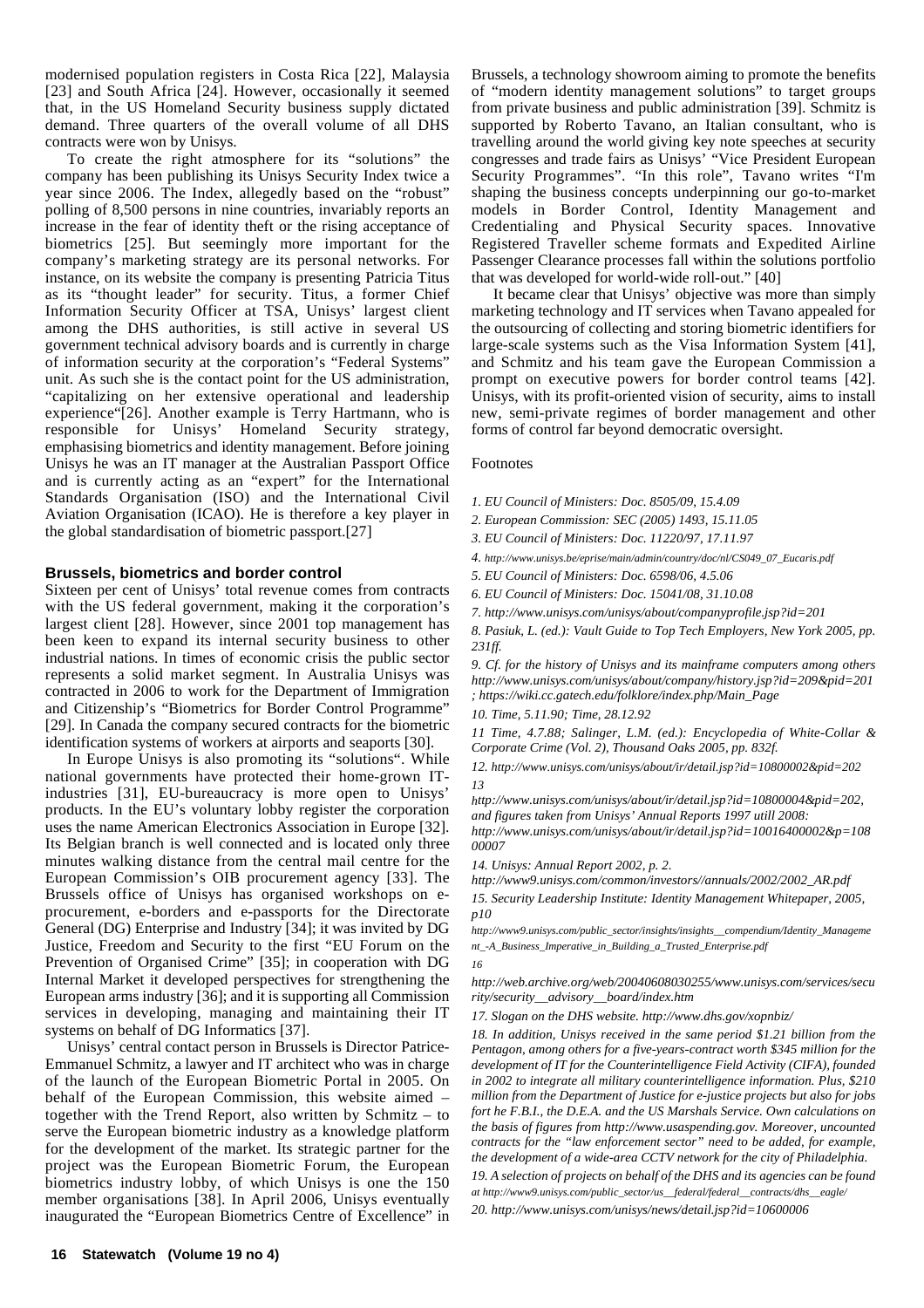*21. Wall Street Journal, 24.3.03*

*22. Unisys: Annual Report 1997, p. 20f.*

*http://www9.unisys.com/common/investors//annuals/1997/1997\_AR.pdf 23. http://www.unisys.com/unisys/ri/cs/detail.jsp?id=9500017*

*24. Unisys: Annual Report 2003, p. 8*

*http://www9.unisys.com/common/investors//annuals/2003/2003\_AR.pdf 25*

*http://www.unisys.com/unisys/ri/topic/researchtopicdetail.jsp?id=3700005 26. http://unisys.com/unisys/ri/tl/detail.jsp?id=10019800008*

*27. http://unisys.com/unisys/ri/tl/detail.jsp?id=16500012;*

*http://www.tourhosts.com.au/archive/apec2007/speakers.asp;*

*http://www.policylaundering.org/keyplayers/ICAO-activities.html*

*28*

*http://www.unisys.com/unisys/about/ir/detail.jsp?id=10016500032&p=108 00002*

*29. http://www.finanzen.net/nachricht/Unisys-Extends-Relationship-with-Australian-Department-of-Immigration-and-Citizenship-for-Outsourced-Desktop-Services-and-Biometric-and-Identity-Management-Solutions-683044*

*30. http://www.finanzen.net/nachricht/aktien/Unisys-Selected-by-Canadian-Air-Transport-Security-Authority-for-Canada-Biometric-ID-*

*31. For example, the German Land of Hesse awarded Siemens a contract for*

*the development of police IT in 1989 despite Unisys making a better offer. Der Spiegel, 25.9.89*

*32. https://webgate.ec.europa.eu/transparency/regrin/welcome.do*

*33. The Office for Infrastructure and Logistics in Brussels (OIB) is, among others, responsible "to manage the purchase, rental and maintenance of the movable and immovable property of the Commission". http://ec.europa.eu/oib/about\_en.htm*

*34. http://ec.europa.eu/idabc/servlets/Doc?id=995*

*35.*

*http://ec.europa.eu/justice\_home/news/information\_dossies/forum\_crimen/ workshop/en/particip3\_en.htm*

*36. http://www.edis.sk/ekes/en\_3\_final\_report.pdf*

*37. http://www.businesswire.com, 3.8.09*

*38. http://www.eubiometricsforum.com*

*39. http://www.allbusiness.com/crime-law/law-biometrics-*

*fingerprinting/10562962-1.html 40. http://www.naymz.com/roberto\_tavano\_2284472*

*41. heise.de, 10.6.06*

*42. European Commission: COM (2006) 401 final, 19.7.06, p.3*

# UK: Yarl's Wood "No place for a child": New hunger strike over conditions at immigration detention centre

## by Trevor Hemmings

**Each year an estimated 2,000 children are held in immigration detention centres for administrative purposes, an experience the Children's Commissioner describes as "like being in prison". Children have been separated from their parents, denied essential medical treatment, and suffered severe psychological distress**

Yarl's Wood Immigration Removal Centre was the government's "flagship" detention centre built near Clapham, in Bedfordshire. It opened in November 2001 and now holds up to 900 detainees, mainly women and children (some as young as three months old), making it the largest detention centre in Europe at the time. It cost approximately £100m to construct and no expense was spared on its security measures, including scores of fixed and moving cameras, microwave detection units to foil escapes, and chain-link fencing two and a half metres high topped by barbed wire. Since opening, the centre has been tainted by allegations of mistreatment of its detainees. In 2002 the site was gutted by fire because of the failure to install fire sprinklers on account of their cost. The centre reopened the following year after an estimated £40 million refit. Throughout its existence there have been a series of hunger strikes and protests by detainees alleging abuse and it has been the subject of many highly critical investigations. [1]

In December 2001, shortly after opening, the first hunger strike began with detainees complaining that they were being treated like prisoners although they had not committed a crime. In early February 2002, much of the centre was burnt down following protests triggered after an elderly Nigerian woman was physically restrained by staff after requesting permission to attend church. At the trial of 11 male detainees charged in connection with the fire (four of whom were convicted of affray or violent disorder in what is widely perceived by campaigners to have been a miscarriage of justice), the question was raised as to whether the decision to prevent police and fire-fighters gaining access to the centre put the lives of detainees at risk. Private security company, Group 4, had ordered staff to leave the building, locking the detainees inside. Five people were injured and it later emerged that the government had failed to install adequate fire safety equipment because of its expense. In the

aftermath of the fire, the Fire Brigades' Union criticised the decision to leave 250 asylum seekers incarcerated in the centre in "unsafe" conditions and it also condemned the Home Office's failure to fit sprinklers. Although there was an investigation, no members of Group 4 were ever prosecuted. [2]

In March 2004, the Prisons and Probations Ombudsman published a report into allegations of racism, abuse and violence by staff, based on claims made by an undercover reporter for the *Daily Mirror* newspaper. The article produced evidence of a number of racist incidents and staff were disciplined following publication of the journalist's findings. The report also found that an allegation of assault had not been adequately investigated. In October 2004, the prisons and probations ombudsman published an inquiry into the 2001 disturbance and fire. A main finding was that the provision of safety equipment (sprinklers) would have prevented the damage caused to the centre. In February 2005, a local fire chief said that the lessons of the fire had not been learnt when the government refused to introduce sprinklers. [3]

In September 2005, Manuel Bravo, an asylum seeker from Angola, was found hanging in a stairwell on the morning of his 35th birthday. He was in detention awaiting removal with his 13-year old son following a dawn raid at his home. A note left in his room said: "I kill myself because I don't have a life to live any more. I want my son Antonio to stay in the UK to continue his studies". Manuel had claimed that he had not received a decision on his asylum appeal and therefore did not understand why he had been served with a removal. [4]

In February 2006, the Chief Inspector of Prisons published an investigation into the quality of health care at the detention centre which found substantial gaps in provision and made 134 recommendations. [5] Ann Owers' "most important concern...remained the detention of children". In the same year a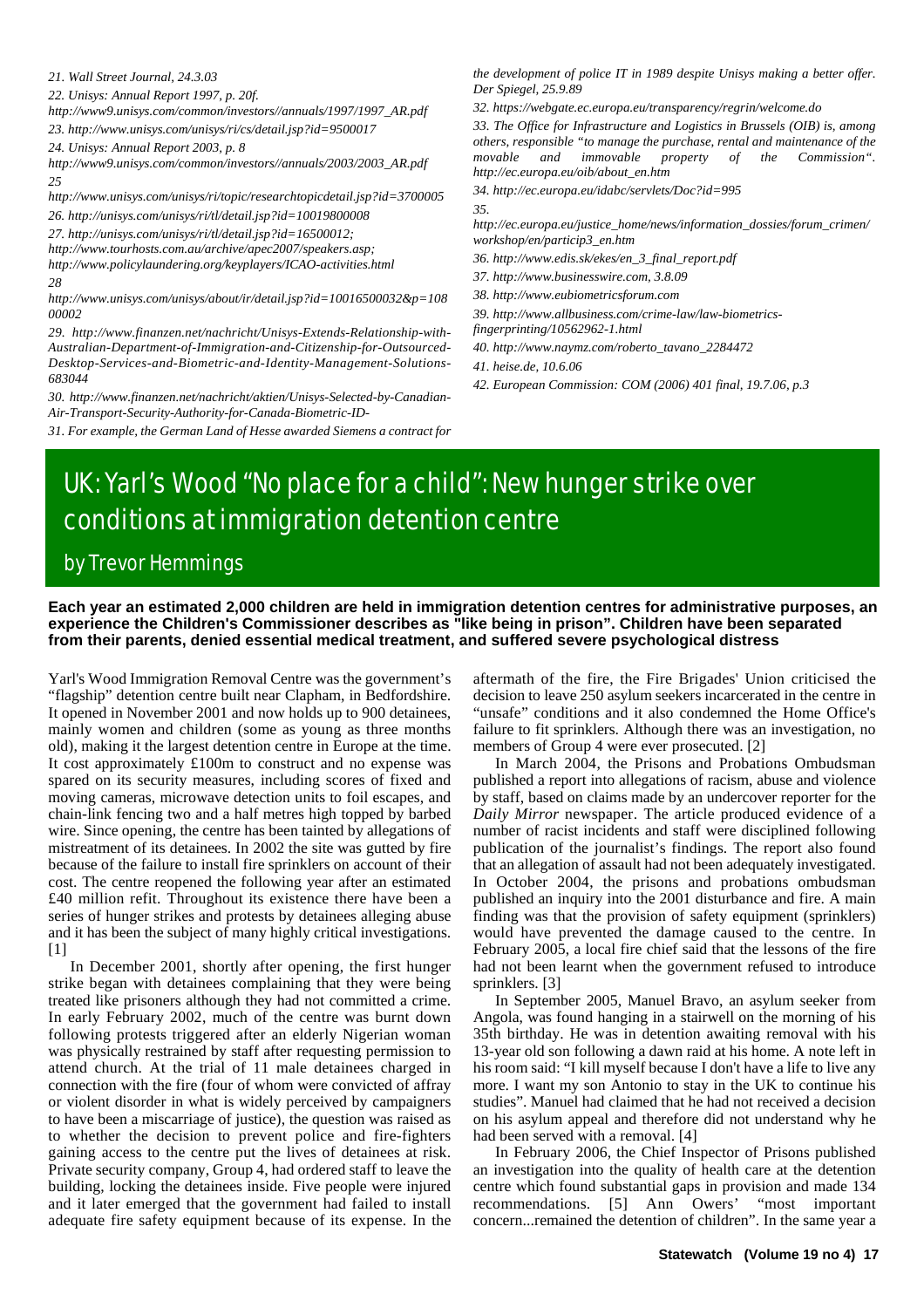Legal Action for Women (LAW) study found that 70% of women detained had reported being raped and that nearly half of them had been detained for over three months. It also found that 57% lacked any legal representation. The women also told the researchers of sexual and racial intimidation by private security guards. [6] In May 2007 another hunger strike began which involved over 100 women.

In February 2008 the Chief inspector of prisons, following an inspection of Yarl's Wood, wrote:

*The plight of detained children remained of great concern. While child welfare services had improved, an immigration removal centre can never be a suitable place for children and we were dismayed to find cases of disabled children being detained and some children spending large amounts of time incarcerated. We were concerned about ineffective and inaccurate monitoring of length of detention in this extremely important area. Any period of detention can be detrimental to children and their families, but the impact of lengthy detention is particularly extreme.[7]*

The previous Children's Commissioner, Sir Al Aynsley-Green, has a statutory duty to promote awareness of the views and interests of children, particularly regarding their physical and mental health and emotional wellbeing, their education, training and recreation and protecting them from harm and neglect. Two thousand children are detained annually for administrative purposes for immigration control, the majority of them in Yarl's Wood. The Children's Commissioner has visited the detention centre three times because of his "profound concern over the treatment and management of children in that location."

After his second visit in May 2008 he published a report, *The Arrest and Detention of Children Subject to Immigration Control*, [8] based on interviews with detained children and their families. He states unequivocally that "the administrative detention of children for immigration control must end" and that "the UK should not be detaining any child who has had an unsuccessful asylum claim." However, recognising that the process was unlikely to end immediately, he "called upon Government to ensure that detention genuinely occurs only as a last resort and for the shortest possible time following the application of a fair, transparent decision-making process." The average length of incarceration for children at Yarl's Wood has risen from eight to 15 days, although some children remain for more than a month and at least one child has been detained for more than 100 days.

Aynsley-Green also found that children had been denied urgent medical treatment, handled violently and left at risk of serious harm. For instance, the report details how children are transported in caged vans and watched by opposite sex staff as they dress. The report also contained detailed recommendations for the UK Border Agency (UKBA) - the authority responsible for enforcing the UK's immigration laws - relating to "many highly unsatisfactory aspects of the process of arrest, detention and enforced removal of children and their families."

The report made 42 recommendations, emphasising six "topline" ones that underpinned Aynsley-Green's conclusions. Most importantly, and based on his finding that many of the children held at the centre found their experience "like being in prison", he recommended the end of the administrative detention of children for immigration purposes.

*1. Detaining children for administrative reasons is never likely to be in their best interests or to contribute to meeting the Government's outcomes for children under the Every Child Matters framework [9]. The administrative detention of children for immigration purposes should therefore end.*

*2. Exceptional circumstances for detention must be clearly defined and should only be used as a measure of last resort and for the shortest period of time in line with the requirements of* *Article 37(b) of the United Nations Convention on the Rights of the Child (UNCRC).*

*3. The UK Border Agency (UKBA) should develop communitybased alternatives to detention which ensure that children's needs are met, and their rights not breached, during the process of removal. We acknowledge that UKBA needs to take a risk-based approach to immigration. However, we do not believe that this needs to be incompatible with acting in the best interests of the child as required by Article 3 of the UNCRC.*

*4. Since the detention of children is unlikely to end immediately as we would wish, the recommendations made at the end of each chapter should be urgently implemented to ensure children are treated in compliance with Every Child Matters [10] principles and the UNCRC.*

*5. In line with international human rights standards, and the Government's removal of the reservation against Article 22 of the UNCRC, the Government should monitor compliance with these standards particularly in relation to the detention of children.*

*6. UKBA should set out the accountabilities of all agencies, from the Home Office through to the providers, clearly and unambiguously so that detainees, interested agencies and the public are aware of the respective agencies' responsibilities and accountabilities with regard to the detention and removal of failed asylum seekers."*

Following the publication of the report, Lisa Nandy, Policy Adviser at The Children's Society, said that the lack of healthcare provision for children at Yarl's Wood, puts lives at risk:

*This report reflects what we are seeing on the ground today with families who are currently detained in Yarl's Wood...As the report concludes, poor healthcare provision is literally putting children's lives at risk. Extremely ill children have been detained and denied access to essential medication, health records haven't been checked and children whose health has deteriorated rapidly in detention have not been released. Children who had to be hospitalised were surrounded by armed guards in hospital, causing them 'profound distress'. It is outrageous that children in the UK are subject to such inhumane treatment at the hands of the state.[10]*

Also commenting on the report, Amanda Shah, Assistant Director-Policy at Bail for Immigration Detainees (BID), added that the government paid no regard to the welfare of children and could not even be bothered to keep records on the numbers detained:

*The trauma experienced by children in detention comes across very strongly in this report. They describe being transported in caged, urine soaked vans, separated from parents and not being allowed to go to the toilet. There is no proper provision to deal with their psychological distress, directly caused by the Government's detention policies. As the report makes clear, these children are not being detained as a last resort or for the shortest period of time, as the Government often claims. All the available evidence shows children are detained for longer periods with little or no regard for their health or welfare, falling far short of the UK's international obligations. Some children are detained repeatedly, and others for very lengthy periods. The Government cannot refute these claims because it does not even bother to count how many children it detains." [11]*

In November 2009 the Home Affairs Committee released a report in which it also expressed concerns at the detention of children in what was "essentially a prison". However, it fell short of accepting that families and small children should not be locked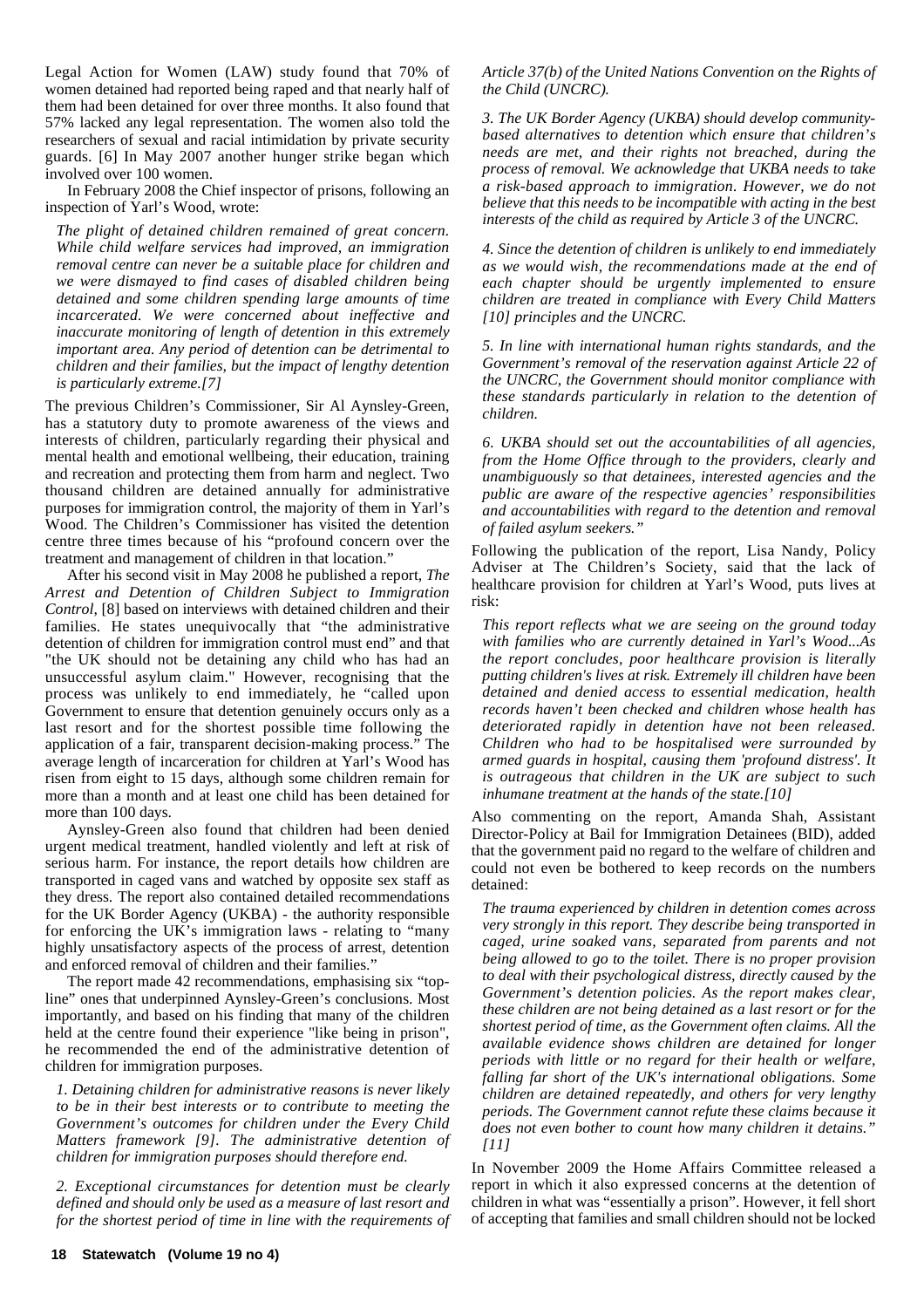up in the first place. [12] At the same time a briefing by health practitioners, entitled *Significant Harm,* argued that the "detention [of children] is unacceptable and should cease without delay". [13] It found that children were suffering significant harm because they had no access to basic medical care and were being left in pain or significantly traumatised.

The Children's Commissioner revisited Yarl's Wood in October 2009, to examine the impact of his earlier report in "generating change in resources and practice". This follow-up report, published in February 2010, [14] documents his findings and conclusions, setting out "the childrens' perspective of their experiences following any changes arising from my previous report". In particular, he considered whether the arrangements now in place have addressed his concerns. Acknowledging that some of his previous recommendations had been upheld (such as stopping the use of caged vans to transport children to the centre) he nonethless re-emphasised his earlier finding that Yarl's Wood remains "no place for a child":

*We stand by our contention that arrest and detention are inherently damaging to children and that Yarl's Wood is no place for a child.*

In addition he raised new "significant concerns" about the physical and mental wellbeing of children, observing behavioural changes on and after their incarceration. In one incident at the detention centre a nurse failed to recognise that a young girl had a broken arm, and she had to wait 20 hours before being granted access to a hospital. These concerns echo those of leading medical practitioners, such as Dr Rosalyn Proops, officer for child protection at the Royal College of Paediatrics and Child Health, on the children's psychiatric and developmental welfare. She supports his call for an end to child detention:

*We are very concerned about the health and welfare of children in immigration detention. These children are among the most vulnerable in our communities and detention causes unnecessary harm to their physical and mental health. The current situation is unacceptable and we urge the Government to develop alternatives to detention without delay.[15]*

Despite the Commissioner's recommendations regarding the "distressing and harmful" effects of detention on young children and the weight of expert medical and psychiatric opinion, Home Office minister, Meg Hillier, argues that the experts have simply got it wrong, stating that the treatment of children with "care and compassion is an absolute priority for the UK Border Agency." Her view was shared by UKBA's strategic director of criminality and detention, David Wood, who made it clear that in his opinion any long term damage to a child's physical and mental health had nothing to do with their detention but was: "the fault of parents making "vexatious" legal claims and using judicial review to delay deportation."

A new hunger strike at Yarl's Wood began on 4 February 2010. Over 70 women protested against poor conditions, being separated from their children, poor health and legal provisions and long periods of detainment. The women also say that they were subjected to racial and physical abuse when guards locked them in an airless corridor for eight hours to isolate them from other inmates. By late February 30 women continued to protest and concerns were growing for their health as they entered the third week of their hunger strike. Four of women have been identified as "ringleaders" and moved to prison (two to HMP Holloway and two to HMP Bronzefield).[16] On 19 March most of the women ended their hunger strike, vowing to resume if the authorities donot investigate their complaints. Serco, the privatised company now running Yarl's Wood, and the UKBA refused to confirm the number, nationality and status of the hunger strikers to stifle publicity.

Despite the detention authorities' attempts to prevent information from emerging, supporters are ensured that the

women's voices are heard. In late February, Victoria Odeleye (32), who moved to the UK from Nigeria six years ago, said:

*We need our cases looking at. I have a little girl and am not a criminal but I have been locked up in here for 15 months and no one can tell me when that will change.*

Other women complained that they had been beaten and racially abused. Adeola Omotosho, who was involved in the protests before being released, said: "At times they call us black monkey, they call us different names. Any lady who refused to be deported, what they did is beat her." [17]

Home Office minister, Meg Hillier, has written a letter to Labour MPs about the hunger strike, condemning "current misreporting, based on inaccurate and fabricated statements". Her letter speaks of healthcare at the detention in glowing terms and describes supporters of the imprisoned women as "irresponsible". Hillier says they caused "unnecessary distress to the women of Yarl's Wood, their family and friends.". On the other hand, at least a dozen women have managed to speak to the media to provide a detailed portrayal of events.[18]

Support for the hunger strike is growing. Labour MP, John McDonnell, tabled a Parliamentary Early Day Motion (No. 919) on the "Hunger strike at Yarl's Wood immigration removal centre" on 23 February. It read:

*"this House notes that women detained in Yarl's Wood Immigration Removal Centre have been on hunger strike since 5 February 2010 in protest against being detained for up to two years; condemns the detention of victims of rape and other torture, of mothers separated from their children and anyone who does not face imminent removal; believes that such detention flouts international conventions and UK immigration rules; requests that HM Inspector of Prisons urgently carries out an independent investigation into reports of violence, mistreatment and racist abuse from guards, being kettled for over five hours in a hallway, denied access to toilets and water and locked out in the freezing cold, which women have made to their lawyers, the media and supporters, including the All African Women's Group and Black Women's Rape Action Project; and calls for a moratorium on all removals and deportations of the women who took part in the hunger strike pending the results of that investigation." {19]*

#### Endnotes

*1. c.f. Frances Webber "Border wars and asylum crimes" (Statewatch, UK) 2006*

*2. Stephen Shaw "Report of the inquiry into the disturbance and fire at Yarl's Wood Removal Centre" (November) 2004.*

*See also Harmit Athwal "Yarl's Wood trial - a miscarriage of justice?" 3.9.03. http://www.irr.org.uk/2003/september/ha000005.html*

*3. Daily Mirror, 8.12.03.*

*Minister for Citizenship and Immigration "Investigation into Allegations of Racism, Abuse and Violence at Yarl's Wood Removal Centre" http://www.ppo.gov.uk/docs/special-yarls-wood-abuse-03.pdf*

*4. Ian Herbert "Asylum seeker kills himself so child can stay in Britain" The Independent 17.9.05*

*See also "Driven to desperate measures" (IRR) 2006, for a discussion of 221 asylum seekers and migrants who have died in the UK or attempting to reach the UK over a period of 17 years.*

*http://www.irr.org.uk/pdf/Driventodesperatemeasures.pdf*

*5. Reported by the National Coalition of Anti-Deportation Campaigns: http://www.ncadc.org.uk/archives/filed%20newszines/oldnewszines/Old%2 051-100/newszine60/owers.htm*

*6. Legal Action for Women "A Bleak House" for Our Times: An investigation into Yarl's Wood Removal Centre" http://www.allwomencount.net/EWC%20LAW/womenagainstlaw.htm*

*7. HM Chief Inspector of Prisons "Report on an unannounced short followup inspection of Yarl's Wood Immigration Removal Centre, 4 – 8 February 2008"*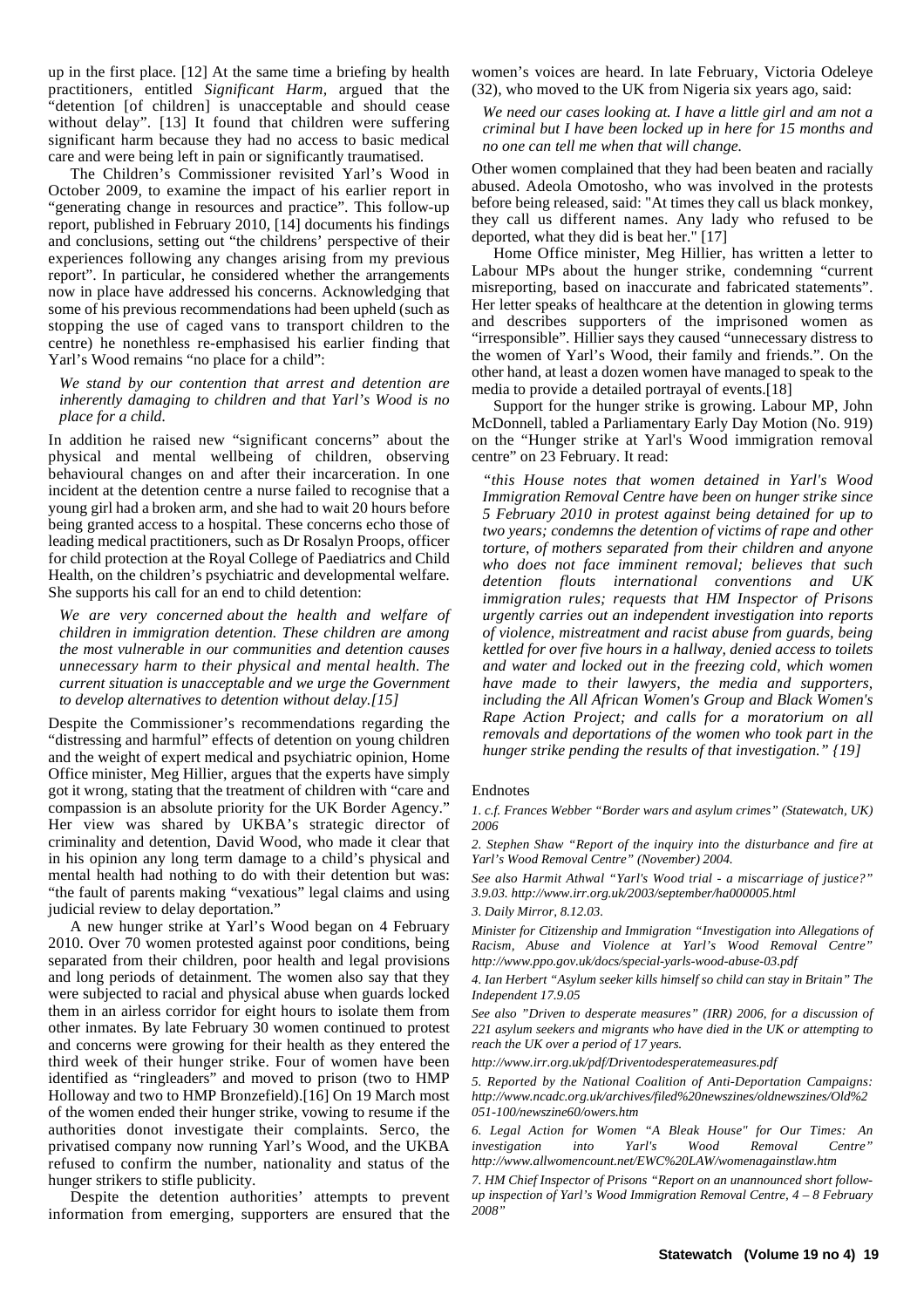*8. Sir Al-Aynsley Green "The Arrest and Detention of Children Subject to Immigration Control: A report following the Children's Commissioner for England's visit to Yarl's Wood Immigration Removal Centre" (May 2009)*

*http://www.11million.org.uk/force\_download.php?fp=%2Fclient\_assets%2 Fcp%2Fpublication%2F361%2Fimmigration\_control\_full\_report.pdf*

*9. Every Child Matters: "is a shared programme of change to improve outcomes for all children and young people. It takes forward the Government's vision of radical reform for children, young people and families." http://www.dcsf.gov.uk/everychildmatters/*

*10. Children's Society and BID press statement*

*http://www.biduk.org/news/STATEMENT%20IN%20RESPONSE%20TO%2 011%20MILLION%20REPORT%20final.pdf*

*Children's Society website: http://www.childrenssociety.org.uk/*

*11.ibid, BID website: http://www.biduk.org/*

*See also BIDs "Briefing paper on children and immigration detention" February 2009*

*http://www.biduk.org/library/BID%20briefing%20on%20children%20and %20immigration%20detention%20Feb%2009.pdf*

*12.http://www.publications.parliament.uk/pa/cm200910/cmselect/cmhaff/73 /7304.htm*

*13. Royal College of General Practitioners, Royal College of Paediatrics and Child Health, Royal College of Psychiatrists and the UK Faculty of Public Health Intercollegiate Briefing Paper "Significant Harm - the effects of administrative detention on the health of children, young people and their families"*

*http://www.bbc.co.uk/blogs/thereporters/markeaston/images/intercollegiate \_statement\_dec09.pdf*

*14. Sir Al Aynsley Green, The Arrest and Detention of Children Subject to Immigration Control: Follow-up report (February 2010)*

*http://www.11million.org.uk/content/publications/content\_393*

*15. The Royal Colleges of Paediatrics press release 10.12 09.*

*http://www.rcpsych.ac.uk/press/pressreleases2009/immigrationdetention.aspx 16. National Coalition of Anti-Deportation Campaigns press release 17.1.10.*

*18. Cited in The Guardian 21.2.09.*

*19. See Labour MP Diane Abbott "The real distress at Yarl's Wood" Guardian 1.3.10.*

*20.*

*http://edmi.parliament.uk/EDMi/EDMDetails.aspx?EDMID=40528&SESSI ON=903*

# UK: Misuse of section 44 stop and search powers continues despite European Court ruling

## by Max Rowlands

#### **The police are using section 44 powers to stop and search people for reasons unrelated to terrorism. Both amateur and professional photographers are being increasingly impeded as part of a broader struggle over the control of public space**

On 12 January 2010, the European Court of Human Rights (ECHR) ruled that section 44 of the Terrorism Act 2000 breaches privacy rights afforded by Article 8 of the Convention on Human Rights. Section 44 gives police the power to indiscriminately stop and search people without reasonable suspicion. This is in part because the police have too much discretion over when to use this power, and insufficient legal safeguards are in place to guard against its misapplication.

Further, section 44 is being invoked to impede and harass amateur and professional photographers. A climate of suspicion is being cultivated in which anyone taking a photograph of a prominent building or landmark is potentially seen to be conducting reconnaissance ahead of a terrorist attack. The Home Office published guidance to officers urging them to respect photographers' rights on many occasions in 2009 with negligible impact. And pending a possible government appeal of the ECHR judgment, section 44 powers will continue to be used.

#### **Provisions of section 44**

The Terrorism Act 2000 came into force on 19 February 2001. Section 44 gives senior police officers the power to create "authorisation" zones in designated geographical areas (subject to the Home Secretary's endorsement). These are sites deemed sensitive to national security that are believed to be potential targets of terrorist attack. It was anticipated that zones would predominantly be established around famous landmarks, government buildings and train stations, but police forces have used the power more widely. For instance, the Metropolitan Police authorisation zone encompasses all of its territory: the whole of greater London. An authorisation is only in place for a period of 28 days, but can be continually renewed as it has been in London since 2001.

Within these zones police have the power to stop and search individuals without reasonable suspicion that an offence is being committed and seize "articles that could be used for terrorism

whether or not there are grounds for suspecting that such articles are present." There is no obligation to explain to an individual why a search is being carried out. Police Community Support Officers (PCSOs) are granted these powers if accompanied by a uniformed police officer.

#### **Misuse of section 44**

Police invoked powers afforded to them under section 44 to stop and search people on 256,026 occasions in England and Wales between April 2008 and March 2009. The Metropolitan Police and Transport Police were responsible for 95% of this total. Of this colossal figure only 1,452 stops resulted in arrest, less than 0.6% of the total number, and the vast majority of these were for offences unrelated to terrorism. In November 2009, the Home Office trumpeted a 37% decrease in the use of section 44 for the first quarter of 2009-10, but the figure of 36,189 is still massive and equates to an average of 398 people being stopped every day in April, May and June 2009.[1]

The power is clearly being overused, as Lord Carlile QC warned in the UK terror law watchdog's 2009 annual report:

*I have evidence of cases where the person stopped is so obviously far from any known terrorism profile that, realistically, there is not the slightest possibility of him/her being a terrorist, and no other feature to justify the stop.[2]*

Preconditions for invoking section 44 are so broad that it can be used against virtually anyone for anything. Increasingly police have used anti terrorism laws to impede the lawful activities of protesters and media workers (see *Statewatch* Volume 18 Nos. 3 and 4). Jeff Moore, chairman of the British Press Photographers' Association (BPPA), described section 44 as "an extremely poor piece of legislation that creates an enormous amount of confusion, both among the public and the police officers that use it." [3] In April 2008, the chairman of the Metropolitan Police Federation, Peter Smyth, said that "the Terrorism Act 2000 doesn't make police powers clear" and admitted that officers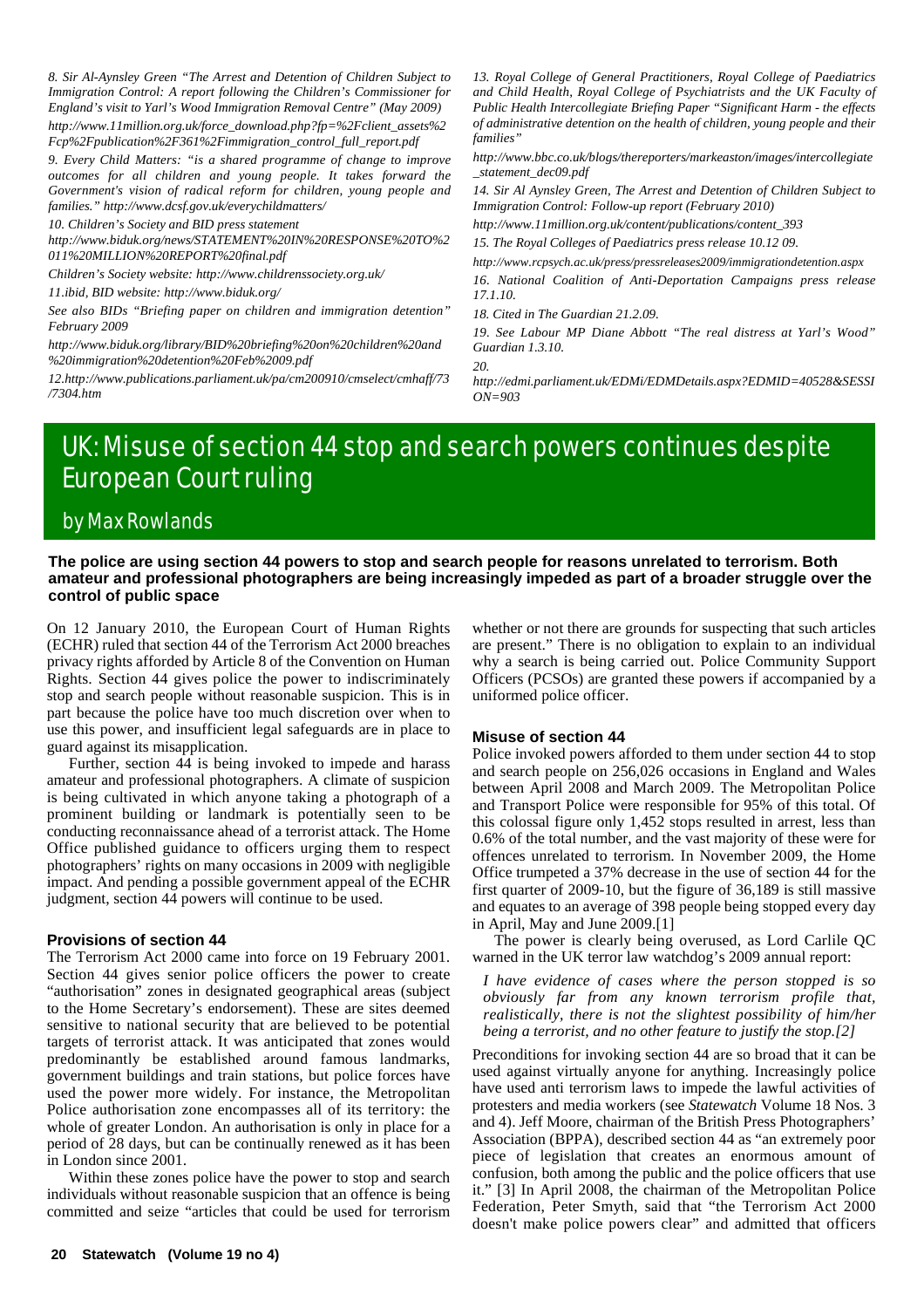receive no training as to how to apply recent legislation correctly when dealing with photographers.<sup>[4]</sup>

Further, *The Independent* reports that:

*Privately senior officers are "exasperated, depressed and embarrassed" by the actions of junior officers and, particularly, PCSOs who routinely misuse the legislation. One source said that an "internal urban myth" had built up around police officers who believe that photography in Section 44 areas is not allowed.[5]*

This is well illustrated by the case of photojournalist Jess Hurd who, in December 2008, was detained for more than 45 minutes by police while covering a wedding in London's Docklands. Her complaint to the Independent Police Complaints Commission alleges that her camera was forcibly removed by an officer who told her: "we can do anything under the Terrorism Act." She also says that she was "informed that she could not use any footage of the police car or police officers and that if she did there would be 'severe penalties'."[6]

A recent high profile example of section 44's misuse is the case of BBC photographer Jeff Overs who was stopped while taking photos of St Paul's Cathedral in November 2009. [7] Similarly, in December 2009, one of the country's leading architectural photographers, Grant Smith, was stopped and searched by seven officers, who arrived in three squad cars and a riot van, while he was photographing Wren's Christ Church in central London. Incredibly, when an ITN film crew arrived to cover the story they too were initially told that filming was not allowed.[8]

Police practice has thus resulted in a number of complaints from photographers, both amateur and professional, who claim to be routinely obstructed by a police force that increasingly treats photography as a suspicious, even criminal activity. In December 2009, *The Independent* launched a front-page campaign to highlight this trend after their journalist, Jerome Taylor, was stopped by police from taking a photograph of Parliament at night.[9]

#### **The police's response**

The Association of Chief Police Officers (ACPO) responded promptly by sending a message to every chief constable in England and Wales telling them that "unnecessarily restricting photography, whether from the casual tourist or professional is unacceptable and worse still, it undermines public confidence in the police service." [10] Andy Trotter, chair of the ACPO's media advisory group, told *The Independent* that:

*Photographers should be left alone to get on with what they are doing. If an officer is suspicious of them for some reason they can just go up to them and have a chat with them – use oldfashioned policing skills to be frank – rather than using these powers, which we don't want to over-use at all.[11]*

After another high profile case, in which *The Guardian* journalist Paul Lewis was stopped by police for taking photographs of the Swiss Re Gherkin building in central London, the Metropolitan Police followed suit and issued guidance to all of its borough commanders emphasising that "unless there is a very good reason, people taking photographs should not be stopped."[12]

The BPPA, National Union of Journalists (NUJ) and Amateur Photographer welcomed these messages, but said it was uncertain whether they will have a significant impact. The BPPA listed six occasions in the past 18 months on which government departments, agencies and representatives (such as the National Policing Improvement Agency, the Home Office and even the Prime Minister) have reaffirmed the rights of photographers with negligible result. Indeed, giving evidence to the UK Joint Committee on Human Rights in December 2008, Vernon Coaker MP, then Minister for Policing, Crime and Security, read an

extract from a letter he had written to NUJ General Secretary, Jeremy Dear, in which he offered assurances that revised guidance had addressed the issue (see *Statewatch* Volume 18 No. 4). Amateur Photographer said: "We have been given similar assurances before but actions by police on the ground over recent months indicate that the message to curb restrictions on photographers is still not getting through."[13]

#### **European Court of Human Rights judgment**

Publicity surrounding this issue intensified when, on 12 January 2010, the ECHR found section 44 to breach Article 8 of the European Convention on Human Rights which provides the right to respect for private life. The case was brought by Kevin Gillan and Pennie Quinton who were stopped and searched by police on their way to a demonstration in London's Docklands in September 2003. Quinton, a journalist, was ordered to stop filming despite showing her press card.[14]

The panel of seven judges ruled that a public search, without grounds for suspicion, "amounted to a clear interference with the right to respect for private life." Further, "the public nature of the search, with the discomfort of having personal information exposed to public view, might even in certain cases compound the seriousness of the interference because of an element of humiliation and embarrassment."

Significantly, the judgment objected not only to the manner in which anti-terrorism powers are being used, but the whole process by which they are authorised. Parliament and the courts are not providing sufficient checks and balances against misuse: "...the powers of authorisation and confirmation as well as those of stop and search under sections 44 and 45 of the 2000 Act are neither sufficiently circumscribed nor subject to adequate legal safeguards against abuse." The Court cited the fact that the Metropolitan Police has been allowed to establish an authorisation zone covering the whole of greater London since 2001 as an example of this shortcoming.

The Court also expressed concern over the level of individual autonomy police officers enjoy when deciding whether to stop and search someone. The absence of clear criteria for the use of section 44 means that many officers predicate their actions on instinct and "professional intuition." As a result "there is a clear risk of arbitrariness in the grant of such a broad discretion to the police officer." The result of this is that it becomes impossible to assess their performance:

*in the absence of any obligation on the part of the officer to show a reasonable suspicion, it is likely to be difficult if not impossible to prove that the power was improperly exercised.*

The government expressed disappointment with the judgment and said it intends to appeal. A request to refer the decision to the ECHR's grand chamber must be made within three months, giving the government until 12 April 2010 to do so. If the court's ruling stands the government will have an obligation to amend the law so that it conforms to the Convention. However, there is no timeframe for legal amendments to be made and the UK government has been known to be reluctant when it comes to complying with ECHR judgments. For the time being section 44 powers are still in place; the Metropolitan Police affirmed that their use "remains an important tactic in our counter terrorism strategy." [15]

#### **The control of public space**

Writing in *The Guardian*, Henry Porter observed that the persecution of photographers is part of a broader struggle over the control of public space. He argues that police are using antiterrorism legislation to re-designate public space as state space, "over which the police and CCTV systems have exclusive photographic rights." [16]

Those wishing to hold public protests have been similarly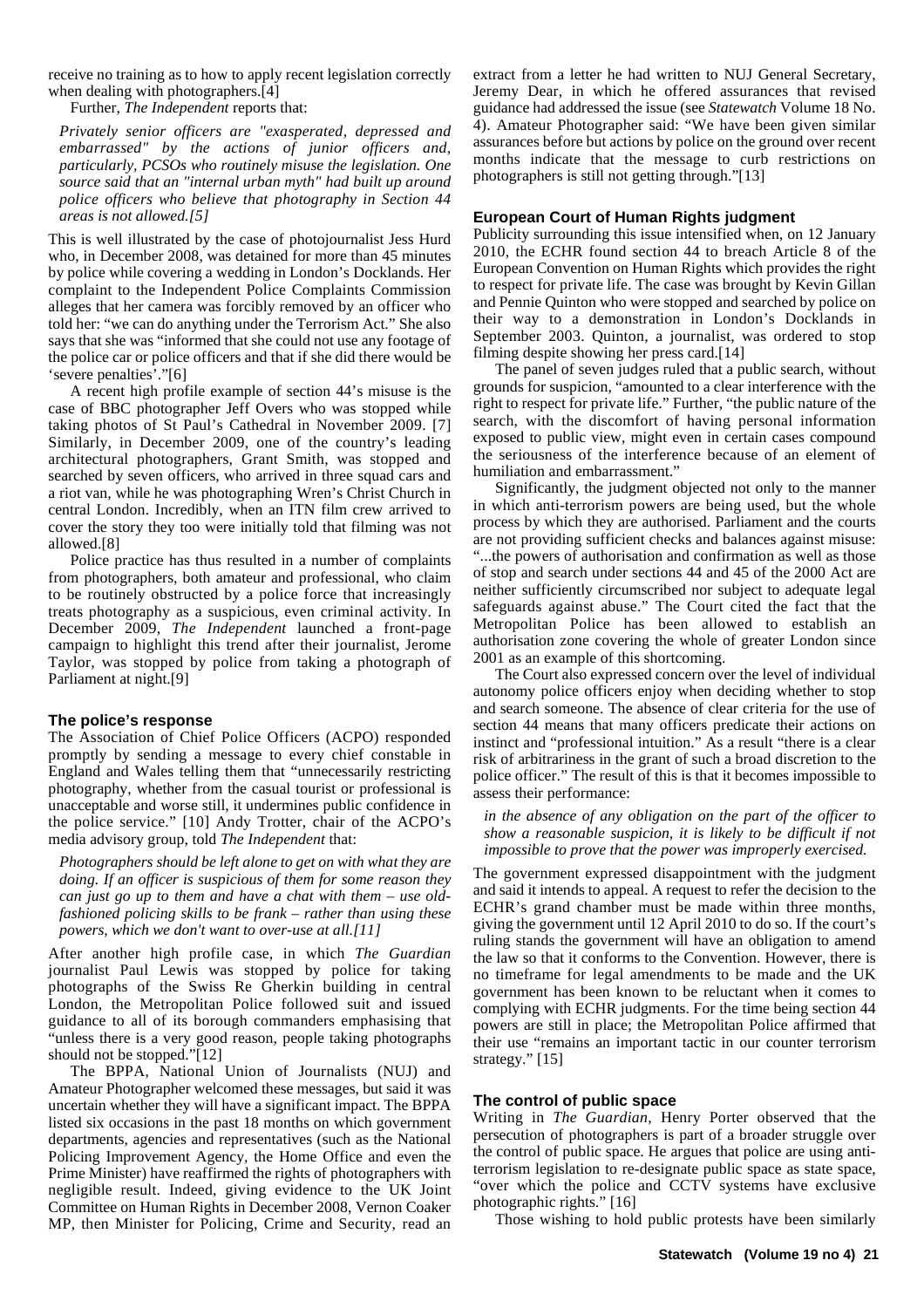impeded and intimidated by the use of section 44 powers. Further, far from fulfilling their obligation to facilitate protest, the police have imposed "bureaucratic obstacles" on those wishing to organise demonstrations. The most discernable example of this is the Serious Organised Crime and Police Act 2005. Sections 132-138 of the Act allow police to restrict access to "designated sites" deemed sensitive to national security. They also oblige organisers to provide the Metropolitan Police Commissioner with six days advance notice of a demonstration. Those who do not comply with these restrictions can be arrested and jailed. These sections will finally be repealed by the Constitutional Reform and Governance Bill, published in July 2009, and replaced by new undefined conditions that will be introduced by statutory instrument (secondary legislation used to exercise a power granted by primary legislation) as part of the new Public Order Act.

#### Footnotes

#### *[1] Home Office Statistical Bulletin 2008/09:*

*http://www.homeoffice.gov.uk/rds/pdfs09/hosb1809.pdf*

*[2] Report on the operation in 2008 of the Terrorism Act 2000 and of Part 1 of the Terrorism Act 2006, by Lord Carlile of Berriew QC, June 2009, pp. 29:*

*http://www.statewatch.org/news/2009/jun/uk-carlile-report-2008.pdf*

*[3] The Independent, 4.12.09: http://www.independent.co.uk/news/uk/homenews/photographers-snap-over-use-of-section-44-by-police-officers-1833839.html*

*[4] Amateur Photographer website, 28.4.08:*

*http://www.amateurphotographer.co.uk/news/terror\_act\_police\_attack\_gov ernment\_over\_photography\_in\_public\_news\_254852.html*

*[5] The Independent, 5.12.09: http://www.independent.co.uk/news/uk/homenews/police-uturn-on-photographers-and-antiterror-laws-1834626.html*

*[6] The British Journal of Photography website 13.12.09: http://www.bjponline.com/public/showPage.html?page=871966*

*[7] London Evening Standard 27.11.09:*

*http://www.thisislondon.co.uk/standard/article-23776068-bbc-man-interror-quiz-for-photographing-st-pauls-sunset.do*

*[8] Amateur Photographer website, 10.12.09:*

*http://www.amateurphotographer.co.uk/news/ITN\_film\_crew\_stopped\_whil e\_covering\_photographer\_story\_news\_292827.html*

*[9] The Independent 3.12.09:*

*http://www.independent.co.uk/opinion/commentators/jerome-taylor-i-wasquestioned-over-my-harmless-snapshot-1833130.html*

*[10] Daily Mail 5.12.09: http://www.dailymail.co.uk/news/article-1233454/Police-told-stop-questioning-photographers-taking-picturestourist-landmarks.html*

*[11] The Independent, 5.12.09:*

*http://www.independent.co.uk/news/uk/home-news/police-uturn-onphotographers-and-antiterror-laws-1834626.html*

*[12] Guidance issued to Metropolitan Police Service officers and staff re stop and search photo policy, 14.12.09:*

*http://cms.met.police.uk/news/policy\_organisational\_news\_and\_general\_in formation/guidance\_issued\_to\_mps\_officers\_and\_staff\_re\_stop\_and\_searc h\_photo\_policy*

*[13] Amateur Photographer website:*

*http://www.amateurphotographer.co.uk/news/Photographers\_campaign\_fo rces\_police\_Uturn\_AP\_comment\_news\_292612.html*

*[14] Case of Gillan and Quinton v. The United Kingdom (Application no. 4158/05), 12.1.10: http://www.statewatch.org/news/2010/jan/echrjudgment-gillan-quinton.pdf*

*[15] Metropolitan Police Service statement re Section 44, 13.1.10: http://cms.met.police.uk/news/policy\_organisational\_news\_and\_general\_in formation/mps\_statement\_re\_section\_44*

*[16] The Guardian, 7.1.10:*

*http://www.guardian.co.uk/commentisfree/henryporter/2010/jan/07/policephotography-public-space*

# EU decision-making after the Treaty of Lisbon: a quick guide by Steve Peers

#### **Legislative procedures**

The concept of a 'legislative procedure' is now officially defined in the Treaties, following the entry into force of the Treaty of Lisbon. Article 289 of the Treaty on the Functioning of the European Union (TFEU) specifies that there are two types of legislative procedure: the ordinary legislative procedure and special legislative procedures. Most EU legislation must be proposed by the Commission, but as noted in Article 289(4) TFEU, there are a few cases where legislation can be proposed by the European Parliament, Member States, or other bodies. The most important of these for JHA matters is the field of policing and criminal law, where a quarter of Member States can make proposals (see Article 76 TFEU) – and already have done since the new Treaty entered into force.

The **ordinary legislative procedure** is governed by standard rules (set out in Article 294 TFEU). These are essentially the same rules that governed the 'co-decision' process (previously set out in Article 251 EC), ie the possibility of first-reading deals, a second reading deal after the Council adopts its first-reading position (no longer called a 'common position'), the possibility of conciliation if a second-reading deal is not reached. The Treaty of Lisbon has simply amended the wording to emphasise the equality between the European Parliament (EP) and the Council throughout this procedure. Effectively as far as the adoption of EU legislation is concerned, the EP and Council constitute a two-chamber legislature.

The main change resulting from the Treaty of Lisbon is the application of this procedure to a number of additional 'legal bases', not only to a lot of the JHA area (legal migration, visa lists, and most criminal law and policing measures) but also to important other parts of EU law such as agriculture, fisheries and external trade. There are now about 70 legal bases providing for the ordinary legislative procedure. Obviously a bigger percentage of legislation than before will be subject to this procedure.

The cases where the ordinary legislative procedure applies are defined in each of the relevant legal bases. It should be noted that there are no longer any cases in which this procedure is combined with unanimity in the Council – qualified majority voting (QMV) always applies. There are, however, a few cases (criminal law and social security for migrants) where an individual Member State can pull an 'emergency brake' to stop decision-making on specified grounds, followed by an attempt at dispute settlement in the European Council (ie, EU leaders' summits). In the case of criminal law (but not social security), a continued deadlock concerning each proposal can lead to fasttrack authorisation of 'enhanced coooperation'.

The **special legislative procedures** are not governed by standard rules, but by different rules in each of the legal bases which provide for such procedures. There are about 30 cases of special legislative procedures set out in the Treaty. The idea of a special legislative procedure is that the Council and EP are still each involved in the adoption of legislation, but subject to different rules than those which govern the ordinary legislative procedure.

In most cases, the special legislative procedure involves unanimity in Council and consultation of the EP (for instance,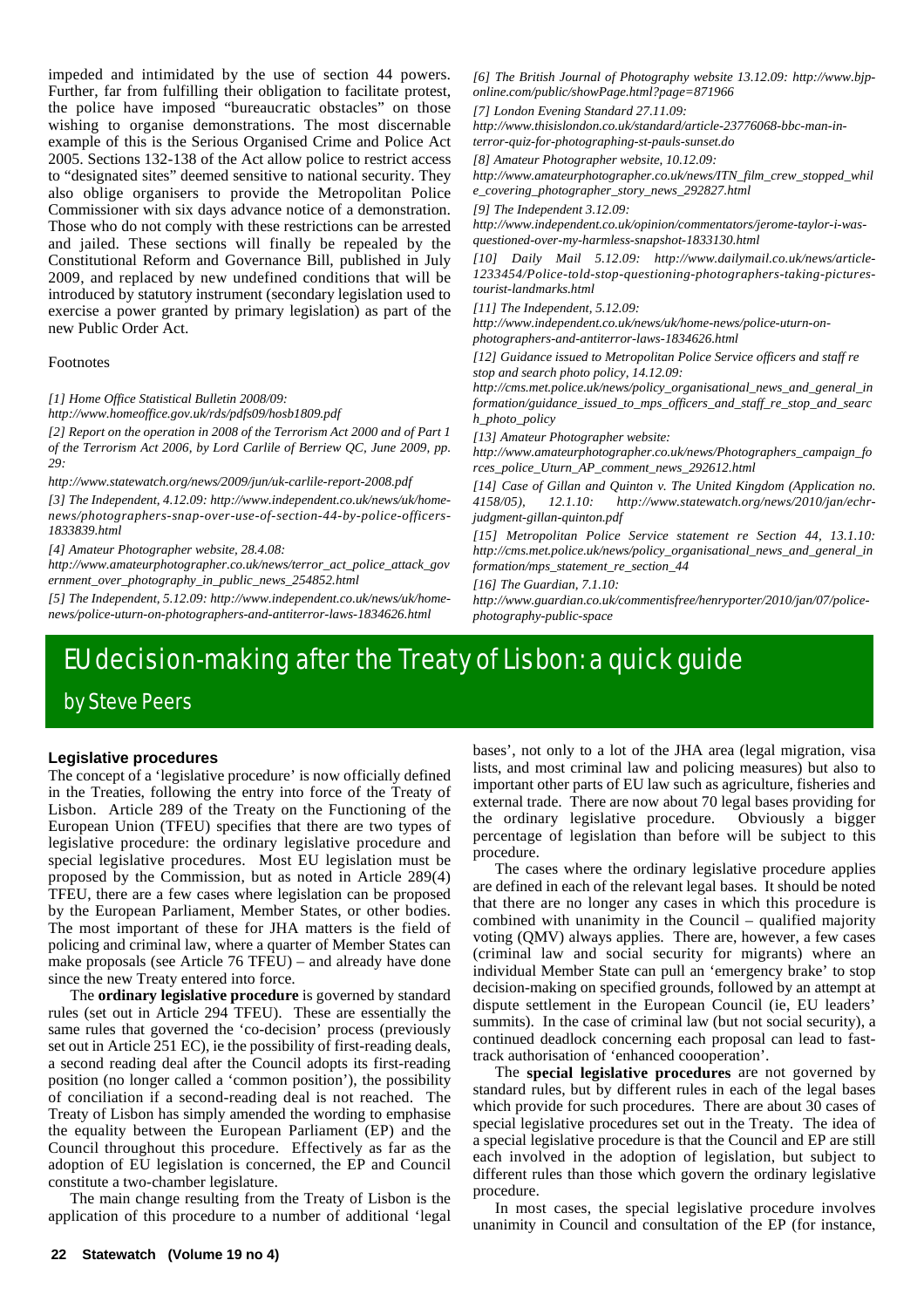Article 89 TFEU, concerning cross-border police operations). In a few cases, it involves unanimity and consent of the EP (for instance, Article 86, concerning the European Public Prosecutor). There are also a few cases where the Council votes by QMV and the EP is only consulted, or where the EP takes the lead role and the Council approves the EP's measure. There is a *sui generis* special legislative procedure concerning the adoption of the annual EU budget; this entails a version of the ordinary procedure which is specially adapted to the particular features of the budget process (QMV in Council applies).

Any EU measure adopted by means of a legislative procedure is a **'legislative act'** (Article 289(3) TFEU). The obvious implication is that any EU measure *not* adopted by a legislative procedure is *not* a legislative act. The distinction between legislative and non-legislative acts has some practical implications: for instance the Council must always meet in public when adopting or discussing legislative acts, but is not under an obligation to do so when discussing non-legislative acts (see Article 15(2) TFEU).

#### **Non-legislative acts**

There are several different types of non-legislative acts. First of all, there are non-legislative acts **based on the Treaties**, ie for which the legal base is provided for in the Treaty on European Union (TEU) or TFEU. For instance, Article 81(3) TFEU (second sub-paragraph) states that the Council may adopt a decision changing the decision-making procedure relating to family law legislation. Since the Treaty does not specify that this decision would be adopted by a legislative procedure, it would therefore be a non-legislative act.

There are no standard rules for the procedure for adoption of non-legislative acts based on the Treaty. For instance, the family law decision just referred to requires the Council to act unanimously on a proposal from the Commission, after consulting the EP. Other legal bases for non-legislative acts provide for the Council to act by QMV (see Article 74 TFEU, on administrative cooperation within the sphere of JHA). Some non-legislative acts are adopted by the European Council (see the possible extension of role of the European Public Prosecutor, in Article 86(4) TFEU). As for the EP, it is not consulted in some cases (see Article 215 TFEU, concerning foreign policy sanctions), consulted in others (see Article 74 TFEU), and has the power of consent in others (see Article 86(4) TFEU). There is no standard requirement that the Commission has to propose non-legislative acts; its role depends on each legal base (for instance, Article 86(4) only requires consultation of the Commission).

In several cases (anti-terrorist sanctions, agriculture and fisheries) the Treaty specifies that general rules on an issue will be adopted in a legislative act adopted by means of the ordinary legislative procedure, and then provides for the general rules to be supplemented by non-legislative acts to be adopted by a specific procedure (proposal from the Commission, QMV in Council, no EP role).

As for the **negotiation and approval of treaties by the EU**, the Council authorises the Commission to negotiate and then decides on whether to sign the treaty. The conclusion of each treaty, after the entry into force of the Treaty of Lisbon, requires not only the approval of the Council but also the consent of the EP if the subject-matter of the treaty concerned falls within the scope of the ordinary legislative procedure or an area in which the EP has the power of consent. Since most treaties will meet these criteria, almost all treaties are subject to the EP's consent power.

It should be noted that the Treaty rules out the use of legislation in the field of foreign policy – so all foreign policy measures are non-legislative acts.

#### **Non-legislative acts based on secondary legislation**

There are also two forms of non-legislative acts based on secondary legislation. There are the **implementing powers procedure ('comitology')** and the possibility of adopting **delegated acts**.

First of all, the concept of **comitology** was first established in the early years of the EC. It was formalized in the EC Treaty in the 1980s and was subject from 1987 to a Council Decision establishing general rules for comitology procedures, which were replaced by a new set of general rules in 1999. The 1999 general rules were amended in 2006. The Treaty base for the principle of comitology and the adoption of these general rules was Article 202 EC (now Article 291 TFEU).

The basic idea of the comitology process is that the power to adopt implementing measures at EU level is normally to be conferred on the Commission – but in exceptional cases that power can be conferred on the Council instead (note that there are no general rules governing the rare cases where implementing powers are conferred upon the Council). The Court of Justice has ruled that other than this framework, there is no possibility to confer some sort of additional secondary legislative power on the Council, allowing it to adopt measures other than by the procedures listed in the Treaties (Case C-133/06, *EP v Council*, judgment of May 2008, concerning the 'common lists' in the asylum procedures Directive).

The comitology process can be used to implement either legislative or non-legislative acts, but it does not apply to foreign policy measures (they must be implemented by the Council).

The Decision establishing general rules specifies four types of comitology procedure: the **advisory** procedure (very rarely used); the **management** procedure (not often used); the **regulatory** procedure (used most often); and the **regulatory procedure with scrutiny (RPS)** (introduced by the 2006 amendments to the general rules).

The regulatory procedure with scrutiny *must* be used in cases where the basic legislation was adopted by means of the codecision procedure, and 'provides for the adoption of measures of general scope designed to amend non-essential elements of that instrument, *inter alia* by deleting some of those elements or by supplementing the instrument by the addition of new nonessential elements'. Otherwise, there is a choice which of the other types of procedure to use, provided that if the EU legislators wish to depart from the guidance given in the general procedure as to which procedure to use, they have to explain why they did not follow the guidance.

The basic feature of all comitology procedures is that the Commission chairs committees of Member State representatives, and submits to them draft implementing measures for discussion and vote. In the advisory procedure, the vote of the representatives is not binding in any way. In the management procedure, a QMV of the representatives *against* the measure is necessary to block it. In the regulatory procedure and the RPS, a QMV of the representatives *in favour* of the measure is necessary for it to be adopted.

In the event that a draft implementing measure is blocked by the representatives (which is rare), the Commission must make a proposal on the issue to the Council. Where the management procedure applies, the Commission may defer the adoption of its draft decision, but the Council may take a different decision by QMV within a specified time limit (no more than three months). Where the regulatory procedure applies, the Council can either adopt the act (or presumably an amended version of it) by QMV, or block it by QMV against the proposal, in which case the Commission must re-examine the proposal; the Commission may submit an amended proposal, the same proposal or a legislative proposal on this issue. If the Council does not act, then the Commission can approve the proposal. The EP is informed of the draft proposal, and can express non-binding objections on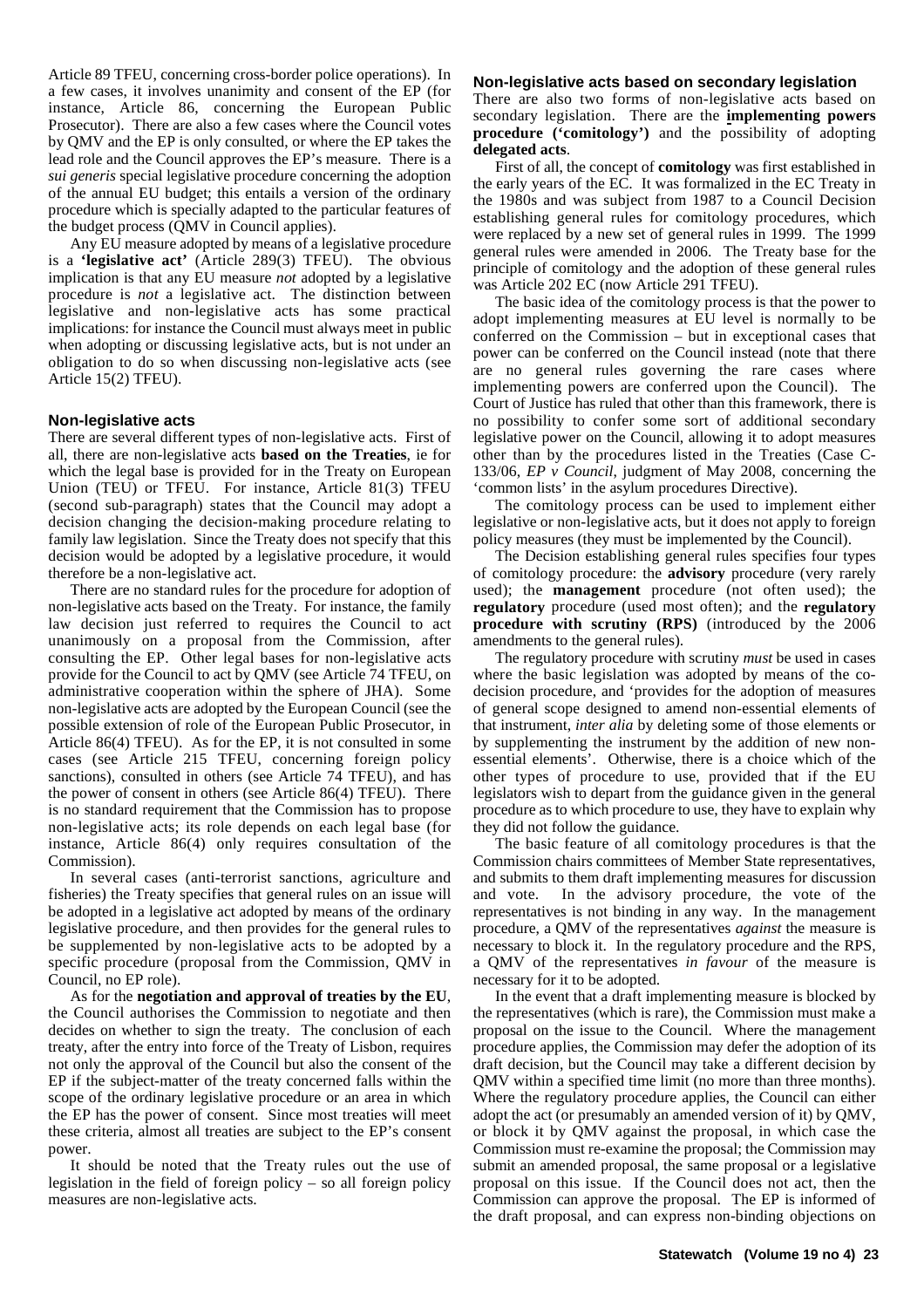certain grounds if the measure would implement legislation adopted by means of the co-decision procedure.

Where the regulatory procedure with scrutiny applies, if the draft act is approved by national representatives, the Commission must then send it to the EP and the Council for scrutiny. Either institution can block the draft act (by QMV against it in the Council, or by the vote of a majority of all MEPs) on broad specified grounds, within a specified time period. If the EP and the Council do not object, the Commission can adopt the measure. If either of them does object, the Commission may either submit a new proposal or a proposal for legislation. If the draft act is not approved by national representatives, then the Commission must submit a draft to the Council and the EP, which have a chance to block it or to adopt the text (or presumably a different text), which is in the latter case still subject to the power of the EP to block it.

Other than in the RPS procedure, the EP has a limited role, being informed only of draft implementing measures and also being sent draft agendas of committee meetings and records of committee proceedings.

There is also special provision for a **safeguard procedure** concerning safeguard measures (ie in the case of international trade). In these cases, the basic legal act may require the Commission to consult with Member States; in any case, the Commission must inform the Member States and the Council of draft measures. A Member State may then refer the draft decision to the Council, which can control the decision-making of the Commission in some form (by blocking or approving it, or taking a different decision) by QMV.

The Treaty of Lisbon provides that general rules on comitology must now be adopted by means of the ordinary legislative procedure (they were previously adopted by means of unanimity in Council with consultation of the EP). The Commission intends to present a proposal for entirely new rules on comitology procedures once the new Commission is appointed, early in 2010. The Council has committed itself to agree these rules with the EP by June 2010.

Next, the Treaty of Lisbon has introduced a new procedure for **delegated acts** (Article 290 TFEU). This Article specifies that EU legislation 'may delegate to the Commission the power to adopt non-legislative acts of general application to supplement or amend certain non-essential elements of the legislative act'.

It should be noted that the scope of this power is the same as the scope of the RPS procedure (except that the delegated acts procedure can apply regardless of the procedure used to adopt legislation), and indeed the EU institutions recognise that no legislation adopted after the entry into force of the Treaty of Lisbon can establish any new RPS procedures. It is not yet known if there will be proposals to amend any legislation adopted before the entry into force of the Treaty of Lisbon in order to provide for the delegated acts procedure to apply.

It should also be noted that delegated powers can only be delegated to the Commission, not the Council.

There will not be any general rules governing the delegated acts procedure, except a Commission communication in December 2009 which set out model Articles for legislation which could be adapted on a case-by-case basis.

The Treaty provides that to control the delegation to the Commission, either:

(a) the European Parliament or the Council may decide to revoke the delegation;

(b) the delegated act may enter into force only if no objection has been expressed by the European Parliament or the Council within a period set by the legislative act.

So far the EP and the Council are considering clauses concerning delegated acts in draft legislation, but have not yet agreed on any such clauses. The draft clauses provide for: a review (in the Council's view) or the expiry (in the EP's view) of the delegation of power after a fixed period; the application of both methods of control of the Commission; and time periods of two or three months for the EP or the Council to block the adoption of each draft delegated act.

It should be noted that unlike the comitology procedure, there is no requirement of consulting Member States' representatives before the adoption of delegated acts; although the Commission has indicated that it will consult national experts informally on draft delegated acts, there is no power for those experts to block the draft.

#### **Form of acts**

The Treaty of Lisbon has consolidated the types of legal acts which the EU may adopt: regulations, directives and decisions (see Article 288 TFEU). However, unlike some national legal systems, the types of legal act do not indicate whether the act in question is a legislative or non-legislative act, or by which means each act was adopted. So, while most Directives are legislative acts, they might have been adopted by either the ordinary legislative procedure or a special legislative procedure, and some Directives are non-legislative acts. Equally while many Regulations and Decisions are non-legislative acts, they might be legislative acts adopted by any type of legislative procedure.

The Treaty of Lisbon does require that implementing acts and delegated acts indicate in their title that they are implementing or delegated acts respectively. While the Council has observed this obligation since the new Treaty entered into force, the Commission has breached it.

## New material - reviews and sources

#### **Civil liberties**

**Blacklisted workers fight back**. *Labour Research* November 2009, pp. 12-14. This article examines the illegal blacklisting of construction workers by The Consulting Association, run by former Special Branch officer, Ian Kerr. In February, following the seizure of the 3,000-strong blacklist by the Information Commissioner's Office, the West Midlands based outfit was forced to close down after 30 years after an eight month investigation. The service, an offshoot of the right wing Economic League, had been used by around 40 of the construction industry's biggest companies, including Taylor Woodrow, Costain, Balfour Beatty, Laing O'Rourke, Robert McAlpine, Amey, Wimpey and Skanska. This piece examines the workers' fightback and outstanding doubts that much of the affair "remains to be uncovered."

**Read my lips**, Gary Mason. *Police Product Review* April / May 2009, p. 45. This article discusses a £1.5 pseudo-scientific research project to develop a CCTV facial recognition system that uses lip reading and

speech recognition systems to enable law enforcement agencies to identify suspects. The project is being carried out by OmniPerception and BAE Systems.

**Marred by Black Pens**, Liz Davies. *Morning Star* 19.1.10. This article discusses Tony Blair's "joke" that "his biggest mistake was the Freedom of Information Act", which came into force five years ago. Davies argues that the "final Freedom of Information Bill, published in 1991, represented a triumph of the secrecy lobbyists", after the test for withholding information was changed from "substantial harm" to a "prejudice test". This meant that government could veto any ruling by the Information Commissioner that information should be disclosed.": *http://www.morningstaronline.co.uk/index.php/news/content/view/full/ 85711*

**L'Atlas. Un monde à l'envers**, *Le Monde Diplomatique*, Hors-séries, 2009, pp. 194,  $\in$  4. A fascinating work of cartography in which a number of the world's challenges, conflicts and phenomena are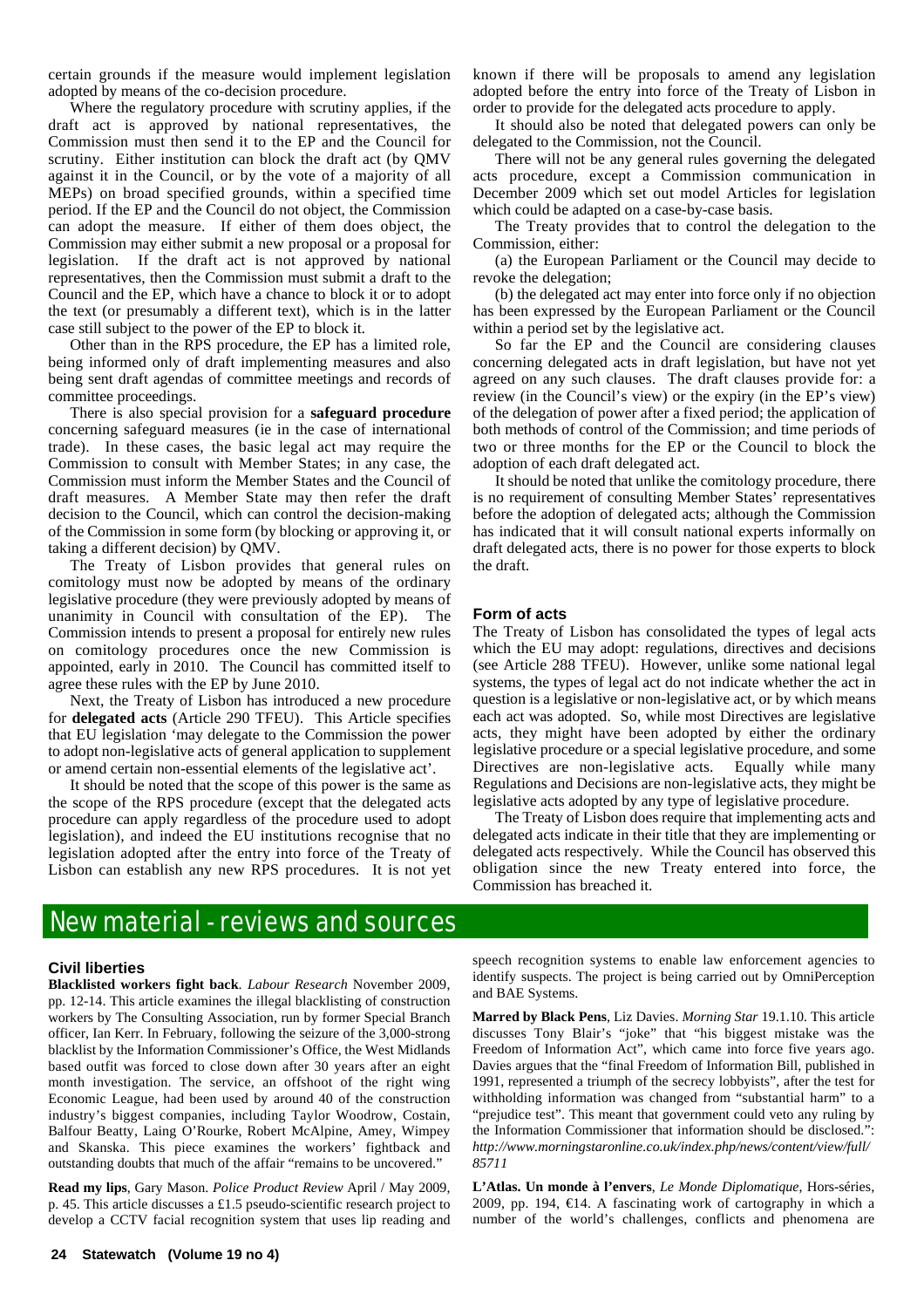translated into maps. These include the varying degrees of recognition of Kosovo's independence by countries worldwide, Germany's work to strengthen its role and escape its position as a "political midget", selfgoverned Palestinian regions portrayed as an archipelago, Russia's efforts to set its stall out as a key pole between Europe and Asia, or the worldwide proliferation of weapons, detailing who the key exporters and producers are, among many others. It is divided into five subsections: New international relations of strength; The world seen from the perspective of…; The challenges of energy; These conflicts that continue; Africa at a turning point.

#### **Immigration and asylum**

**Significant Harm – the effects of administrative detention on the health of children, young people and their families**. *Intercollegiate Briefing Paper* (Royal College of Paediatrics and Child Health care, Royal College of Central Practitioners, Royal College of Psychiatrists, Faculty of Public Health), pp. 10. This briefing paper "describes the considerable harms to the physical and mental health of children and young people in the UK who are subjected to administrative immigration detention. It argues that such detention is unacceptable and should cease without delay." Dr. Iona Heath, President of the Royal College of general Practitioners, said: "Any detention of children for administrative rather than criminal purposes causes unnecessary harm and further blights disturbed young lives. Such practices reflect badly on all of us." Available as a free download at: *http://www.rcpsych.ac.uk/pdf/Significant%20Harm%20intercollegiate %20statement%20Dec09.pdf*

**Centres et locaux de rétention administrative. Rapport 2008**, *Cimade*, pp. 415, ISBN: 978-2-900595-08-4. This extensive report by *Cimade* provides a wealth of material, statistics and analysis on the conditions of detention in French centres and facilities for the administrative detention of foreigners. It is an exceptional work in that it ranges from objective data, applicable regulations and legislative measures and orders approved over the year, as well as including the eye-witness and professional testimonies of *Cimade* members who are active in the assistance of migrants within the centres and facilities, and providing accounts of incidents such as revolts, hunger strikes and the problems and complaints that migrants in the centres experience. Thus, it is an unparalleled source of material and documentation: official, from staff working in the centres, volunteers supporting the migrants from legal, human and psychological perspectives, and the detainees themselves. *Available from: La Cimade, Service œcuménique d'entraide, 64 rue Clisson, 75013 Paris, France.*

**Conditions at G4s Immigration Prison 'Worse and Worse'**. *Watching the Corporations* (Corporate Watch) 2.12.09, pp. 3. This article, on the UK's newest and biggest immigration prison, Brook House near Gatwick airport, reports on deteriorating conditions due to increased security conditions for the detainees and their visitors. The report highlights the harassment and banning of visitors by Group 4 Securicor (G4S) which is described by one visitor as "just an excuse for the management to limit visits as some sort of punishment." Visitors are now prevented from taking "any toiletries or tobacco in for detainees" to prevent, the management claims, the smuggling of drugs, although some detainees said that it is aimed at "forcing them to buy" these items from the centre's privatised shop: ""So if you don't have money and don't have visitors who can give you cash", one detainee complained, "you are basically deprived of these essentials."" It is also pointed out that, besides making a profit, "prison canteens are used by prison managements for punishment and disciplinary purposes." *Available as a free download: http://www.corporatewatch.org/?lid=3471*

**'Afghanistan is not in a state of war': ruling by immigration judges paves way for asylum seekers to be returned**, Robert Verkaik. *The Independent* 23.10.09. pp. 14-15. This article discusses the decision by three Immigration and Asylum Tribunal judges who ruled that the level of "indiscriminate violence" in war-torn Afghanistan was not enough to permit Afghans to claim general humanitarian protection in the United Kingdom. Afghan's living in Britain now face being removed having been prevented from arguing that the country is a dangerous place. "The judgement also made it clear that an asylum seeker had to show why it was not possible to be relocated to another part of Afghanistan if they had succeeded in proving that they faced persecution in their own region."

#### **Law**

**Detention Immorality: the impact of UK domestic counterterrorism policies on those detained in the War on Terror.** *CagePrisoners* 2009, pp. 70. Highlights the cases of 71 victims of the UK's war on terror who have been subjected to various forms of detention without charge. The report focusses on extradition, deportations and detention without charge, counter-terrorism weapons that have been used to circumvent the rule of law to create a ghost system stripped of the safeguards of due process. The importance of this report is that it based on evidence from the detainees themselves, a factor that should not be understated given the absence information available – even to those whom they incarcerate - from official sources: *http://cageprisoners.com/downloads/Detention%20Immorality.pdf*

#### **Military**

**Secret Army Squad 'abused Iraqis'**, Robert Verkaik. *The Independent* 1.1.10, pp. 1-2. This piece discusses a "secret army interrogation unit accused of being responsible for the widespread abuse of Iraqi prisoners" that "is being investigated by the Ministry of Defence." The investigation into the Joint Forward Intelligence Unit, which was based at the Shaibah Logistics Base outside Basra between 2004 and 2007, has raised the total number of cases of abuse by British soldiers being investigated by the government to 47.

**The Truth of the UK's Guilt over Iraq**, Scott Ritter. *The Guardian* 27.11.09. Ritter, the chief United Nations weapons inspector in Iraq from 1991 to 1998, who in 2003 publicly argued that there were no weapons of mass destruction in the country, conducts a postmortem of the position of the British government in the cause of illegal US regime change. He writes: "Having played the WMD card so forcefully in an effort to justify war with Iraq, the US (and by extension, Britain) were compelled once again to revisit the issue of disarmament... The decision to use military force to overthrow Saddam was made by these two leaders independent of any proof that Iraq was in possession of weapons of mass destruction. Having found Iraq guilty, the last thing those who were positioning themselves for war wanted was to reengage a process that not only failed to uncover any evidence [of] Iraq's retention of WMD in the past, but was actually positioned to produce fact-based evidence that would either contradict or significantly weaken the case for war already endorsed by Bush and Blair."

**Intoxicated by power, Blair tricked us into war,** Ken Macdonald. *The Times* 14.12.09. This feature article by Ken Macdonald, the Director of Public Prosecutions between 2003-2008, describes "a foreign policy disgrace of epic proportions" or the decision to go to war against Iraq. He says of this decision: "It is now very difficult to avoid the conclusion that [prime minister] Tony Blair engaged in an alarming subterfuge with his partner George Bush and went on to mislead and cajole the British people into a deadly war they had made perfectly clear they didn't want, and on a basis that it's increasingly hard to believe even he found truly credible." The former DPP warns that if the ongoing Chilcott inquiry into the war fails to deliver the truth "the inquiry will be held in deserved and withering contempt."

**Blair should answer to Britain, not Britton**, Alex Carlile. *Independent on Sunday* 13.12.09. Carlile, the government's independent reviewer of terrorism laws, comments on Tony Blair's decision to air a public BBC warm-up interview with Fern Britton as a prelude to giving evidence before the supine Chilcott Inquiry into the war in Iraq. Blair told Britton that: "he would have regarded regime change in Iraq as justifiable anyway, even if there had been no intelligence of weapons of mass destruction at the time when he told Parliament that they could be deployed in 45 minutes."

#### **Policing**

**Small Print**, Gary Mason. *Police Review* 16.10.09, pp. 28-29. This piece examines the increasing use of biometric identification technology in the criminal justice system and the impact of the Prum Treaty, signed by 11 EU countries in 2005. ACPO says that the UK will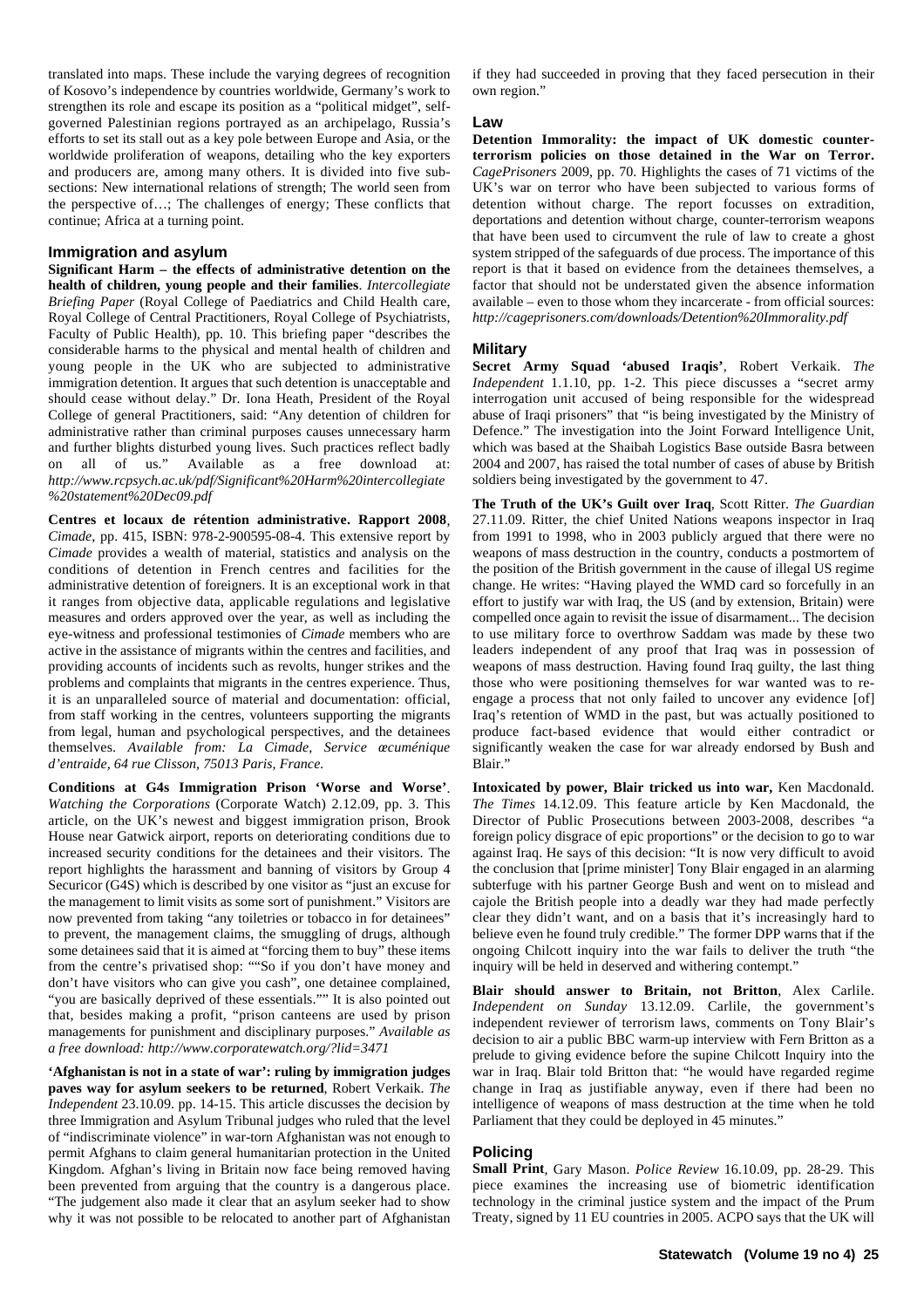be implementing the Treaty in 2010 and Mason considers the potential for British police to exchange data, such as fingerprints and DNA, with foreign countries, noting that: "While the exchange of DNA data remains a sensitive area because of concerns about privacy, the exchange of fingerprint information between police agencies in different countries has developed at a much faster pace."

**Police misconduct and the law**, Stephen Cragg, Tony Murphy and Heather Williams QC. *Legal Action* October 2009, pp. 15-19. This is the latest edition in the authors six monthly review of important case-law relating to developments in police misconduct law.

**FBI identify the need for next-generation biometric platform**, Gary Mason. *Police Product Review* December 2009 / January 2010, p. 14. This article looks at the US FBI's Identification Division which operates "the world's largest biometric databases. It has 390 million 10-print cards on file and 82 million fingerprint records in its automated fingerprint identification system (AFIS)...In addition to fingerprints, the FBI's DNA database has more than seven million offender profiles on file." The Bureau is now "concentrating on building what it calls 'person-centric' records which combine biometric records with other data to build up a more complete picture of an individual."

**Stand and Deliver**, Max Blain. *Police Review* 16.10.09, pp. 26-27. This article looks at police stop and search powers under section 44 of the Terrorism Act 2000, following comments by Lord Carlisle, the government's reviewer of terrorism legislation, that the number of searches could be halved "without any deterioration in national security whatsoever".

**Flash-bang to rights**, Gary Mason. *Police Product Review* October / November 2009, pp. 32-34. This article looks at the controversial use of so-called "less lethal" stun projectiles in the USA and UK. It discusses the UK-based Civil Defence Supply's development of the S10 Multiburst device "which is designed to remain more static during deployment by firearms teams, making its effects more predictable." The S10 is described: "The all-steel device delivers 175 decibels of sound and over three million candelas of blinding light while subjecting the receiver to over 2psi of blast pressure, making it suitable for use in both confined spaces or larger indoor areas."

**Biometrics**. *Police Product Review* December 2009 / January 2010, pp. 19-20. Update on biometric technology programmes in the USA.

#### **Prisons**

**Crowded prisons at highest strain in a decade, Anne Owers warns**, Aida Edemariam. *The Guardian* 12.12.09. In an interview with the newspaper, Ann Owers, chief inspector of prisons, warns that the prison service is "under greater strain than at any time in the past decade as it struggles to cope with record numbers of inmates and dwindling resources." Owers said: "I haven't seen prison governors so worried about the future in all the time I've been doing this job. There is now a real risk that gains that have been made, sometimes slowly and painfully, could be lost."

**Resumo da comparécencia da delegación española perante o Comité contra a Tortura das Naciones Unidas**, *Esculca*, no. 27, December 2009, pp.9-13. A useful summary of the Spanish delegation's appearance before the UN's Committee against Torture (CAT) in Geneva on 12-13 November 2009 in which a number of longstanding concerns were dealt with, and information was sought concerning progress as regards recommendations made by successive rapporteurs on matters including incommunicado detention, the appointment of a detainee's doctor or legal counsel of choice, the investigation and prosecution of cases in which torture was alleged by prisoners, dispersal, the situation of unaccompanied foreign minors, detention centres and harassment in prisons, among others. The Spanish delegation's spokesman defended incommunicado detention and dispersal as a result of the serious problem of terrorism, arguing that the latter is "respectful of everyone's rights". Suicides and sexual abuse in prisons decreased, abuse against female detainees were "isolated cases", repatriations complied with human rights, reports of round-ups and abuses suffered by expelled Senegalese people were untrue, videosurveillance systems had been installed in 50% of police stations, and it was not proven that Spanish bases were used for CIA "rendition"

flights. Committee members replied by reiterating concerns, particularly about pardons enjoyed by officers convicted of torture, incommunicado detention and access to lawyers of choice. Available at: *http://www.esculca.net/pdf/bole0027.pdf*

**Give Prisoners the Right to Vote, and Everybody Benefits**. Robert Chesshyre. *The Independent* 12.2.10. The Committee of Ministers at the Council of Europe has complained at "British foot-dragging" over its promise (made "reluctantly and under extreme pressure from the European Court of Human Rights") to introduce votes for (some) prisoners. The Committee has warned that the "substantial delay in implementing the judgement has given rise to a significant risk that the next UK general election will be performed in a way that failed to comply with the Convention of Human Rights."

**Locked Up Far Away: the transfer of immigrants to remote detention centers in the United States**. *Human Rights Watch* pp. 88. (ISBN-1-56432-570-9). This report presents data (analysed by the Transactional Records Access Clearinghouse at Syracuse University) which shows that 53% of the 1.4 million "non-citizen" transfers (the transfer of immigrants facing deportation to detention centres far from their homes) have taken place in the USA since 2006. Most occur between state and local jails that contract with the ICE agency to provide detention bed space. The report's findings, based on the new data and interviews with officials, immigration lawyers and detainees and their family members, concludes that the practice "often erects insurmountable obstacles to detainees' access to counsel", "impede their ability rights to challenge their detention, lead to unfair midstream changes in the interpretation of laws applied to their cases, and can ultimately lead to wrongful convictions." The alternative, to give detainees a fair hearing, does not appear to be on the agenda. Available at: *http://www.hrw.org/en/reports/2009/12/02/locked-far-away-0*

**Turnkeys or professionals? A vision for the 21st century prison officer.** *The Howard League for Penal Reform 2009*. This report calls for a radical and fundamental review of the role of the prison officer that questions their role, purpose, professional status and points to a new future that serves the public. The report says that: "In order to achieve this, prison officers need to be educated rather than simply trained, and the role of prison officer should move to become a profession. The prison officer should be seen in the same terms as a social worker, nurse or a teacher. We suggest that it should be a graduate profession." Importantly, this "vision relies on a radically reduced prison population whereby only those people who have committed serious and violent offences and are a continuing danger are incarcerated".

**ACLU Obtains List Of Bagram Detainees**. *American Civil Liberties Union*, 15.1.10. The ACLU argue that the US government did not hand over this information voluntarily but after a freedom of information lawsuit filed by the ever-vigilant American Civil Liberties Union. The list contains the names of 645 prisoners who were detained at Bagram on September 2009, but other vital information including their citizenship, how long they have been held, in what country they were captured and the circumstances of their capture has been redacted. The list is available on the ACLU website: *www.aclu.org/nationalsecurity/redacted-list-detainees-held-bagram-air-base*

#### **Racism and Fascism**

**Deporte e integración**, *Mugak/SOS Arrazakeria, Centro de Estudios y Documentación sobre racismo y xenofobia*, no. 48, September 2009, pp. 75. This issue of *Mugak* magazine includes a selection of articles about sports and integration, analysis of the media's role and use of language to portray racial diversity in sport and guidelines for neutral reporting, sports' role in promoting social integration and campaigns to oppose racism within and around sports events. Other issues covered include the Basque ombudsman's (Ararteko) ruling on a complaint filed by *SOS Racismo* concerning the minors' centre in Oilur (Deba), critical observations on the new immigration law, the criminalisation of street sellers and racism, including a complaint by the Unión Romaní gipsy association that details the various steps that turned an article about a conflict within the gipsy community in Seville into a racist and prejudiced piece, and the UN Human Rights Committee's ruling in the case of Rosalynd Williams that deemed that her being stopped and identified by the police in Valladolid train station in 1992 on the basis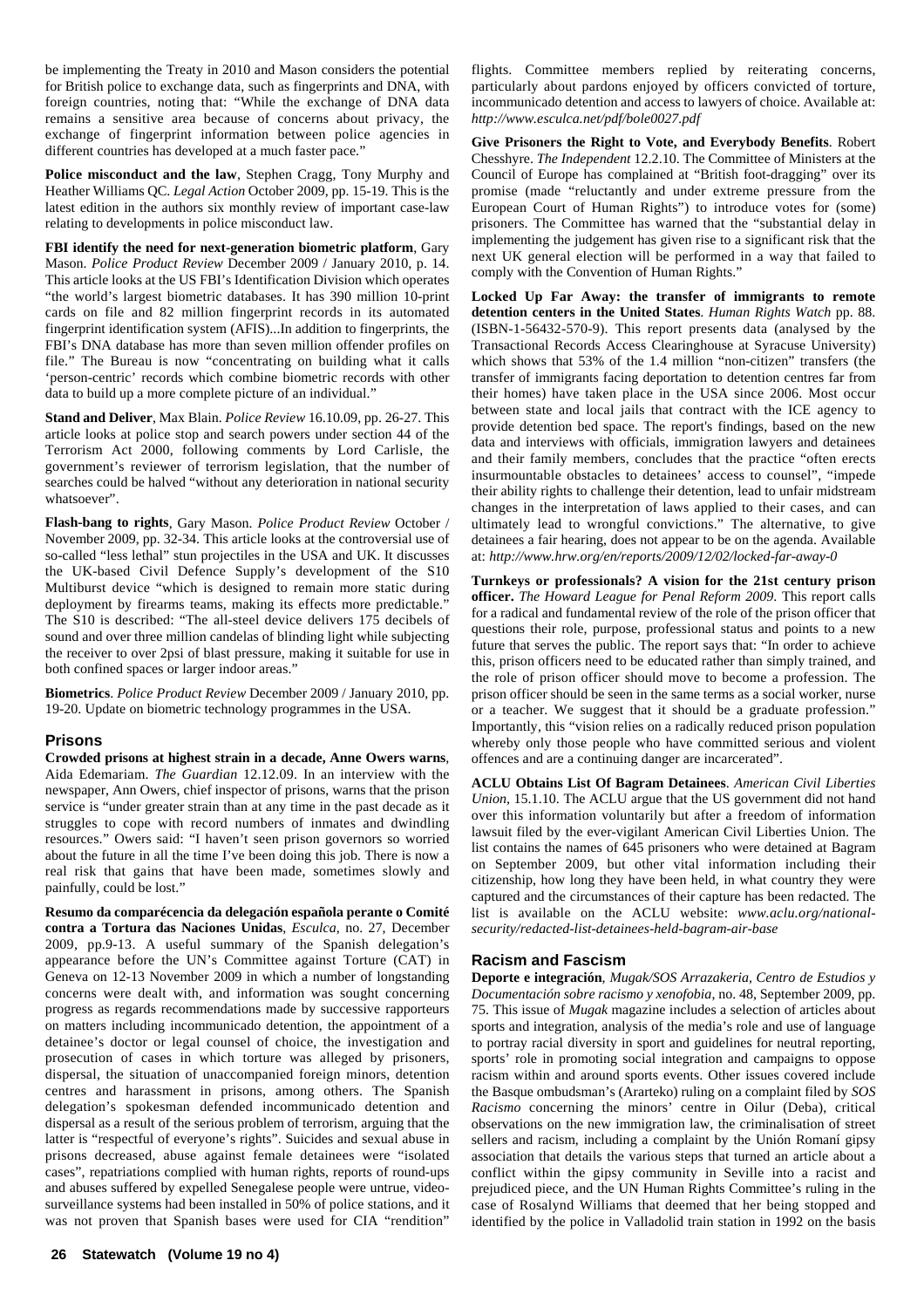of her appearance [colour] amounted to discrimination. *Available from: Mugak, Peña i Goñi, 13-1° - 20002 San Sebastian/Donosti*.

**People Together** and **Businessman Bankrolls 'street army'**, Nick Lowles. *Searchlight* No 412 (October) 2009, pp. 4-7. The first article examines the threat from the English Defence League (EDL), and its Welsh counterpart, considering a number of their provocative outings in Luton, Harrow, Birmingham, Manchester, Leeds and Swansea in which shops and citizens were attacked. The second article looks at key figures in the EDL including businessman, Alan Lake, and fourteen other leaders including football hooligans and BNP activists.

**Foreign nationals, enemy penology and the criminal justice system**, Liz Fekete and Frances Webber. *European Race Bulletin* No. 69 (Autumn) 2009, pp. 32. This issue of the Bulletin contains an extended essay looking at sensationalist media headlines about foreign "criminals" that are used to justify government deportation policies. Behind the headlines, Fekete and Webber find that those targeted for deportation: "are less likely to be the serious crooks and dangerous sexual predators of modern folklore and more likely to be poor migrants and asylum seekers arrested for immigration crimes such as travelling on false documents, working illegally or other administrative offences relating to immigration laws." This bulletin also contains a round-up of extreme-Right and anti-immigrant movements in general, provincial and municipal election campaigns from August to mid-October 2009. Email liz@irr.org.uk for more information.

**BNP Humiliation in court retreat**, David Williams. *Searchlight* No. 413 (November) 2009, p. 15. Short article on the BNP's capitulation, in the face of a court case brought against it by the Equalities and Human Rights Commission that obliges it to altar its constitution so that it does not discriminate directly of indirectly on the grounds race, ethnic or religious status.

**First they came for the Gipsies...,** Robbie McVeigh. *Runnymede Quarterly Bulletin* September 2009, pp. 10-12. This article reports on the "anti-Roma pogroms in Belfast" following a week of sustained racist violence during which Roma were removed from their houses in south Belfast, first to a community centre and then removed to Romania. McVeigh observes that for all of the expressesions of surprise there has been a rising tide of racist violence over the last ten years with systematic attacks on migrant worker communities across the north, particularly in loyalist working class areas.

**Battlefield Barking & Dagenham**, Nick Lowles. *Searchlight* No. 414 (December) 2009, pp. 6-9. In November, Nick Griffin, leader of the BNP and its European MEP for the North West of England, announced his intention to stand in Barking at next year's general election. The BNP London Assembly member, Richard Barnbrook, will spearhead the party's attempt to win control of Barking and Dagenham council. The Hope not Hate campaign is looking for volunteers to oppose Griffin: Hope not Hate, PO Box 1576, Ilford IG5 0NG.

#### **Security and intelligence**

**Cruel Britannia: British Complicity in the Torture and Illtreatment of Terror Suspects in Pakistan.** *Human Rights Watch* 2009, (ISBN 1-56432-571-7) pp. 46. While the British government continues to fly in the face of multiple lines of evidence in its denials of collaboration with the USA in the torture and ill-treatment of terrorist suspects, this Human Rights Watch report found that "UK complicity is clear." This report provides accounts from five UK citizens of Pakistani origin - Salahuddin Amin, Zeeshan Siddiqui, Rangzieb Ahmed, Rashid Rauf and a fifth individual - who were tortured in Pakistan by Pakistani security agencies between 2004 and 2007. The government's "legally, morally and politically invidious position" has not prevented it from doing everything in its power to prevent evidence of its complicity in torture emerging (see for instance the case of Binyam Mohamed) and this report adds fuel to the campaign for an independent inquiry into Britain's involvement in torture and the government's cover-up. See: *http://www.hrw.org/en/reports/2009/11/24/cruel-britannia-0*

**The truth about two men rendered by the UK to Bagram**. *Reprieve* 7.12.09, pp. 9. This Reprieve investigation into Britain's complicity in the USA's illegal rendition programme reveals the identity of one man, Amantullah Ali, and some details of another, Salahuddin, who were

handed over by the British to US forces to be rendered to Bagram Airbase. The British government has refused to identify the men and "has apparently taken no step over the last five years to ensure that they receive legal assistance", with Defence Secretary John Hutton telling Parliament that the Shia men were members of the Sunni *Lashkar e Tayyiba*. The transfer of the two men also violated a Memorandum of Understanding between the UK and USA, by requesting that they are transferred back to this country and away from the illegal US torture centre at Bagram Airforce Base. Available at: *http://reprieve.org.uk/2009\_12\_07\_iraq\_renditions*

**Tackling terrorism**, Lord West. *Police Product Review* October / November 2009, p. 37. West, the under-secretary for security and counter-terrorism, opens with: "International terrorism remains the most significant risk to security of our country" and keeping up with the changing technological landscape. To this end we have yet another initiative, this time the launch of a three year science and technology counter-terrorism strategy. West thinks that calling on experts to come forward with "state-of-the-art" ideas will "help us reduce the threat from terrorism", but a more accurate agenda is revealed when he writes: "Science and technology are important drivers of the UK economy and making the UK a world leader in counter-terrorist technology will help promote the development in other spheres."

#### **Europe**

**EU: Climate Change Conference in Copenhagen: Schengen Border controls** (EU doc no: 6927/10, pdf). Concerns temporary reintroduction of border checks by Denmark at internal Schengen borders from 1 to 18 December 2009 and shows that at the borders with Germany and Sweden: 343 police officers took part and the "Results" were: - Number of persons checked: 7,450 - Number of consultations of national and SIS databases: 807 - Number of refusals of entry: 22 "the measure achieved the desired objective". These figures do not include the many stopped and arrested at the Climate Conference itself: *http://www.statewatch.org/news/2010/mar/denmark-eu-bordercontrols-6927-10.pdf*

**EU: Consolidated versions of the Treaty on European Union and the Treaty on the Functioning of the European Union** (OJ, 400 pages, link) and Charter of Fundamental Rights of the EU: *http://eurlex.europa.eu/JOHtml.do?uri=OJ:C:2010:083:SOM:EN:HTML*

**Proposal for a Regulation amending Council Regulation (EC) No 2007/2004 establishing a European Agency for the Management of Operational Cooperation at the External Borders of the Member States of the European Union (FRONTEX)**: *http://www.statewatch.org/news/2010/mar/eu-council-frontex-powersamendment-7497-10.pdf*

**FRONTEX: Council Presidency regarding above document: Proposal for a Regulation amending Council Regulation (EC) No 2007/2004 establishing a European Agency for the Management of Operational Cooperation at the External Borders of the Member States of the European Union (FRONTEX)**: *http://www.statewatch.org/news/2010/mar/eu-council-frontex-powersamendment-pres-8121-10.pdf*

**THE INTERNET OF THINGS: European Commission proposal: Internet of Things — An action plan for Europe** (COM 278/2009, pdf), European Parliament: Draft report from Industry, Research and Energy Committee: *http://www.statewatch.org/news/2009/jun/eu-com-278-internet-of-things.pdf*

**European Commission: the Commission has proposed a new version of the Regulation establishing the IT agency for JHA matters, merging the two prior proposals: Amended Proposal for on establishing an Agency for the operational management of largescale IT systems in the area of freedom, security and justice:** *http://www.statewatch.org/news/2010/mar/eu-com-large-scale-it-com-93-10.pdf*

**SEMDOC:** *http://www.statewatch.org/semdoc*